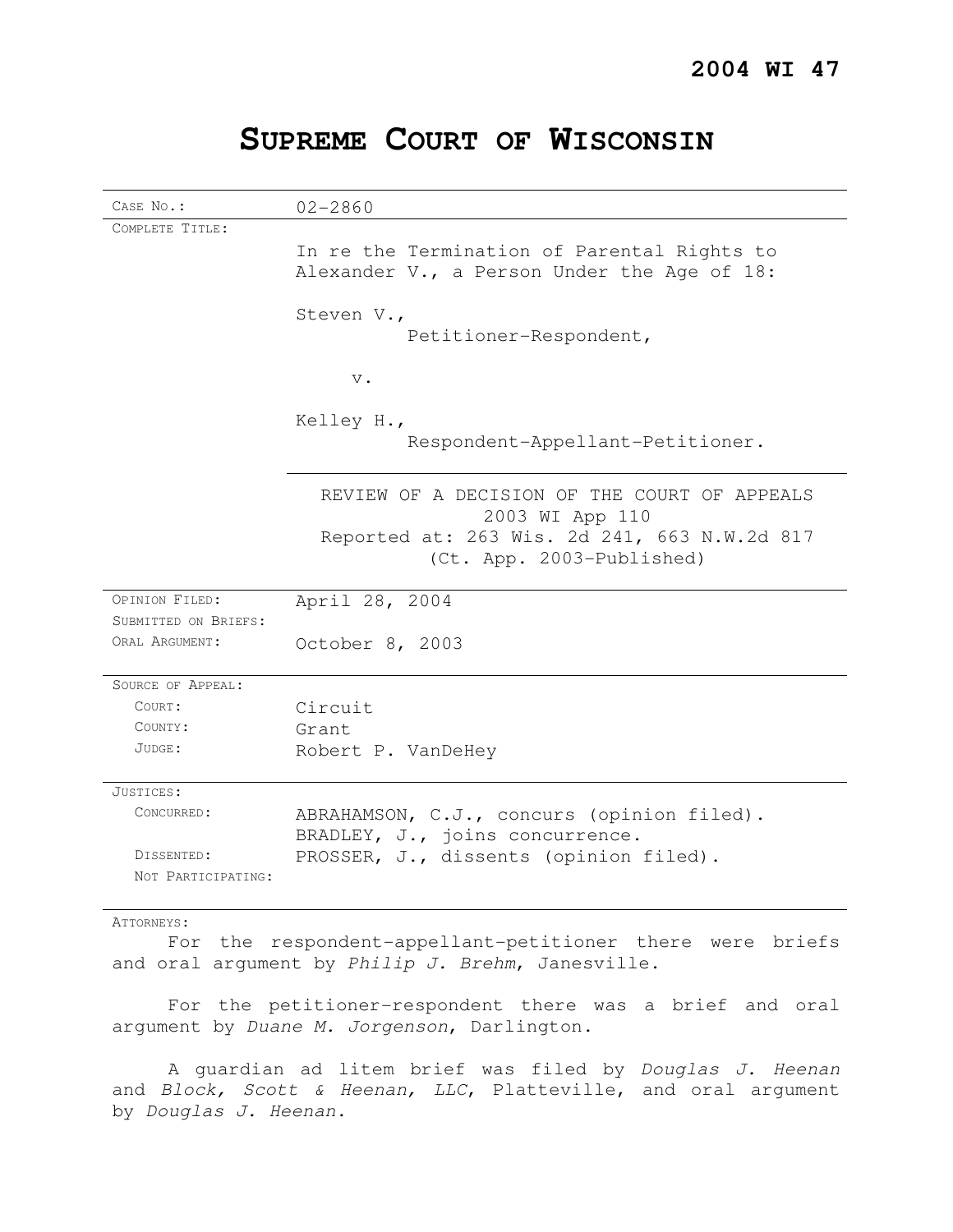An amicus curiae brief was filed by David Wambach, E. Michael McCann, Mary Sowinski, and Thomas Binger, on behalf of Wisconsin District Attorney's Association.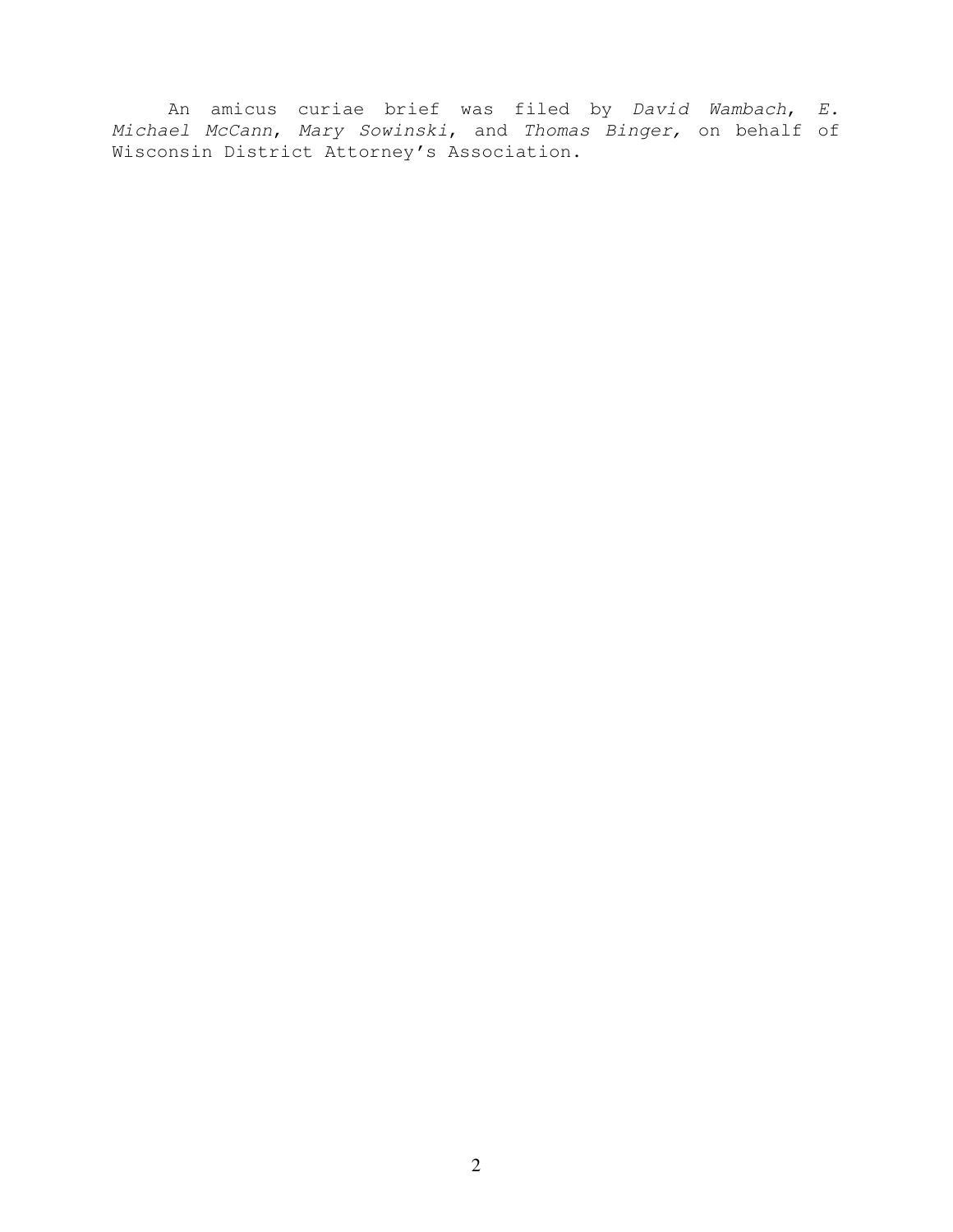# **2004 WI 47**

NOTICE

**This opinion is subject to further editing and modification. The final version will appear in the bound volume of the official reports.** 

No. 02-2860 (L.C. No. 01 TP 6)

STATE OF WISCONSIN  $\cdot$   $\cdot$  in SUPREME COURT

**In re the Termination of Parental Rights to Alexander V., a Person Under the Age of 18:** 

**Steven V.,** 

 **Petitioner-Respondent,** 

 **v.** 

**Kelley H.,** 

 $\overline{a}$ 

 **Respondent-Appellant-Petitioner.** 

REVIEW of a decision of the Court of Appeals. Affirmed.

¶1 DIANE S. SYKES, J. This termination of parental rights (TPR) case presents two issues for our review: 1) whether partial summary judgment pursuant to Wis. Stat. § 802.08 (2001-  $(02)^1$  is available in the first phase of a TPR case, at which parental unfitness is adjudicated; and 2) whether the circuit court is required at the initial TPR hearing to advise the nonpetitioning party of his or her right under Wis. Stat. §

**FILED** 

**APR 28, 2004** 

Cornelia G. Clark Clerk of Supreme Court

 $1$  All references to the Wisconsin Statutes are to the 2001-02 version unless otherwise noted.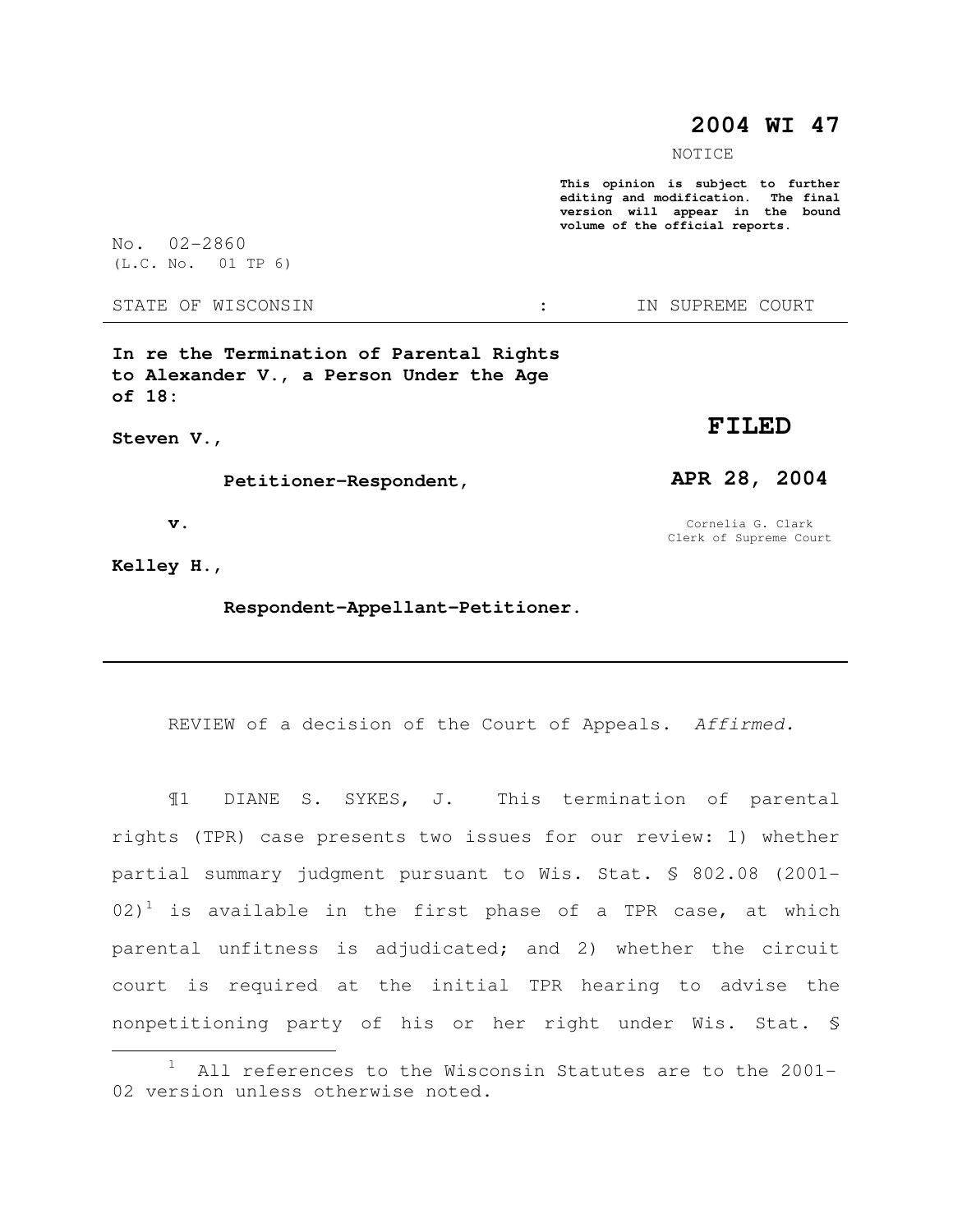48.422(5) to a continuance to consult with counsel on the issue of judicial substitution.

¶2 Alexander V.'s father filed a petition to terminate Kelley H.'s parental rights to Alexander, alleging as grounds that Kelley had been denied physical placement and visitation by court order for more than one year pursuant to Wis. Stat. § 48.415(4). Kelley requested a jury trial. At the fact-finding hearing the circuit court granted the guardian ad litem's motion for summary judgment on the issue of unfitness, based upon the undisputed fact that Kelley had been denied placement and visitation by a court order that had been in place, unmodified, for more than two years. After a dispositional hearing, the circuit court terminated Kelley's parental rights. The court of appeals affirmed, concluding that although the circuit court had committed two procedural errors——by employing summary judgment procedure and failing to advise Kelley of her statutory right to a continuance to consult with counsel about judicial substitution—these errors were harmless. Steven V. v. Kelley H., 2003 WI App 10, 263 Wis. 2d 241, 663 N.W.2d 817. We affirm, although on different reasoning.

¶3 A parent who contests a TPR petition has a statutory right to a jury trial at the fact-finding hearing at which his or her parental unfitness is adjudicated——the so-called "grounds" or "unfitness" phase of a TPR proceeding. Wis. Stat. § 48.31(2). The statutory grounds for termination of parental rights are specified in Wis. Stat. § 48.415, and several of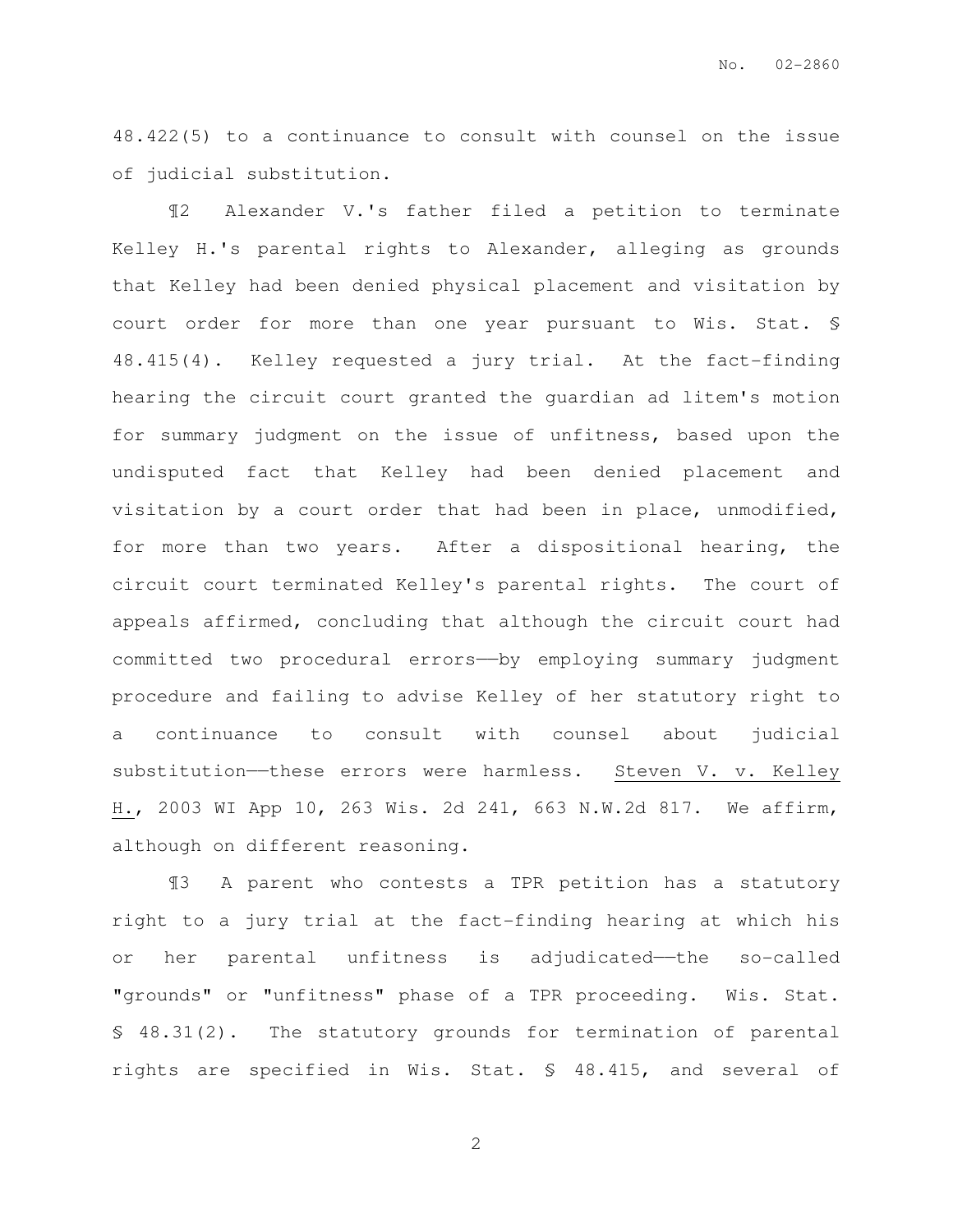these may be proved by official documentary evidence. See, e.g., Wis. Stat. § 48.415(1m), (4), (9), and (9m).

¶4 By statute and as a matter of procedural due process, parental unfitness must be proved by clear and convincing evidence. Wis. Stat. § 48.31(1); Santosky v. Kramer, 455 U.S. 745 (1982). The jury trial right, however, is entirely statutory, not mandated by constitutional due process, and is therefore generally subject to the provisions of the civil procedure code, including the summary judgment statute, Wis. Stat. § 802.08, unless the TPR statutes provide otherwise. See Wis. Stat. § 801.01(2). The TPR statutes do not provide otherwise, either explicitly or implicitly.

¶5 We conclude that partial summary judgment in the unfitness phase of a TPR case is available where the requirements of the summary judgment statute and the applicable legal standards in Wis. Stat. §§ 48.415 and 48.31 have been met. An order granting partial summary judgment on the issue of parental unfitness where there are no facts in dispute and the applicable legal standards have been satisfied does not violate the parent's statutory right to a jury trial under Wis. Stat. §§ 48.422(4) and 48.31(2), or the parent's constitutional right to procedural due process.

¶6 Accordingly, partial summary judgment may be granted in the unfitness phase of a TPR case where the moving party establishes that there is no genuine issue as to any material fact regarding the asserted grounds for unfitness under Wis. Stat. § 48.415, and, taking into consideration the heightened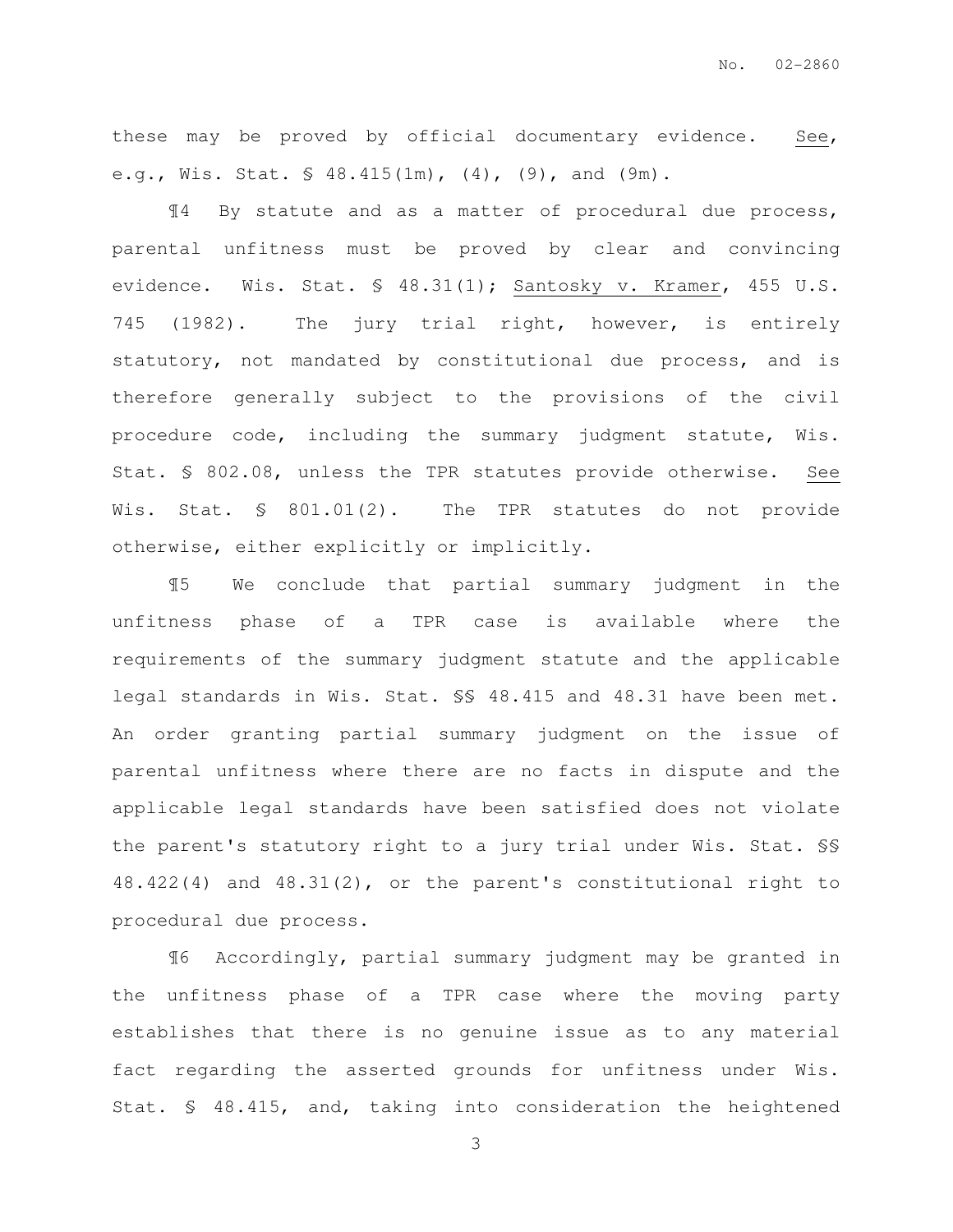burden of proof specified in Wis. Stat. § 48.31(1) and required by due process, the moving party is entitled to judgment as a matter of law. We overrule Walworth County Dep't of Human Servs. v. Elizabeth W., 189 Wis. 2d 432, 525 N.W.2d 384 (Ct. App. 1994), to the extent that it outright prohibited summary judgment in TPR proceedings. The circuit court's use of summary judgment procedure was not error.

¶7 We also withdraw the language in M.W. and I.W. v. Monroe County Dep't of Human Servs., 116 Wis. 2d 432, 342 N.W.2d 410 (1984), that purported to articulate a requirement that the circuit court advise any nonpetitioning party in a TPR case of his or her right under Wis. Stat. § 48.422(5) to a continuance to consult with counsel about judicial substitution. M.W. and I.W. described too broadly the statutory duties of the circuit court at the initial TPR hearing under Wis. Stat. § 48.422(1). In fact, the statute does not require the circuit court to advise nonpetitioning parties of the statutory right to a continuance to consult with counsel regarding judicial substitution. The circuit court's failure to do so here was not error.

#### I. FACTS AND PROCEDURAL HISTORY

¶8 On August 8, 2001, Steven V., Alexander's father, filed a petition in Grant County Circuit Court to terminate Kelley H.'s parental rights to Alexander. As grounds for termination Steven alleged continuing court-ordered denial of physical placement and visitation for more than one year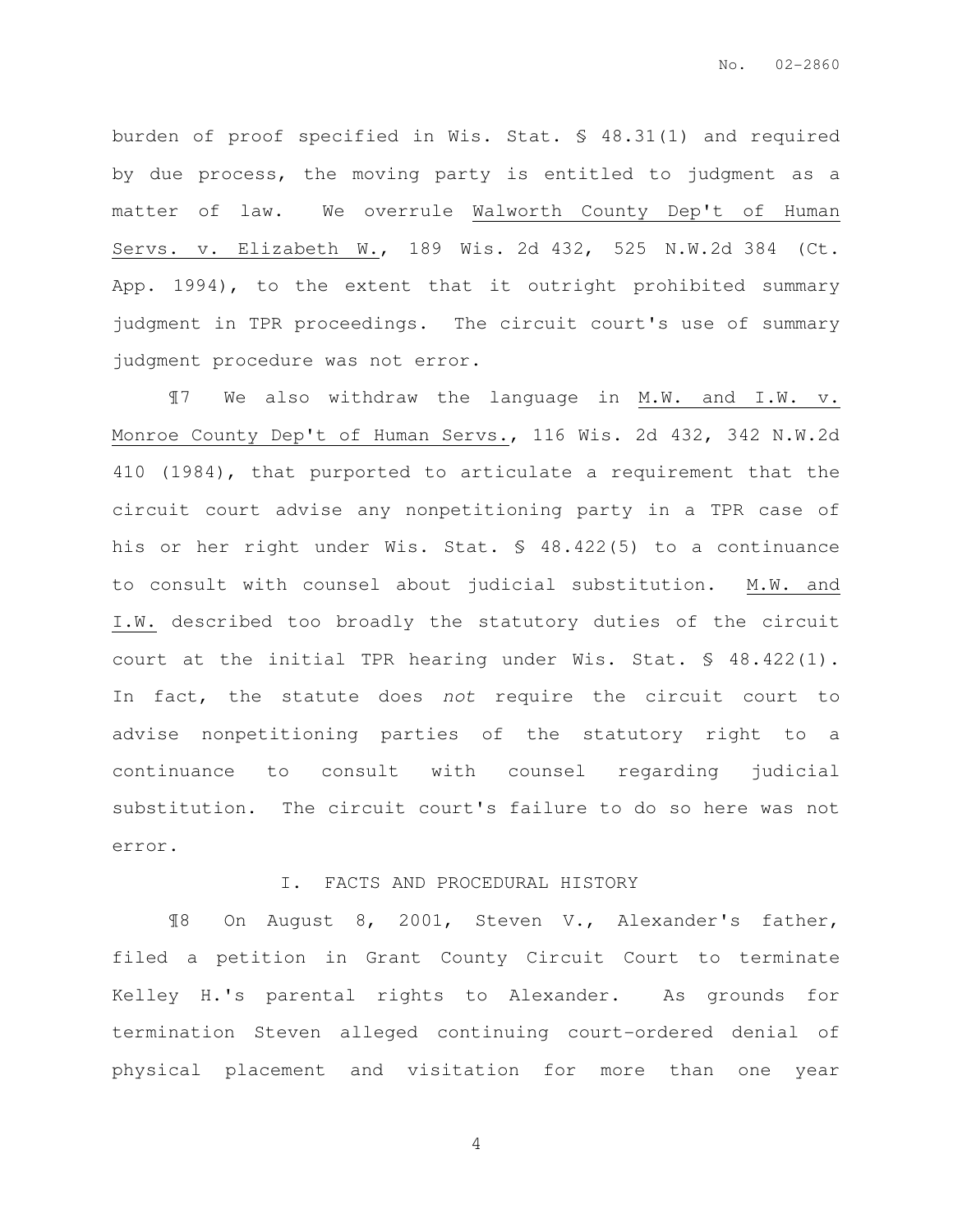pursuant to Wis. Stat.  $\frac{1}{2}$  48.415(4).<sup>2</sup> In his petition, Steven alleged that Kelley had been denied custody, placement, and visitation of Alexander by an order of the Brown County Circuit Court that had been in place and remained unmodified for more than one year.

¶9 Steven's petition did not contain the order to which it referred, but the motion for summary judgment that is the focus of this appeal did. The documentary record reflects that on May 12, 1999, in Brown County Circuit Court, the Honorable William C. Griesbach awarded Steven sole legal custody and physical placement of Alexander, and denied Kelley custody, placement, and visitation. In written "Findings of Fact,

 $2$  Wisconsin Statute § 48.415(4) provides:

 $\overline{a}$ 

Continuing denial of periods of physical placement or visitation. Continuing denial of periods of physical placement or visitation, which shall be established by proving all of the following:

(a) That the parent has been denied periods of physical placement by court order in an action affecting the family or has been denied visitation under an order under s. 48.345, 48.363, 48.365, 938.345, 938.363 or 938.365 containing the notice required by s. 48.356(2) or 938.356(2).

(b) That at least one year has elapsed since the order denying periods of physical placement or visitation was issued and the court has not subsequently modified its order so as to permit periods of physical placement or visitation.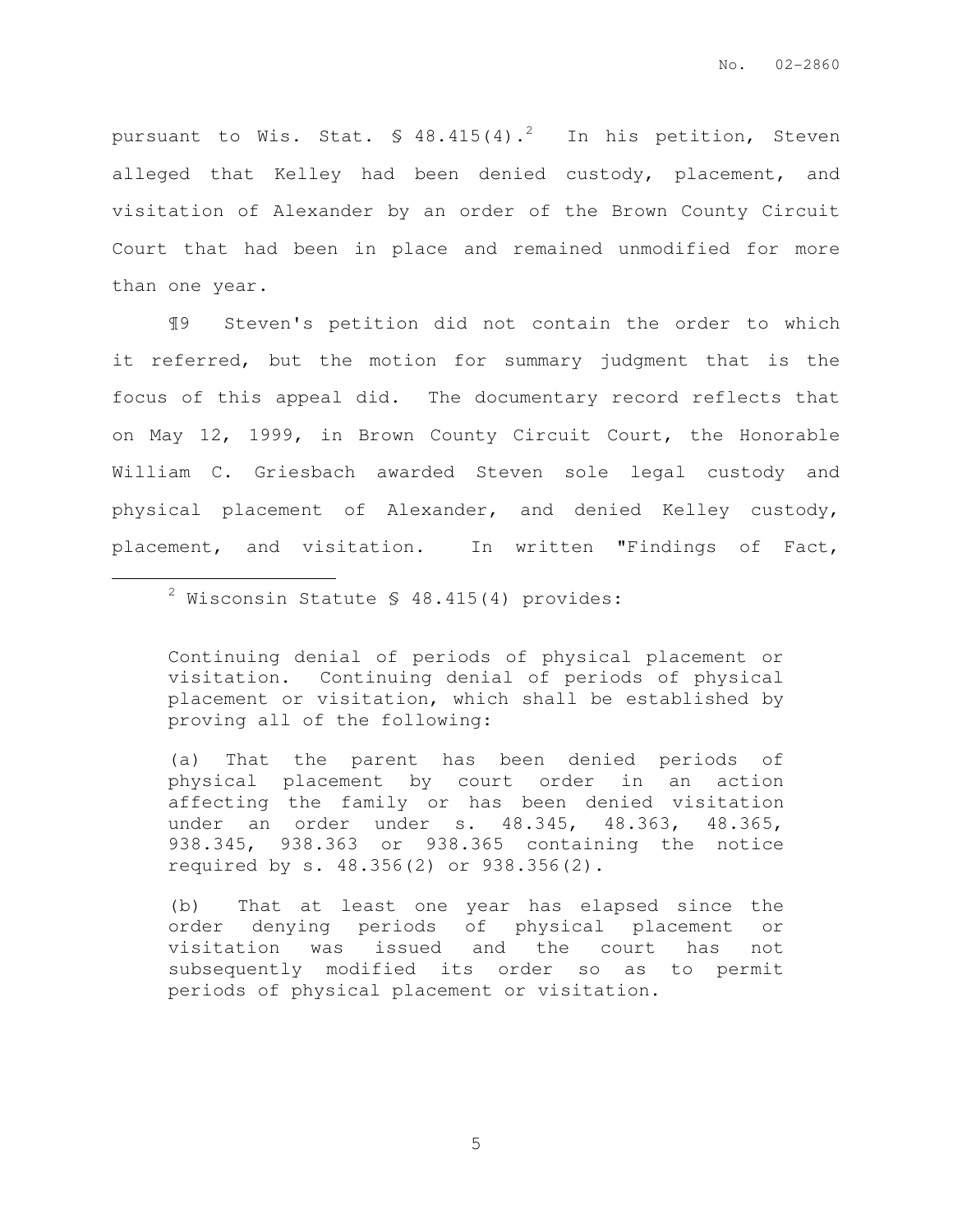Conclusions of Law, and Judgment of Custody and Placement," filed on June 28, 1999, the circuit court found that Kelley had physically neglected Alexander and had emotionally abused him by trying to "brainwash him" into believing that his father was evil. The court also found that Kelley had attempted to arrange the murder of Steven and his wife, had absconded to California with Alexander, and had made false accusations of child abuse against Steven and his wife. The court awarded sole custody and physical placement of Alexander to Steven, and denied Kelley custody, placement, and "any and all visitation," concluding that contact between mother and child would endanger Alexander's physical and especially emotional health. The court also imposed a number of conditions that Kelley would need to satisfy before any modification of the ban on visitation would be considered.

¶10 An initial hearing on the TPR petition was held in Grant County Circuit Court on September 4, 2001, before the Honorable Robert B. VanDeHey. Kelley appeared with her attorney and requested a jury trial.

¶11 On September 17, 2001, Alexander's guardian ad litem filed a "Motion for Summary Judgment or in the Alternative Directed Verdict" in which he asserted that no genuine issue of material fact existed as to the grounds for termination alleged in the petition and that Steven was entitled to judgment as a matter of law. The motion was supported by an affidavit of the guardian ad litem recounting the procedural history of the Brown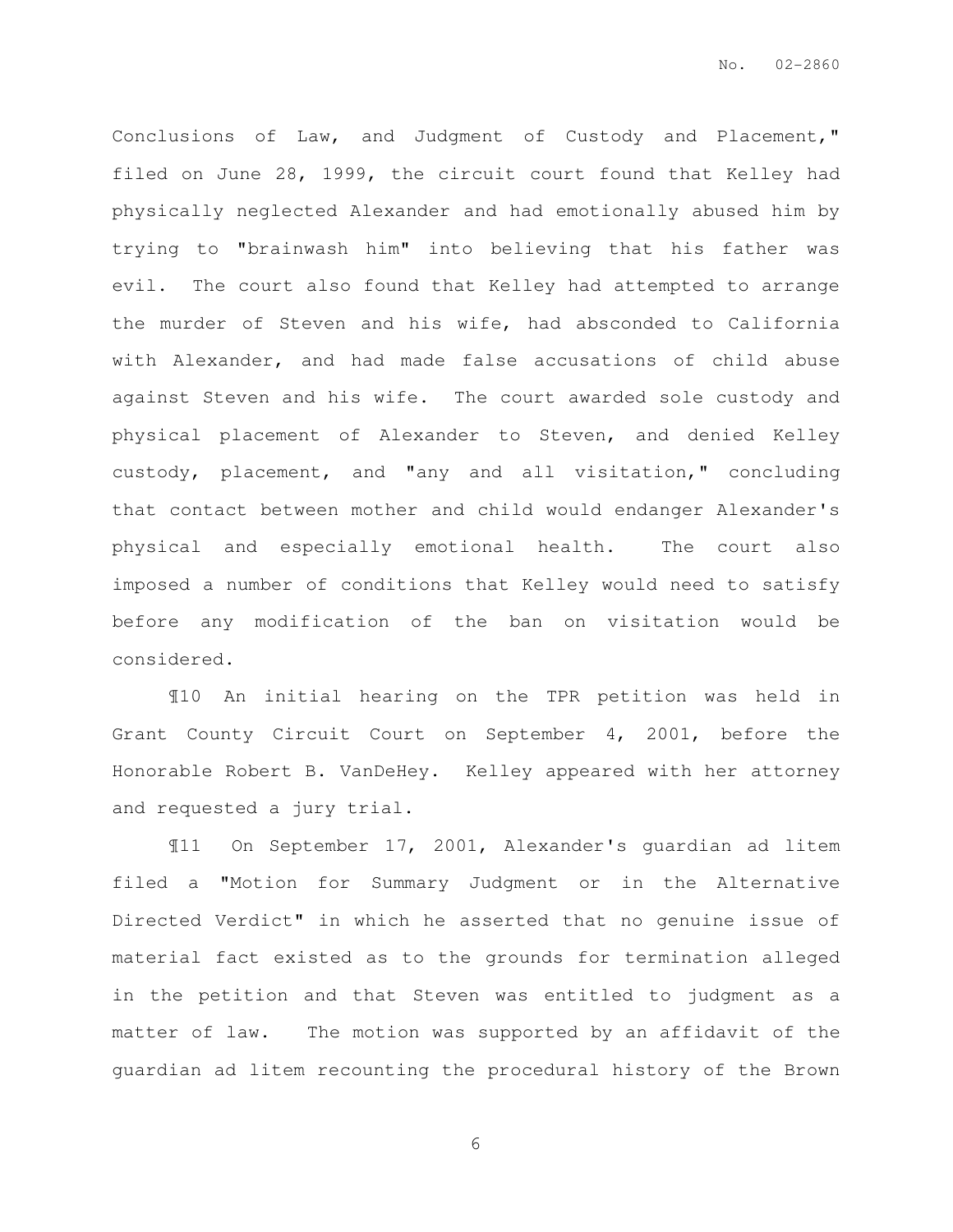County custody proceeding, and included a copy of Judge Griesbach's June 28, 1999, order.

¶12 Kelley responded to the motion by arguing that Elizabeth W. prohibits summary judgment in TPR proceedings. Kelley conceded that directed verdicts were permissible in TPR cases, but insisted that before a directed verdict could be entered in her case, the court was required to empanel a jury to hear evidence.

¶13 On October 15, 2001, the circuit court conducted a hearing at which counsel and the court discussed the procedural issues occasioned by the guardian ad litem's motion. Ultimately, the court scheduled a fact-finding hearing for November 2, 2001, and stated that Kelley would have until October 25, 2001, to identify any facts in dispute that would necessitate a jury trial for fact-finding with respect to the TPR grounds alleged in Steven's petition.

¶14 Kelley did not respond by the October 25, 2001, deadline. At the November 2, 2001, hearing, the parties were presented with an order of the court apparently prepared and submitted sometime earlier by the guardian ad litem but dated, signed, and filed on November 2, 2001. The order memorialized what had occurred at the prior hearing, and further provided as follows:

[t]his matter will be scheduled for fact finding on November 2, 2001 at 2:30 p.m. at which time the Court will rule in favor of the Guardian ad Litem's motion for directed verdict unless Attorney Gaskell, on behalf of Kelley H., files notification to the Court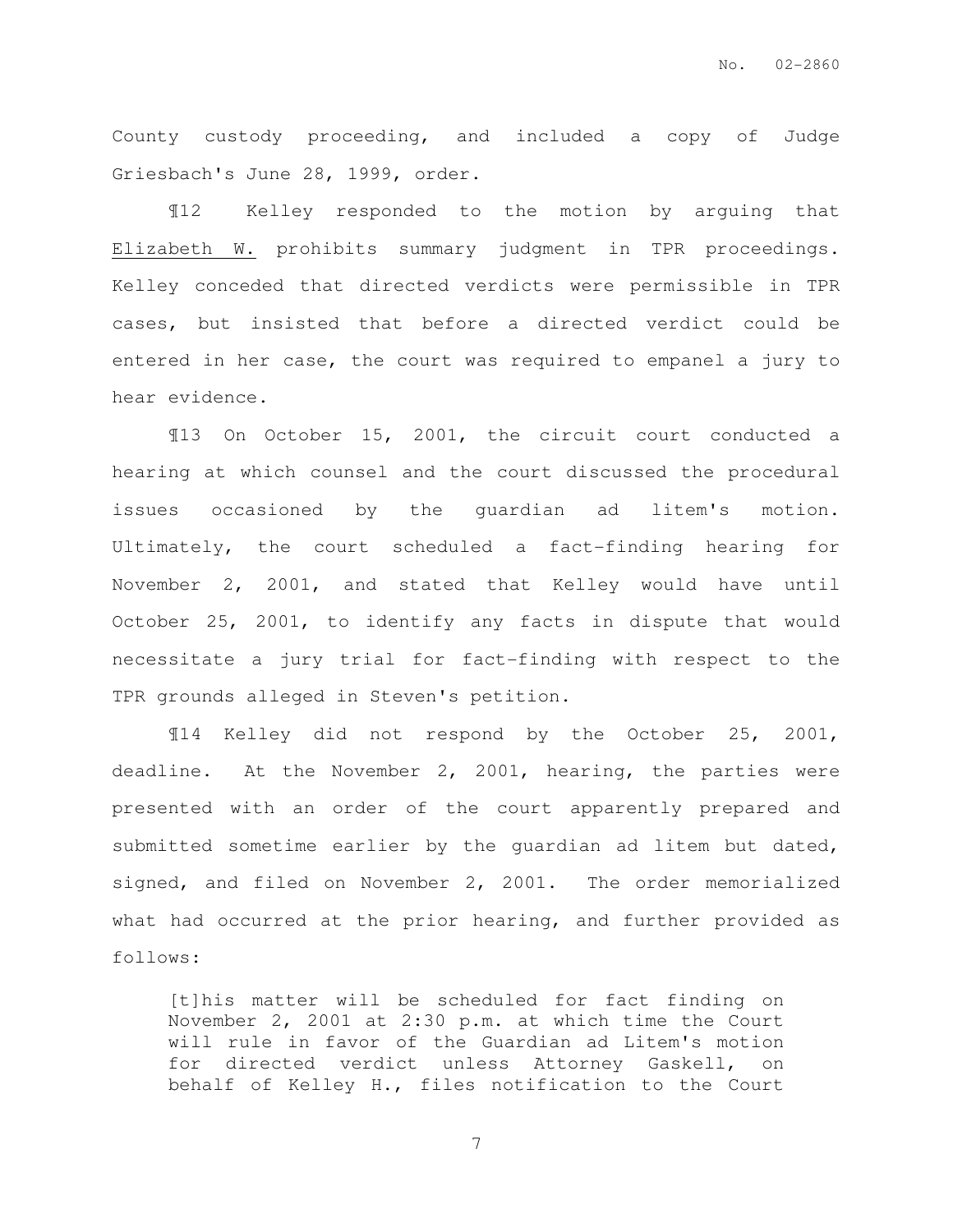on or before October 25, 2001 that a legitimate issue exists to be tried at trial.

The order also stated that the Motion for Summary Judgment or in the Alternative for Directed Verdict would be heard on October 15, 2001, that is, the date of the prior hearing, two weeks before the order was signed and entered.

¶15 Despite these incongruities, the parties agreed at the November 2 hearing that there were no facts in dispute as to the existence of an unmodified court order denying Kelley placement and visitation with Alexander, and that the order had been in place for more than one year. Kelley's attorney stated that "it's clear that, based on what the elements are as grounds in this case, that the Court does have the authority to direct a verdict in regard to that--or summary judgment, I guess, type motion." There was a brief discussion about whether the reasons for Kelley's noncompliance with the conditions set forth in Judge Griesbach's order for modification of the visitation ban would be relevant at the unfitness phase or at the dispositional phase. Kelley's position was not entirely clear, although at one point her attorney conceded that "if the reasons why she did not comply with that order we believe would not be relevant at the first phase of that, then I agree that fact-finding hearing is not required and we don't need a trial."

¶16 The circuit court concluded that the reasons for Kelley's noncompliance "are very relevant but not at this stage." The court then took judicial notice of the file in the Brown County case, which "substantiate[s] that both elements are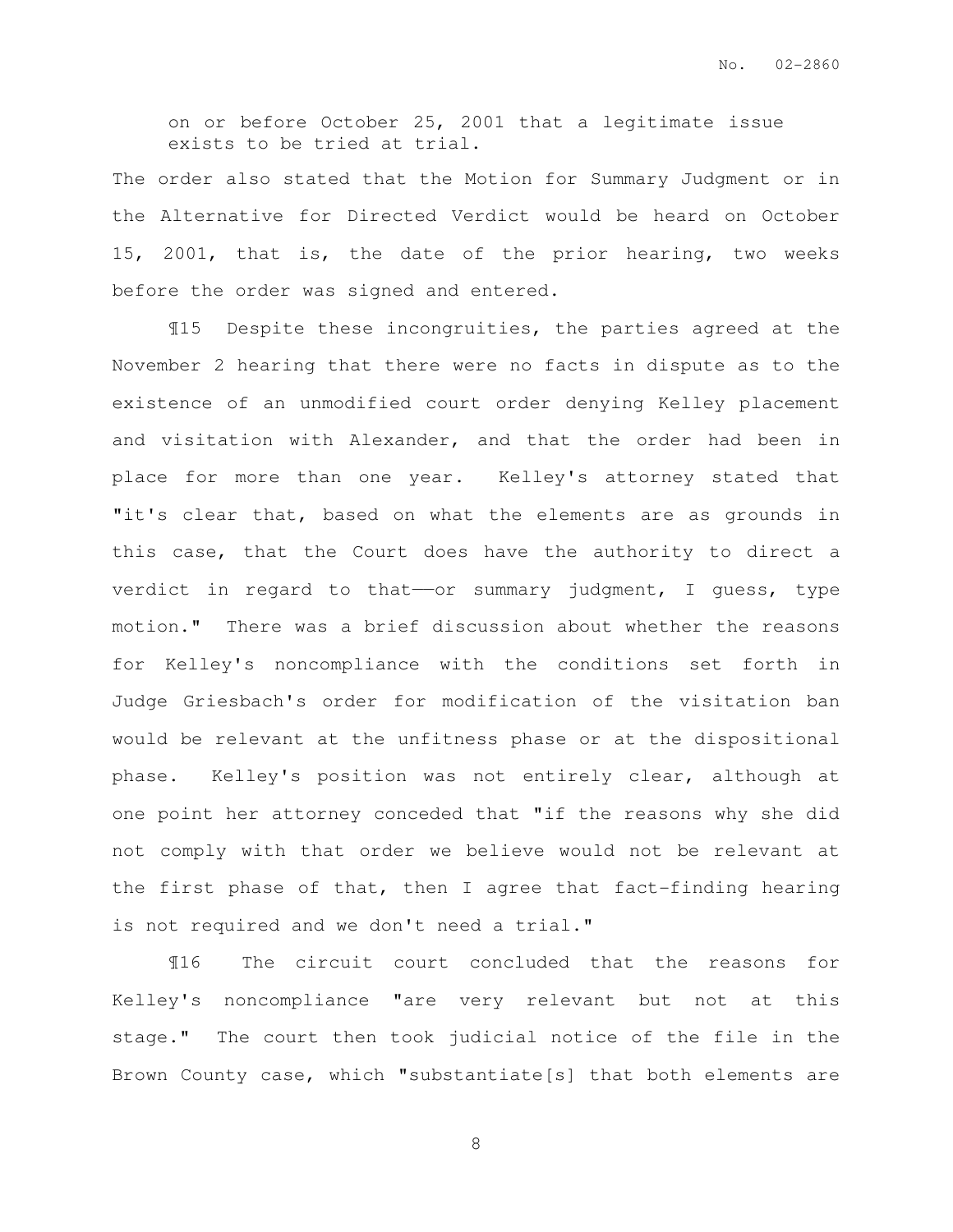present, first that [Kelley H.] has been denied periods of physical placement by court order in an action affecting the family and that the notice was given, and second that at least a year elapsed since the order denying periods of physical placement was issued, and there was no modification." The court then scheduled a dispositional hearing, and discussed with counsel the parameters of that hearing. On November 9, 2001, the circuit court entered a written order directing a verdict in favor of Steven on the issue of Kelley's parental unfitness pursuant to Wis. Stat. § 48.415(4). The dispositional hearing was held on April 11 and 12, 2002, after which the circuit court concluded that it was in Alexander's best interests to terminate Kelley's parental rights, and entered judgment accordingly.

¶17 Kelley moved for new fact-finding and dispositional hearings, arguing that she had been denied her right to a jury trial for fact-finding and her right to due process, and that there was insufficient evidence to support termination. She also argued that at the time of the initial hearing she had not been informed of her right under Wis. Stat. § 48.422(5) to a continuance to consult with counsel regarding judicial substitution. The circuit court denied the motion.

¶18 Kelley appealed, reiterating the claims of error stated in her post-judgment motion. The court of appeals held that pursuant to Elizabeth W., the circuit court had erred by granting what amounted to summary judgment at the grounds phase. However, the court concluded that the error was harmless because there was no dispute of fact relevant to the grounds for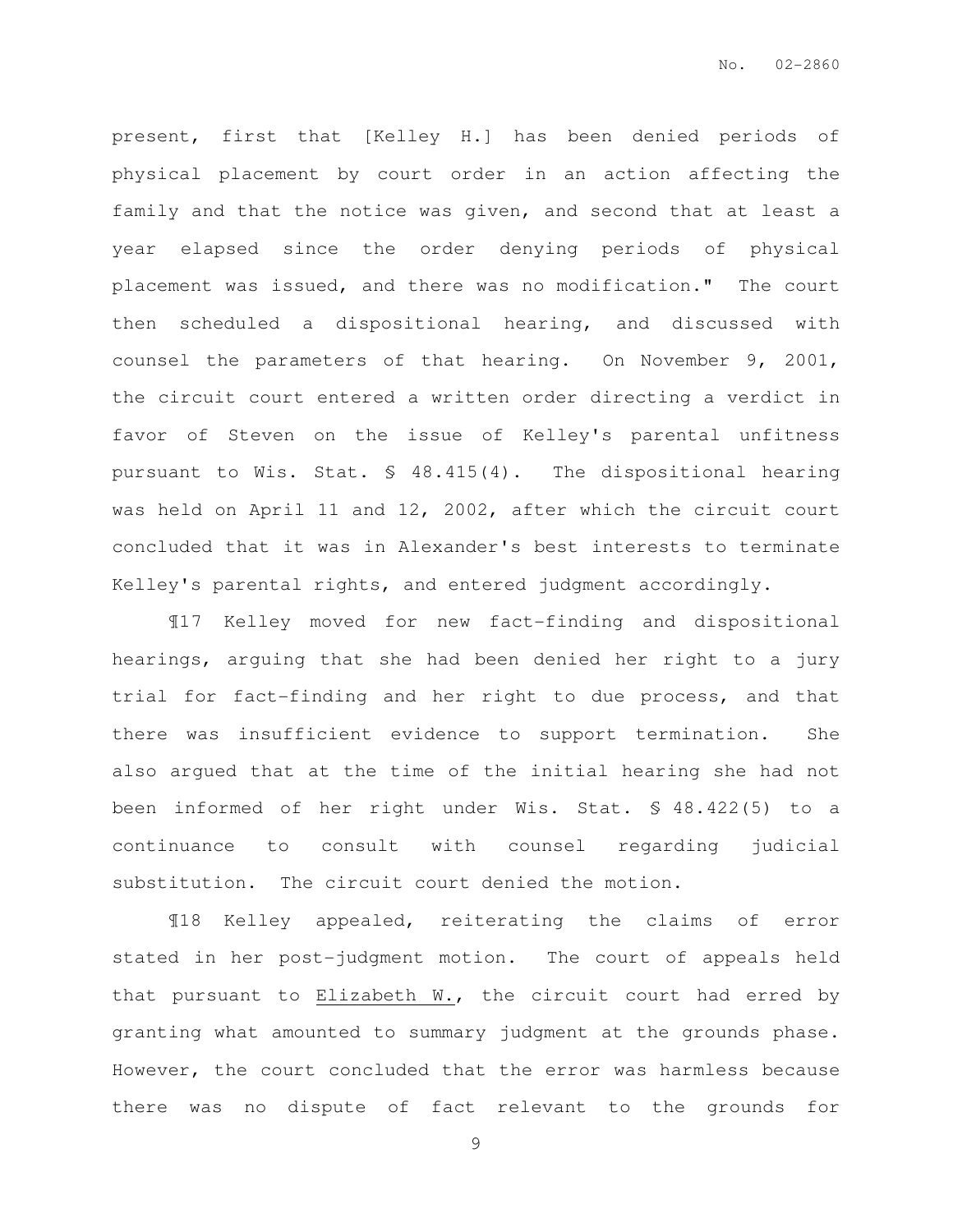termination, and Kelley was not prejudiced by the error. Kelley H., 263 Wis. 2d 241, ¶¶22-28. The court of appeals also suggested that Elizabeth W.'s prohibition on summary judgment in TPR proceedings might be overbroad, considering that certain grounds for termination were provable by undisputed court order. Id., ¶¶15-21. The court nevertheless considered itself bound by Elizabeth W., and stated that any argument that the case had been incorrectly decided must be directed to this court. Id., ¶21.

¶19 The court of appeals also held that the circuit court's failure to inform Kelley of her right to request a continuance to consult with her attorney about judicial substitution was error, citing language in this court's decision in M.W. and I.W. that purports to impose such a warning requirement. Id., ¶¶31-35. While the statutory right to a continuance to confer with counsel about judicial substitution was not in fact at issue in M.W. and I.W., this court's opinion contained broad language specifying the circuit court's statutory duties at the initial TPR hearing, including a duty to advise the nonpetitioning party of his or her right to a continuance to consult with counsel about judicial substitution. See M.W. and I.W., 116 Wis. 2d at 440-41. The court of appeals majority declined to treat this language as dicta, but ultimately concluded that the circuit court's error in failing to follow it was harmless. Kelley H., 263 Wis. 2d 241, ¶¶34-35, 41-42.

II. STANDARD OF REVIEW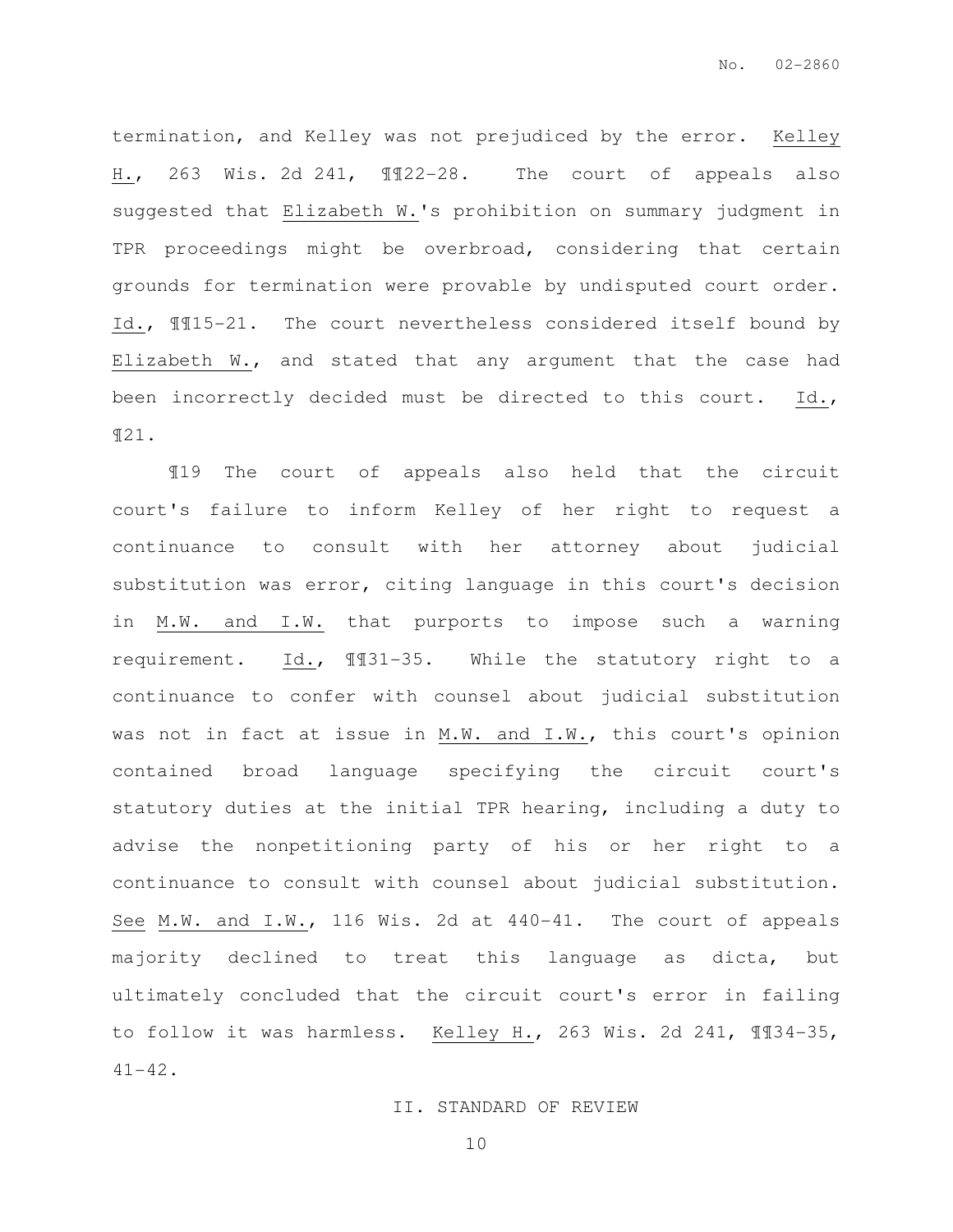¶20 The two questions in this case——whether the summary judgment statute applies in TPR cases and whether a circuit court is statutorily required to advise a nonpetitioning party in a TPR case of his or her right to a continuance to consult with counsel about judicial substitution-are questions of law subject to de novo review. Brandon S.S. v. Laura S., 179 Wis. 2d 114, 127, 507 N.W.2d 94 (1993).

#### III. ANALYSIS

¶21 Parental rights termination adjudications are among the most consequential of judicial acts, involving as they do "the awesome authority of the State to destroy permanently all legal recognition of the parental relationship." Evelyn C.R. v. Tykila S., 2001 WI 110, 246 Wis. 2d 1, 629 N.W.2d 768 (quoting M.L.B. v. S.L.J., 519 U.S. 102, 127-28 (1996)). Termination of parental rights permanently extinguishes "all rights, powers, privileges, immunities, duties and obligations existing between parent and child." Wis. Stat. § 48.40(2).

¶22 A parent's interest in the parent-child relationship and in the care, custody, and management of his or her child is recognized as a fundamental liberty interest protected by the Fourteenth Amendment. Santosky v. Kramer, 455 U.S. 745, 753 (1982). The United States Supreme Court has described the fundamental nature of parental rights in this way:

It is plain that the interest of a parent in the companionship, care, custody, and management of his or her children "come[s] to this Court with a momentum for respect lacking when appeal is made to liberties which derive merely from shifting economic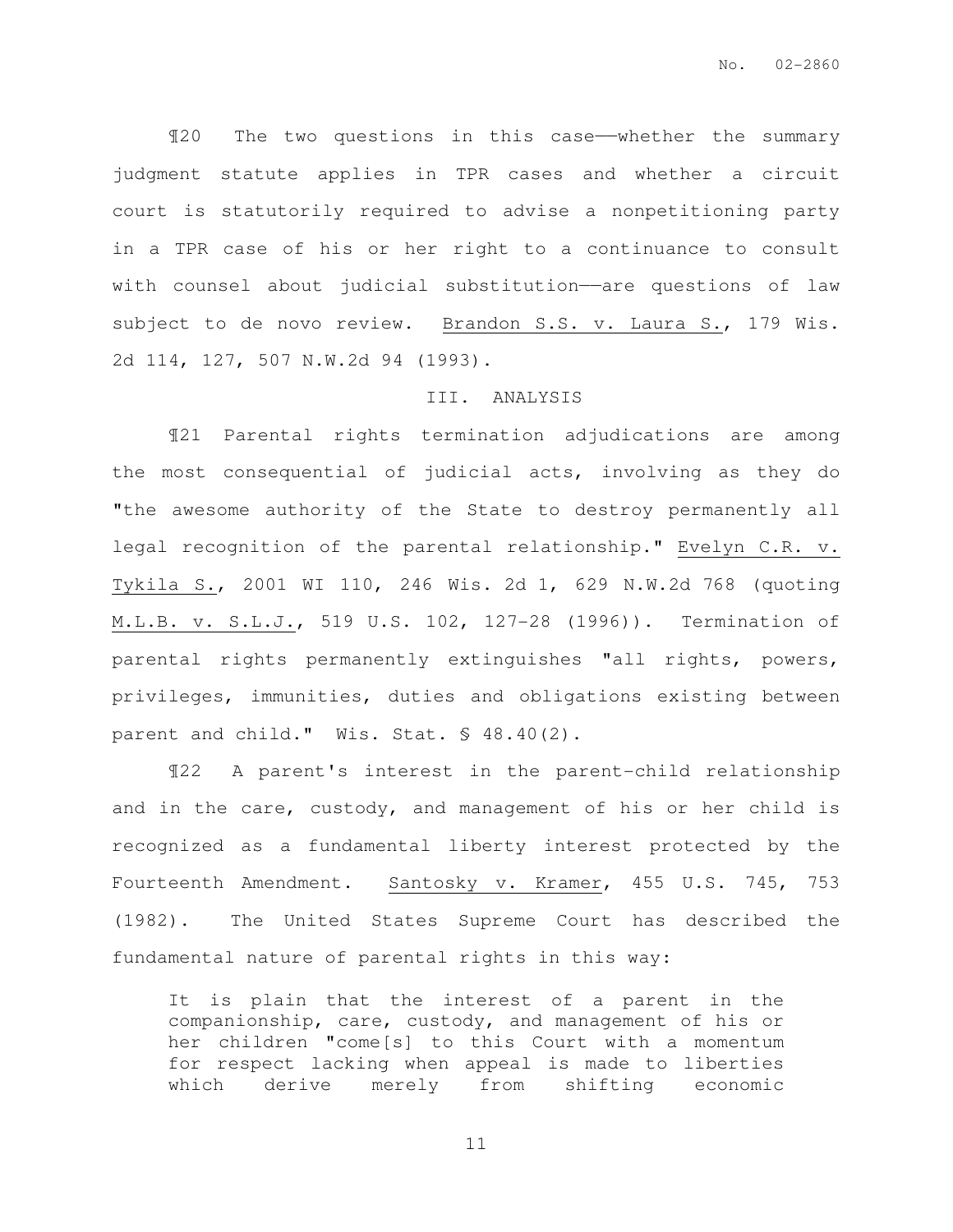arrangements." Kovacs v. Cooper, 336 U.S. 77, 95 (1949)(Frankfurter, J., concurring).

 The Court has frequently emphasized the importance of the family. The rights to conceive and to raise one's children have been deemed "essential," Meyer v. Nebraska, 262 U.S. 390, 399 (1923), "basic civil rights of man," Skinner v. Oklahoma, 316 U.S. 535, 541 (1942), and "rights far more precious  $\ldots$ than property rights," May v. Anderson, 345 U.S. 528, 533 (1953). "It is cardinal with us that the custody, care and nurture of the child reside first in the parents, whose primary function and freedom include preparation for obligations the state can neither supply nor hinder." Prince v. Massachusetts, 321 U.S. 158, 166 (1944).

Stanley v. Illinois, 405 U.S. 645, 651 (1972).

¶23 Thus, due process requires that "[w]hen the State moves to destroy weakened familial bonds, it must provide the parents with fundamentally fair procedures." Santosky, 455 U.S. at 753-54. These include the requirement of a hearing, Stanley, 405 U.S. at 649, and proof of parental unfitness by clear and convincing evidence, Santosky, 455 U.S. at 747-48.

 ¶24 Wisconsin has a two-part statutory procedure for the involuntary termination of parental rights. Sheboygan County DHHS v. Julie A.B., 2002 WI 95, ¶24, 255 Wis. 2d 170, 648 N.W.2d 402. In the first, or "grounds" phase of the proceeding, the petitioner must prove by clear and convincing evidence that one or more of the statutorily enumerated grounds for termination of parental rights exist. Wis. Stat. § 48.31(1); Waukesha County Dep't of Soc. Servs. v. C.E.W., 124 Wis. 2d 47, 60, 368 N.W.2d 47 (1985).

¶25 There are 12 statutory grounds of unfitness for termination of parental rights, see Wis. Stat. § 48.415(1)-(10),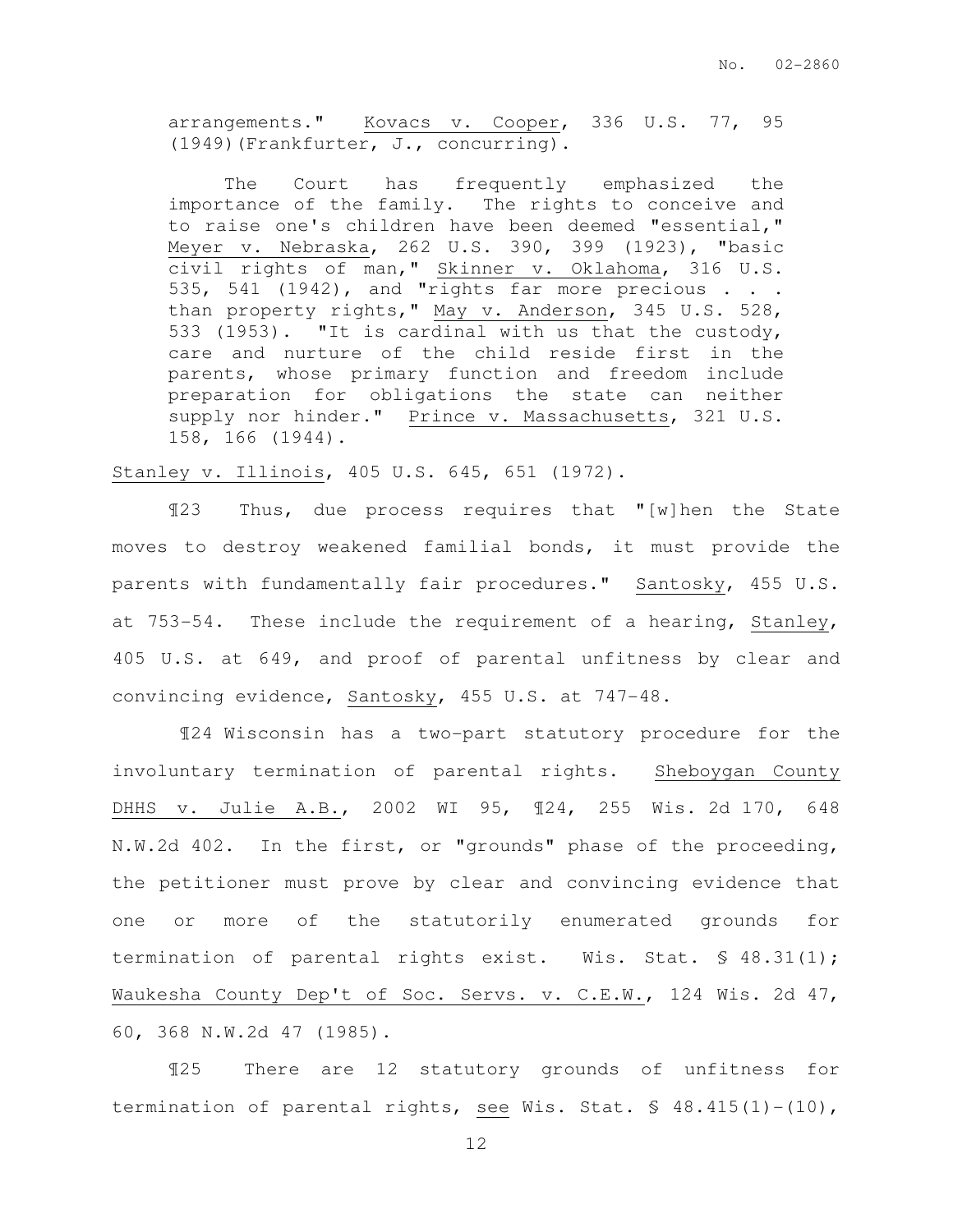and if a petitioner proves one or more of the grounds for termination by clear and convincing evidence, "the court shall find the parent unfit." Wis. Stat. § 48.424(4); Julie A.B., 255 Wis. 2d 170, 126. There are no "degrees of unfitness" under the statutory scheme; a court has no discretion to refrain from finding a parent unfit after all the elements of a statutory ground have been established. Id., ¶¶36-37.

¶26 The consistent legislative objective throughout the Children's Code is "the best interests of the child." Wis. Stat. § 48.01(1). However, in TPR cases, the "best interests" standard does not "dominate every step of every proceeding." Julie A.B., 255 Wis. 2d 170, ¶22. The best interests of the child do not "prevail" until the parent has been declared unfit after fact-finding by the court or jury at the grounds phase of the TPR proceeding. Id. A finding of parental unfitness is a necessary prerequisite to termination of parental rights, but a finding of unfitness does not necessitate that parental rights be terminated. Once the court has declared a parent unfit, the proceeding moves to the second, or dispositional phase, at which the child's best interests are paramount. Id., ¶28.

¶27 At the dispositional phase, the court is called upon to decide whether it is in the best interest of the child that the parent's rights be permanently extinguished. Wis. Stat. § 48.426(2). "The outcome of this hearing is not predetermined, but the focus shifts to the interests of the child." Julie A.B., 255 Wis. 2d 170, ¶28. In making this determination, which we have described as "one of the most wrenching and agonizing in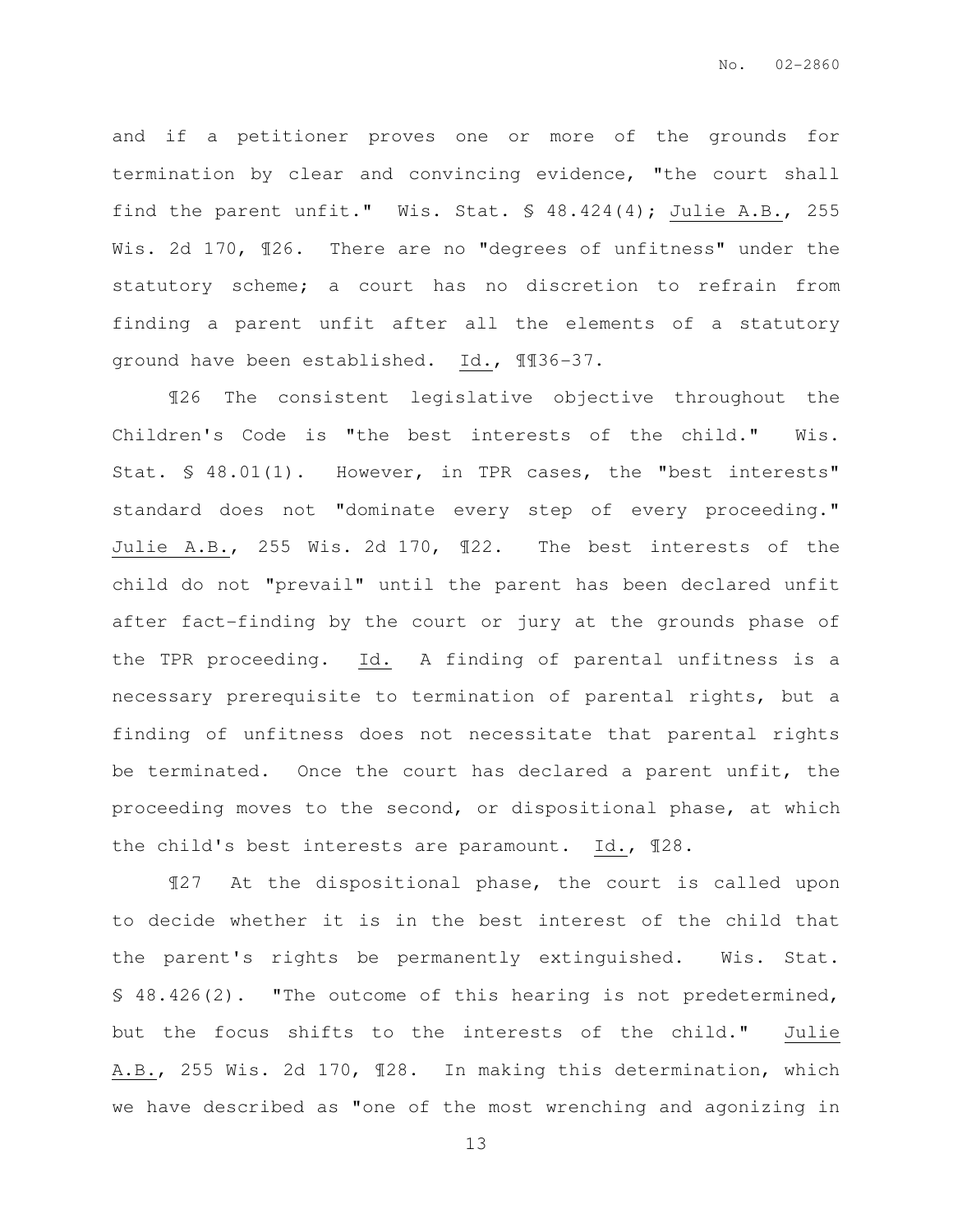the law," the court "should welcome" any evidence relevant to the issue of disposition, including any "factors favorable to the parent," and must at a minimum consider the six "best interests" factors set forth in Wis. Stat. § 48.426(3). Id., ¶29.

A. Summary judgment in TPR proceedings

 ¶28 We are concerned here with the "grounds" or "unfitness" phase of a TPR case, and specifically whether the use of summary judgment procedure under Wis. Stat. § 802.08 at this first phase of the proceeding violates the parent's rights under the TPR statutes or procedural due process. Kelley asserts that this question has already been answered by the court of appeals' decision in Elizabeth W.

¶29 Elizabeth W. involved a petition to terminate parental rights on grounds of abandonment and continuing need of protection or services. Elizabeth W., 189 Wis. 2d at 434. The circuit court granted a motion for summary judgment against Elizabeth, having concluded that the affidavit and supporting documents filed by her attorney in opposition to the motion were nonevidentiary and insufficient to defeat the petitioner's motion. Id. at 435. After a dispositional hearing, the circuit court terminated Elizabeth's parental rights to her two children. Id.

¶30 The court of appeals reversed, broadly concluding that "summary judgment is inappropriate in TPR cases where a parent contests the termination." Id. at 436. The court premised this conclusion on the principle that parental rights are fundamental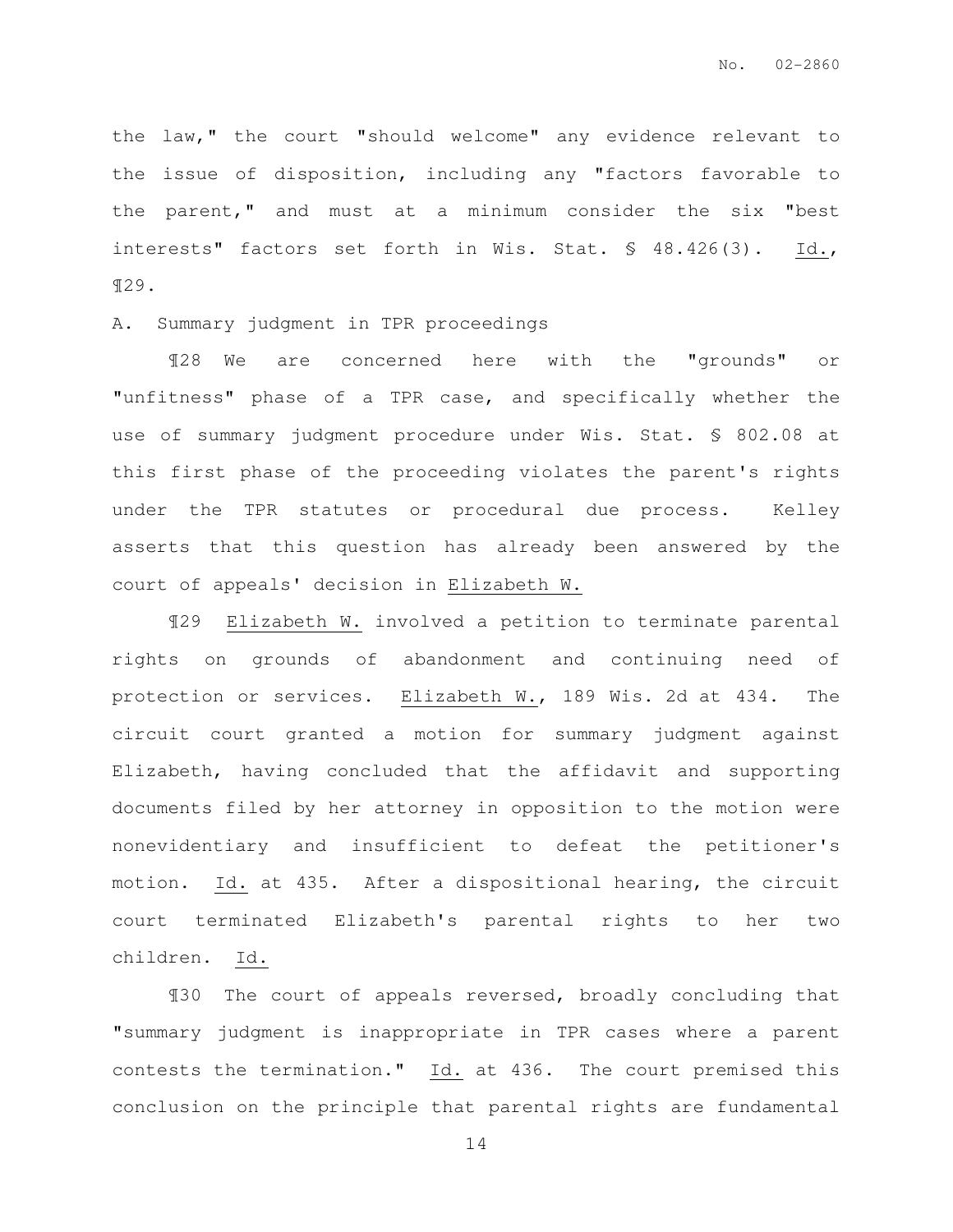liberty interests protected by the due process clause of the Fourteenth Amendment, and therefore any state action to terminate parental rights "'must be accomplished by procedures meeting the requisites of the Due Process Clause.'" Id. at 436- 37 (quoting Santosky, 455 U.S. at 753). The court stated that a hearing on the issue of unfitness is required by statute, Wis. Stat. §§ 48.422(2), 48.31(1), as well as by due process. Id. at 437. The court of appeals then concluded that:

[A] TPR proceeding can never be without material issues of fact if a parent refuses to voluntarily terminate his or her right to the child. . . . By contesting the termination, a parent automatically raises the issue of whether he or she is a fit parent. This creates a genuine issue of material fact which cannot be disposed of by summary judgment.

Id. at 438.

 ¶31 The principles underlying the decision in Elizabeth W. were unquestionably sound and well-established; we conclude, however, that the court's holding was overbroad. Neither due process nor the TPR statutes require an absolute prohibition on summary judgment in the grounds or unfitness phase of a TPR proceeding. That a parent has contested the termination of his or her parental rights does not automatically mean there are material facts in dispute regarding the grounds for unfitness.

 ¶32 The code of civil procedure applies to "all civil actions and special proceedings" unless a "different procedure is prescribed by statute or rule." Wis. Stat. § 801.01(2). Parental rights termination proceedings under Chapter 48 are civil proceedings, and this general rule of civil procedure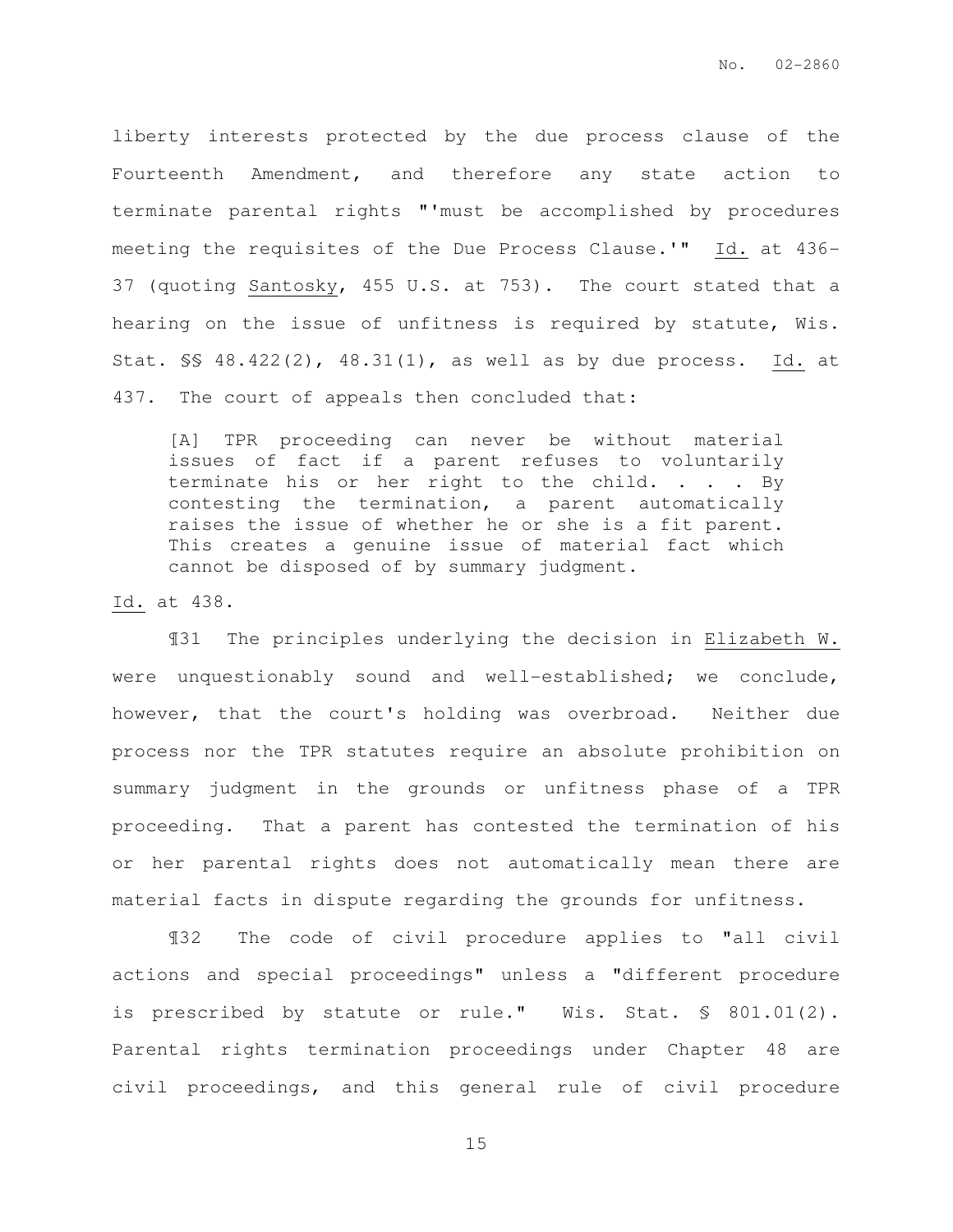applicability has been cited in the context of TPR cases on numerous occasions: Evelyn C.R., 246 Wis. 2d 1, ¶17 (default judgment as a sanction for violation of a court order pursuant to Wis. Stat. §§ 802.10(7), 804.12(2)(a), and 805.03 is available in TPR proceedings; also, the harmless error rule of Wis. Stat. § 805.18(2) applies in TPR cases); Brandon S.S., 179 Wis. 2d at 143-44, (citing the general rule that the civil procedure code governs Chapter 48 proceedings but concluding that the general intervention statute, Wis. Stat. § 803.09, conflicts with the exclusive procedure in Wis. Stat.  $\frac{6}{5}$  48.42(2) for determining proper parties to a TPR proceeding); Waukesha County DSS, 124 Wis. 2d at 53, 66-70 (rules regarding jury instructions, preremptory strikes and summation pursuant to Wis. Stat. § 805.13(3), 805.08(3), and 805.10 apply in TPR proceedings); Door County Dep't of Health & Family Servs. v. Scott S., 230 Wis. 2d 460, 465, 602 N.W.2d 167 (Ct. App. 1999)(directed verdict pursuant to Wis. Stat. § 805.14(4) applies in TPR proceedings); J.A.B. v. Waukesha County Human Servs. Dep't, 153 Wis. 2d 761, 765, 451 N.W.2d 799 (Ct. App. 1989)(same).

 ¶33 There is nothing in the TPR statutes that explicitly or implicitly prohibits the use of summary judgment procedure under Wis. Stat. § 802.08 in the unfitness phase of a TPR case. Nor do the TPR statutes prescribe a procedure different from Wis. Stat. § 802.08 for TPR cases in which there is no genuine dispute of fact on the issue of unfitness under Wis. Stat. § 48.415. Kelley argues that a court order granting partial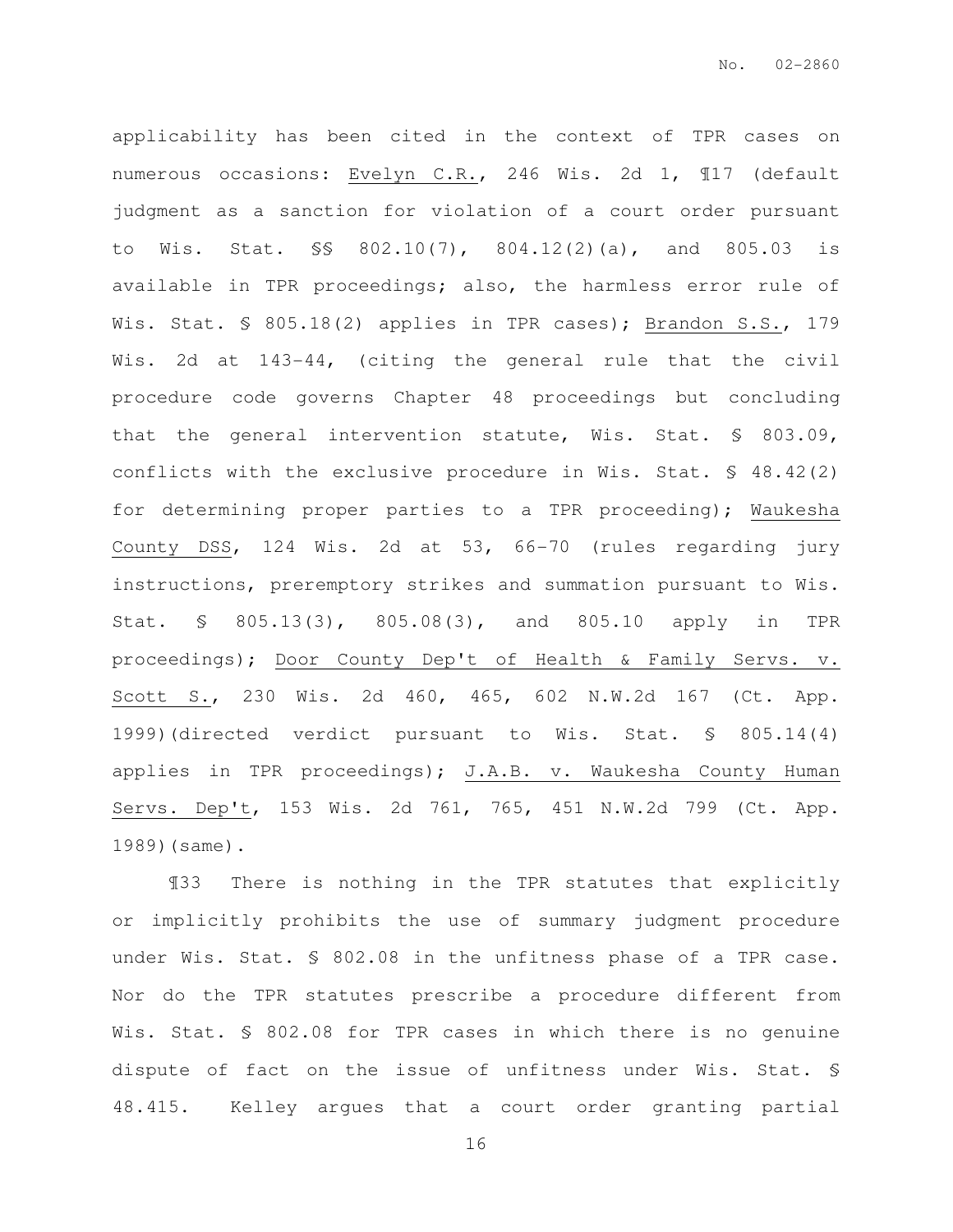summary judgment on parental unfitness conflicts with the right to a jury trial at the fact-finding hearing, which she contends is an absolute right under the statutes, Wis. Stat. §§ 48.422(3), (4), and 48.31(2), and as a matter of due process. We disagree.

 ¶34 The jury trial right at the fact-finding hearing in the unfitness phase of a TPR case is entirely statutory, not mandated by constitutional due process, and is therefore subject to the general provisions of the civil procedure code, including the provisions regarding summary judgment, Wis. Stat. § 802.08. A parent may, pursuant to Wis. Stat. § 48.422(4), request a jury for the fact-finding hearing, and the jury, if one is requested, makes findings of fact on the grounds for unfitness alleged in the TPR petition pursuant to Wis. Stat. § 48.31(3) and (4). The circuit court, however, is always responsible for conclusions of law, as is specifically recognized in the TPR statutes. See Wis. Stat. § 48.31(4). If a motion for summary judgment is made and supported as prescribed by Wis. Stat. § 802.08, the circuit court may properly conclude at the fact-finding hearing that there is no genuine issue of material fact in dispute and the moving party is entitled to partial summary judgment on parental unfitness as a matter of law. See Wis. Stat. § 802.08(2).

 ¶35 Summary judgment is a legal conclusion by the court, and, if carefully administered with due regard for the importance of the rights at stake and the applicable legal standards, is just as appropriate in the unfitness phase of a TPR case where the facts are undisputed as it is in any other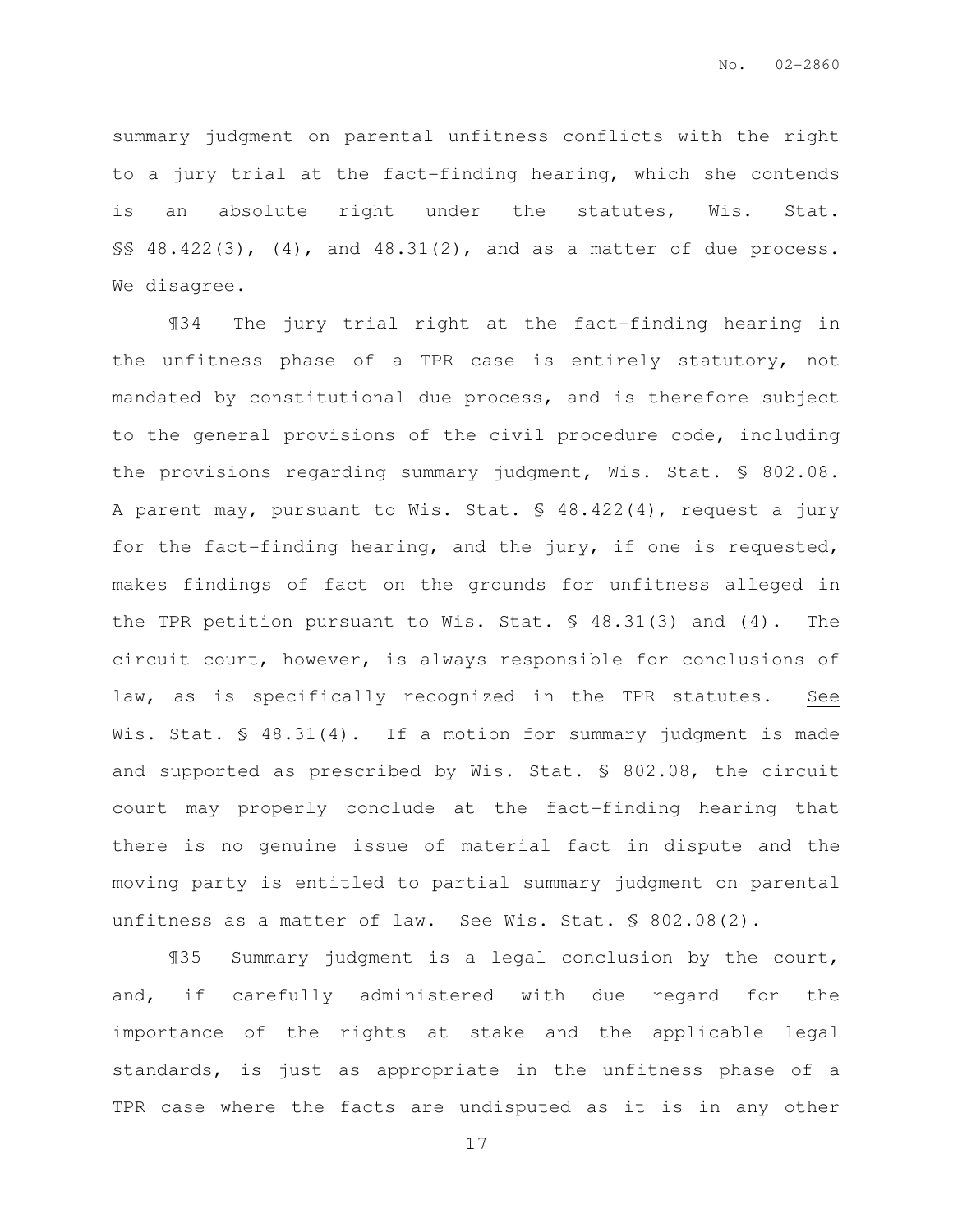type of civil action or proceeding which carries the right to a jury trial.<sup>3</sup> Summary judgment procedure requires notice, an opportunity to respond, and a hearing, and imposes on the moving party the burden of demonstrating both the absence of any genuine factual disputes and entitlement to judgment as a matter of law under the legal standards applicable to the claim. Wis. Stat. § 802.08(2) and (3).

¶36 In many TPR cases, the determination of parental unfitness will require the resolution of factual disputes by a court or jury at the fact-finding hearing, because the alleged

 $\overline{a}$ 

<sup>3</sup> Article I, § 5 of the Wisconsin Constitution states that "[t]he right of trial by jury shall remain inviolate, and shall extend to all cases at law without regard to the amount in controversy." Kelley does not argue that she has a state constitutional right to a jury trial under art. I,  $S$  5; in any event, no case has ever held that the summary judgment statute is unconstitutional under art. I,  $\frac{1}{5}$  5, that is, that summary judgment procedure violates the state constitutional jury trial right. The general statutory civil jury trial right is contained in Wis. Stat. § 805.01, and several other statutes confer the right to a jury in specific types of cases. See, e.g., Wis. Stat. § 879.45 (probate code); Wis. Stat. § 767.50 (paternity); Wis. Stat. § 799.21 (small claims); Wis. Stat. § 345.43 (traffic code). No case has ever held that summary judgment procedure violates any of these statutory jury trial provisions (although it would be highly unusual for a party to attempt to invoke summary judgment in some of these very factintensive contexts.) Thus, while we certainly agree with the dissent's discussion of the importance of the jury trial as a check on government power, dissent, ¶66, we cannot agree that the careful application of the summary judgment statute imperils the civil jury trial right, whether constitutional or statutory. If summary judgment procedure does not impermissibly impair the state constitutional or statutory civil jury trial right in any other context, we know of no independent basis to hold that it impermissibly impairs the jury trial provisions of Wis. Stat. §§ 48.422(3), (4), and 48.31(2).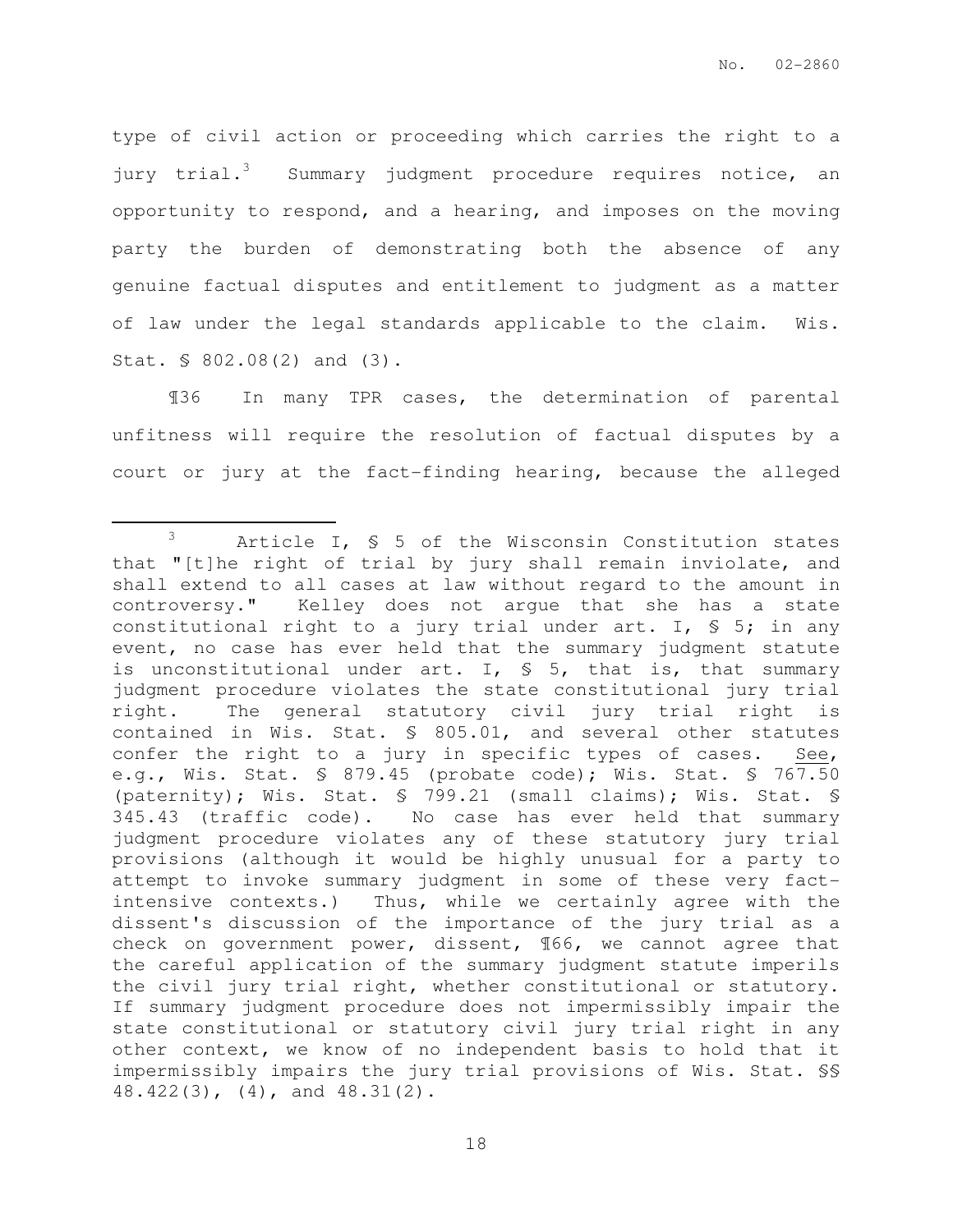grounds for unfitness involve the adjudication of parental conduct vis-à-vis the child. See Wis. Stat. § 48.415(1)(abandonment); Wis. Stat. § 48.415(2)(child in continuing need of protection or services); Wis. Stat. § 48.415(3)(continuing parental disability); Wis. Stat. § 48.415(5)(child abuse); Wis. Stat. § 48.415(6)(failure to assume parental responsibility); Wis. Stat. § 48.415(7)(incestuous parenthood). Summary judgment will ordinarily be inappropriate in TPR cases premised on these fact-intensive grounds for parental unfitness.

¶37 Some statutory grounds for unfitness, however, are expressly provable by official documentary evidence, such as court orders or judgments of conviction. See Wis. Stat. § 48.415(1m)(relinquishment, provable by court order); Wis. Stat. § 48.415(4)(continuing denial of periods of physical placement or visitation, provable by court order); Wis. Stat. § 48.415(8)(homicide or solicitation to commit homicide of parent, provable by judgment of conviction); Wis. Stat. § 48.415(9)(parenthood as a result of sexual assault, provable by judgment of conviction); Wis. Stat. § 48.415(9m)(commission of serious felony against one of the person's children, provable by judgment of conviction); Wis. Stat. § 48.415(10)(prior involuntary termination of parental rights to another child, provable by court order).<sup>4</sup> Some of these so-called "paper

 $\overline{a}$ 

 $4$  We do not mean to imply that the general categorization of statutory grounds in this and the preceding paragraph represent a definitive statement about the propriety of summary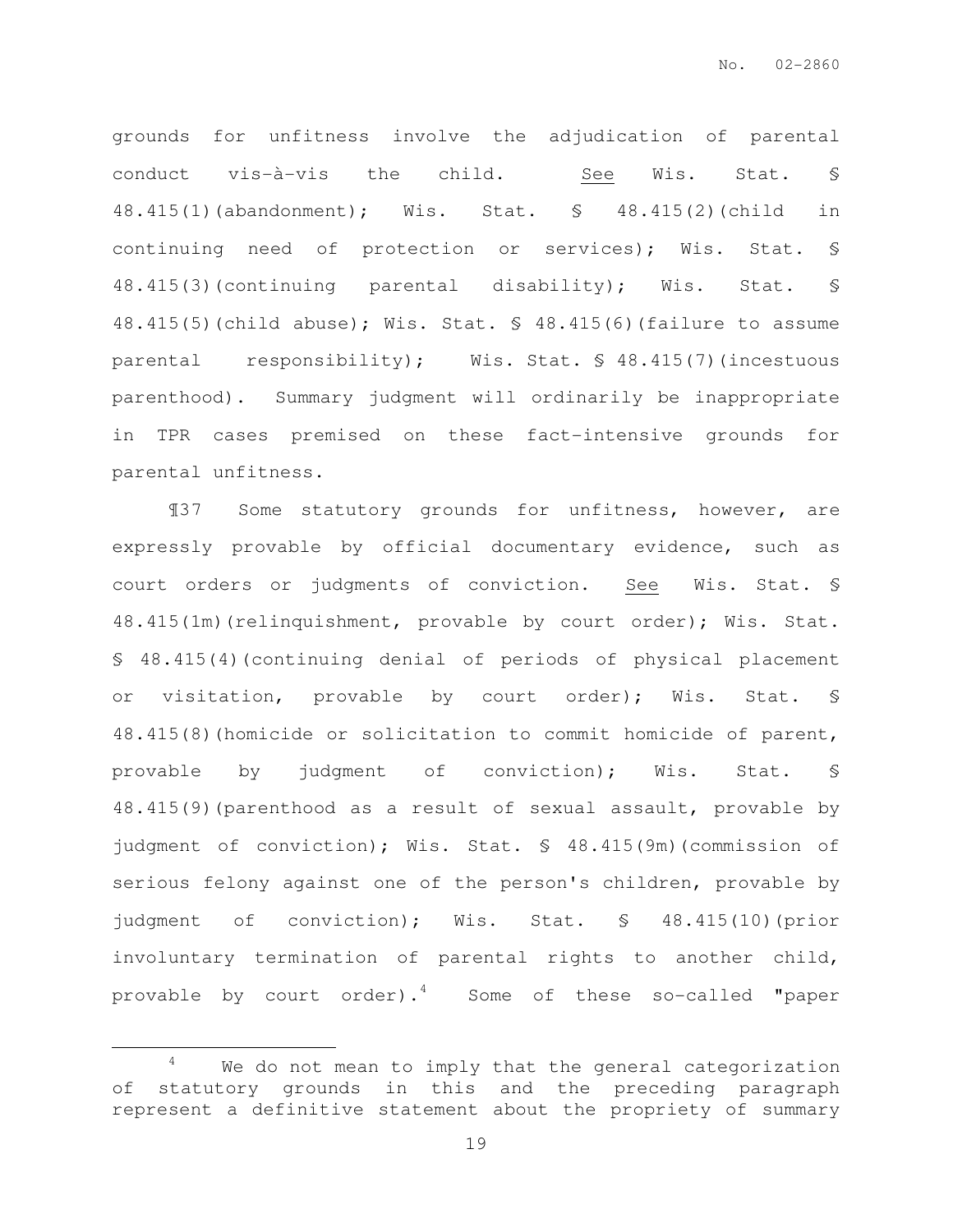grounds" for parental unfitness have been recently adopted, seriously undermining the broad holding of Elizabeth W.

¶38 In 1995, the legislature enacted a new ground for termination in cases of parenthood as a result of sexual assault: Wis. Stat. § 48.415(9) provides that conception as a result of sexual assault "may be proved by a final judgment of conviction . . . indicating that the person who may be the father of the child committed, during a possible time of conception, a sexual assault as specified in this paragraph against the mother." Wis. Stat. § 48.415(9). Later in the same session, the legislature enacted two more new grounds for unfitness: commission of a serious felony against one of the parent's children, "as evidenced by a final judgment of conviction," see Wis. Stat. § 48.415(9m); and prior involuntary termination of parental rights to another child, provable by court order, see Wis. Stat. § 48.415(10).

 ¶39 Each of these newly-created grounds for involuntary termination of parental rights expressly provides that circuit court orders or judgments constitute proof of unfitness. Similarly, the ground for termination alleged in this case, continuing denial of periods of physical placement or visitation, is expressly provable by evidence of a court order. See Wis. Stat. § 48.415(4)(a) and (b). This evinces the legislature's manifest intent to enable unfitness determinations

 $\overline{a}$ 

judgment in any particular case. The propriety of summary judgment is determined case-by-case.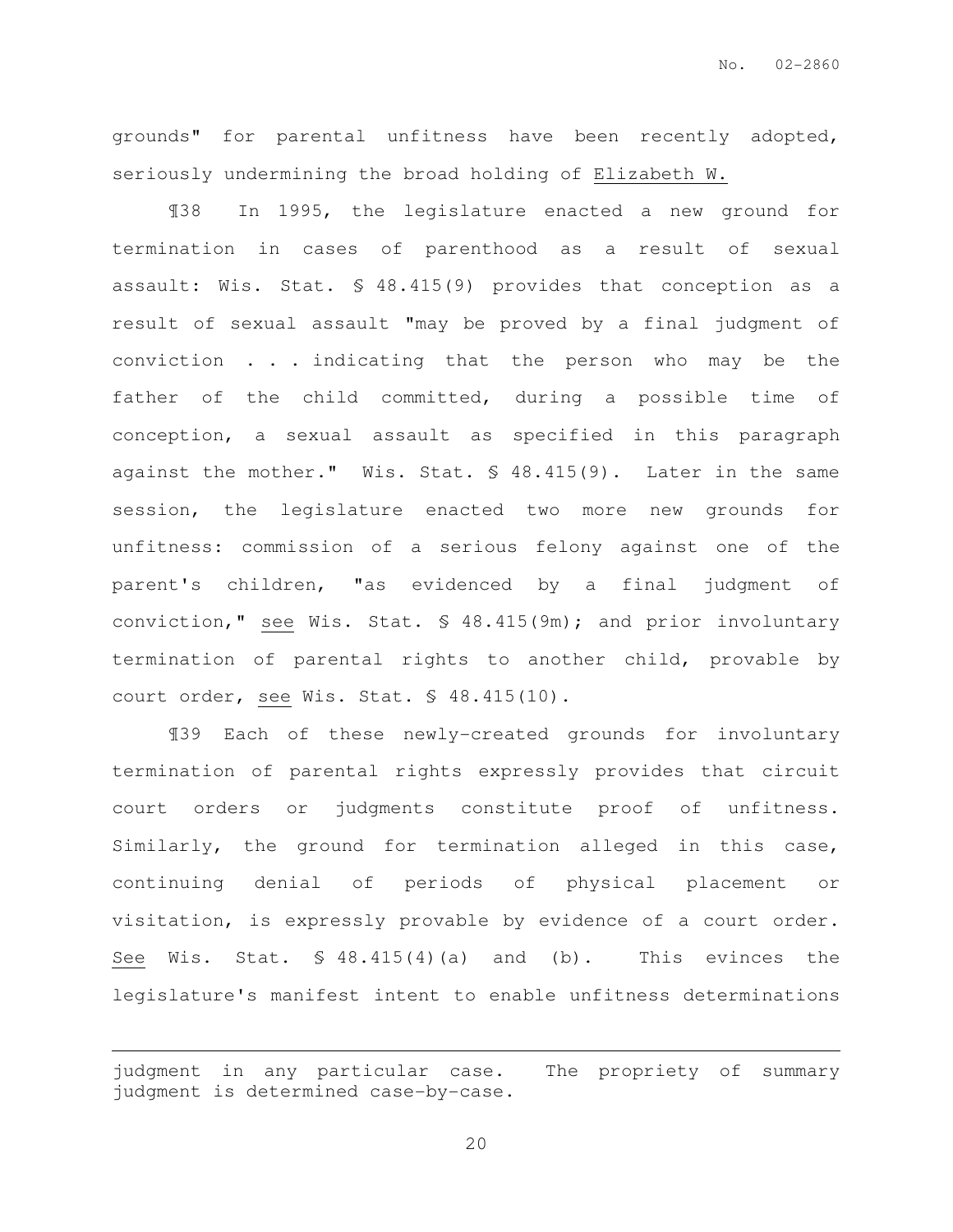to conclusively flow from certain existing court orders that satisfy the statutory requirements. We fail to see how this intent is furthered by requiring the empanelment of a jury to receive evidence of the existence of a court order or judgment about which there is no dispute. The availability of partial summary judgment in the grounds phase of a TPR proceeding where the entire proof of unfitness under the statute is an undisputed court record furthers the legislature's purpose and is consistent with the general rule that the provisions of the code of civil procedure apply to all civil actions and proceedings.<sup>5</sup>

 ¶40 Kelley's argument that applying summary judgment at the unfitness phase of a TPR case violates due process is not well-developed. Its premise seems to be that there is a constitutional right to fact-finding by a jury in all TPR cases,

 $\overline{a}$ 

 $5$  The dissent concludes that the legislature intended the statutory jury trial right in TPR cases to be unconditional and absolute, essentially the equivalent of the jury trial right in criminal cases. Dissent, ¶¶75, 86. In the context of enacting a civil proceeding for the adjudication of alleged sexually violent persons, the legislature has expressed itself quite explicitly in creating the statutory equivalent of a criminal jury trial right in a civil proceeding. See Wis. Stat. §§ 980.03, 980.05(1m). If the legislature had intended to enact a right to a jury trial in TPR cases that is the equivalent of a constitutional criminal jury trial right, it would have expressly said so, as it did in Chapter 980.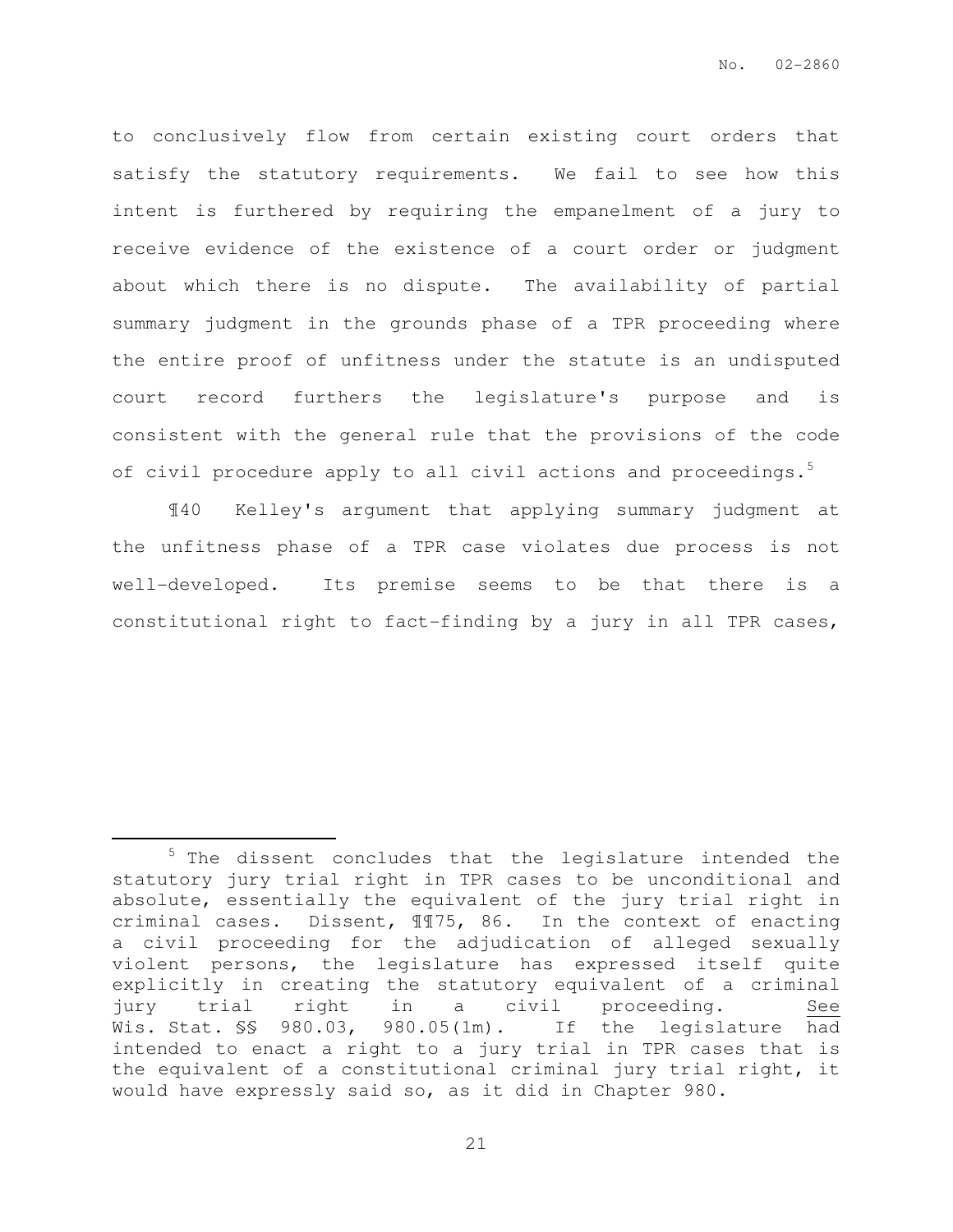even where the facts of unfitness are undisputed. $6$  This appears also to be the premise of Elizabeth W., although the court of appeals did not apply the Supreme Court's three-part test for determining what process is constitutionally due in TPR cases. In Santosky, the Supreme Court held:

[T]he nature of the process due in parental rights termination proceedings turns on a balancing of the "three distinct factors" specified in Mathews v. Eldridge, 424 U.S. 319, 335, 96 S.Ct. 893, 903, 47 L.Ed.2d 18 (1976): the private interest affected by the proceeding; the risk of error created by the State's chosen procedure; and the countervailing governmental interest supporting the use of the challenged procedure.

### Santosky, 455 U.S. at 754.

 $\overline{a}$ 

 ¶41 Applying this test here, we reiterate that the private interest affected by a TPR proceeding is unquestionably very strong. However, the remaining two factors in the three-factor test weigh heavily against a conclusion that a jury trial is constitutionally required in TPR cases.

¶42 The risk of error in applying partial summary judgment at the grounds phase of a TPR proceeding where the facts of unfitness are undisputed is extremely low. The grounds for unfitness most likely to form the basis of a successful motion

 $6$  Kelley's constitutional argument is grounded in procedural due process. She does not mount a facial or as-applied substantive due process challenge to the statutory ground for unfitness invoked in her case, Wis. Stat. § 48.415(4). This difference distinguishes this case from Monroe County Department of Human Services v. Kelli B., 2004 WI 48, \_\_\_ Wis. 2d \_\_\_, \_\_\_ N.W.2d \_\_\_, another termination of parental rights case also mandated this date.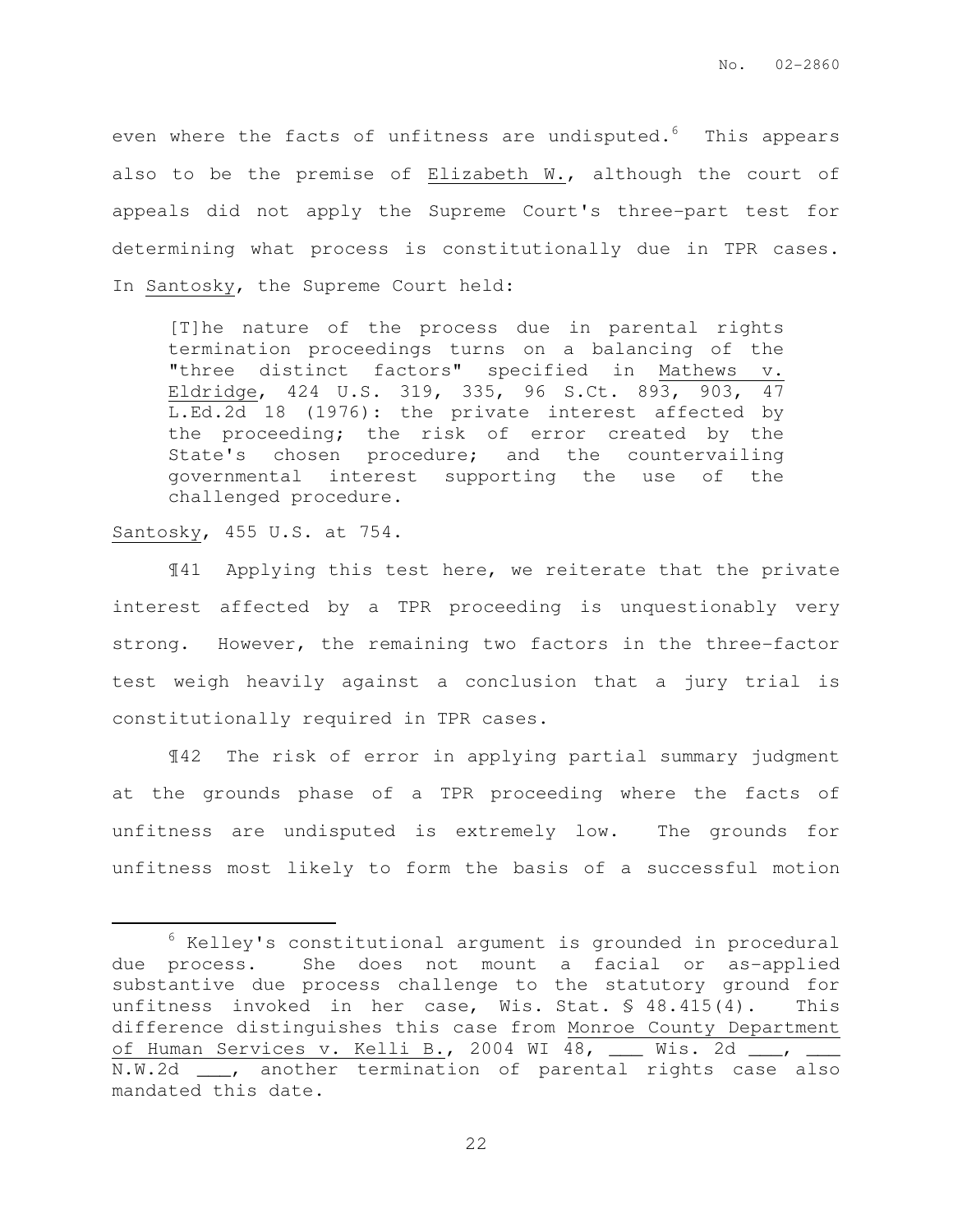for partial summary judgment in a TPR case are those that are sustainable on proof of court order or judgment of conviction, the reliability of which is generally readily apparent and conceded. Furthermore, as we have noted, a finding of unfitness is only the first of two steps in the process. A finding of unfitness——whether on fact-finding by the court or jury where the facts are disputed or on partial summary judgment where the facts are undisputed—does not mandate termination of parental rights, nor does it foreclose the parent's opportunity to present evidence and argue against termination at the dispositional hearing.

¶43 Finally, the countervailing governmental interest in avoiding pointless jury trials where there is nothing to try is substantial. Jury trials are expensive and time-consuming. Parental rights termination cases generally require the participation of at least three publicly-financed attorneys (the guardian ad litem, and the attorneys for the county and the parent), as well as the circuit court judge, court staff, and jurors. Elizabeth W.'s bright-line prohibition of summary judgment in TPR cases appears to require the empanelment of a jury to listen to evidence even when it is a foregone conclusion that a directed verdict is the only possible outcome. To mandate a jury trial where the parent does not dispute the facts regarding unfitness alleged in the petition is a complete waste of judicial resources.

¶44 Accordingly, although the private interest at stake is fundamental, we conclude that due process does not mandate a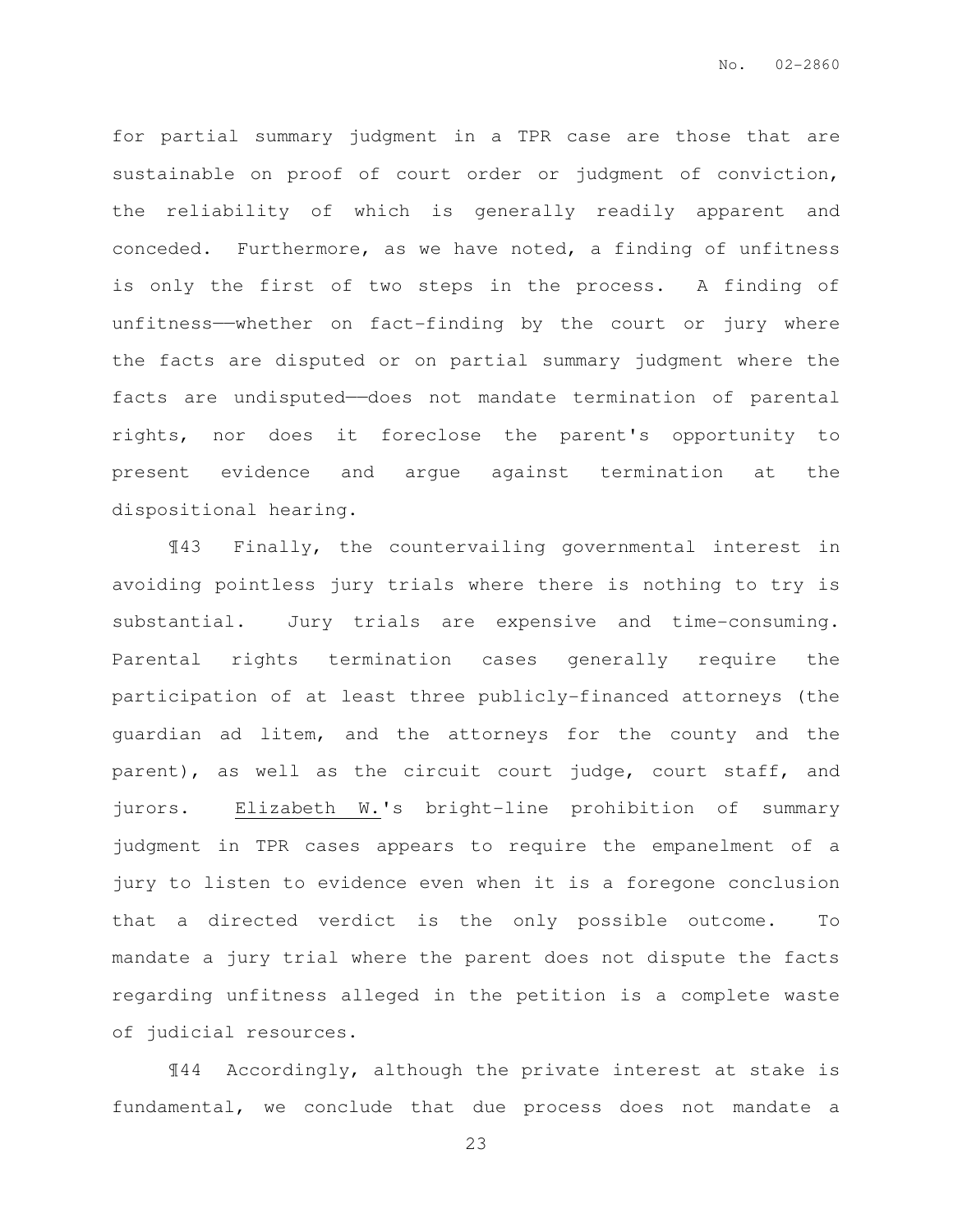jury trial in the unfitness phase of a TPR case. The jury trial right in TPR cases is statutory only, and is therefore subject to the provisions of the code of civil procedure, including summary judgment procedure as specified in Wis. Stat. § 802.08. Due process requires a hearing, Stanley, 405 U.S. at 649, and clear and convincing proof of unfitness, Santosky, 455 U.S. at 747-48, and summary judgment procedure under Wis. Stat. § 802.08 accommodates both. Elizabeth W.'s broad prohibition against the use of summary judgment in the unfitness phase of a TPR case was statutorily and constitutionally unwarranted, and we therefore overrule it.<sup>7</sup>

 $\overline{a}$ 

 $7$  Our research into the use of summary judgment in TPR cases in other states has revealed no particular trend; several states permit summary judgment at the grounds phase of a TPR proceeding, several do not, and many seem not to have addressed the question. For instance, the Supreme Court of Wyoming has held that summary judgment is available in TPR cases on a caseby-case basis, provided that the parties are granted a hearing on the motion. In re the Adoption of JLP, 774 P.2d 624, 629 (Wyo. 1989). The Illinois Court of Appeals has upheld the grant of summary judgment in a TPR case in which the ground for termination was criminal conviction resulting from the death of a child by physical abuse. State v. Ray, 411 N.E.2d 88, 92 (Ill. Ct. App. 1980). Similarly, the Court of Appeals of New Mexico has held that "summary judgment is a procedure which may be used to terminate parental rights where there are no issues of fact underlying the basis for termination." State ex rel. Children, Youth and Families Dep't in re T.C. and D.C., 881 P.2d 712, 713 (Ct. App. N.Mex. 1994).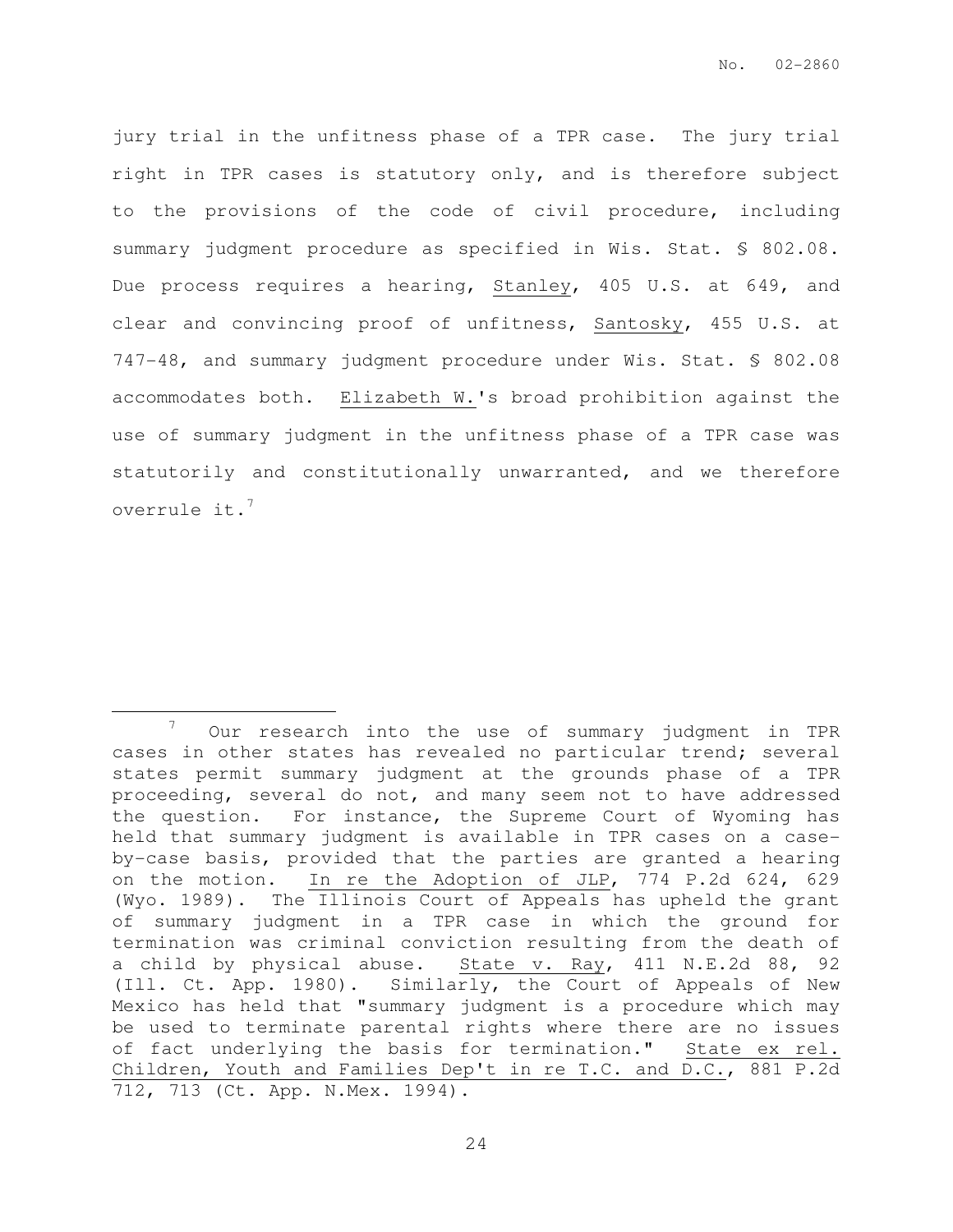¶45 We also conclude that partial summary judgment was properly granted in this case. The guardian ad litem's motion was presented, somewhat irregularly, as "Motion for Summary Judgment or in the Alternative Directed Verdict," but the motion was legally sufficient as a motion for summary judgment, and was accompanied by an affidavit of the guardian ad litem attaching the unmodified Brown County Circuit Court order denying Kelley placement and visitation. Kelley was given an opportunity to respond to the motion. She filed a written response, which the court considered and discussed with the parties at the October 15, 2001, hearing. Judge VanDeHey postponed ruling on the motion until the November 2, 2001, hearing, at which Kelley was

 $\overline{a}$ 

Those states that have rejected summary judgment in TPR proceedings have done so for reasons that do not find a parallel in Wisconsin law. For instance, the Supreme Court of Oklahoma has prohibited the use of summary judgment in termination proceedings on the assumption that if summary judgment were available, the parties would not have the right to a hearing. In re Christina T., 590 P.2d 189, 191 (Okla. 1979). In contrast, Wisconsin's summary judgment rule mandates a hearing on the motion. The North Carolina Court of Appeals has held that summary judgment is not permitted in termination proceedings because the exclusive procedural scheme for parental rights terminations could not be supplemented by provisions in the general civil code. Curtis v. Curtis, 410 S.E.2d 917, 919 (N.C. Ct. App. 1991). The general rule in Wisconsin, however, is that the civil procedure code applies to all civil actions, including TPR cases, unless a different procedure is prescribed. See Wis. Stat. § 801.01(2). The California Court of Appeals has also ruled out the use of summary judgment in termination proceedings, but it did so after finding that summary judgment would upset the time periods required by the termination statutes. Dep't of Soc. Servs. v. Harold K., 205 Cal. Rptr. 393, 397-98 (Cal. Ct. App. 1984). Application of Wisconsin's summary judgment rule to TPR cases does not suffer from the same infirmity.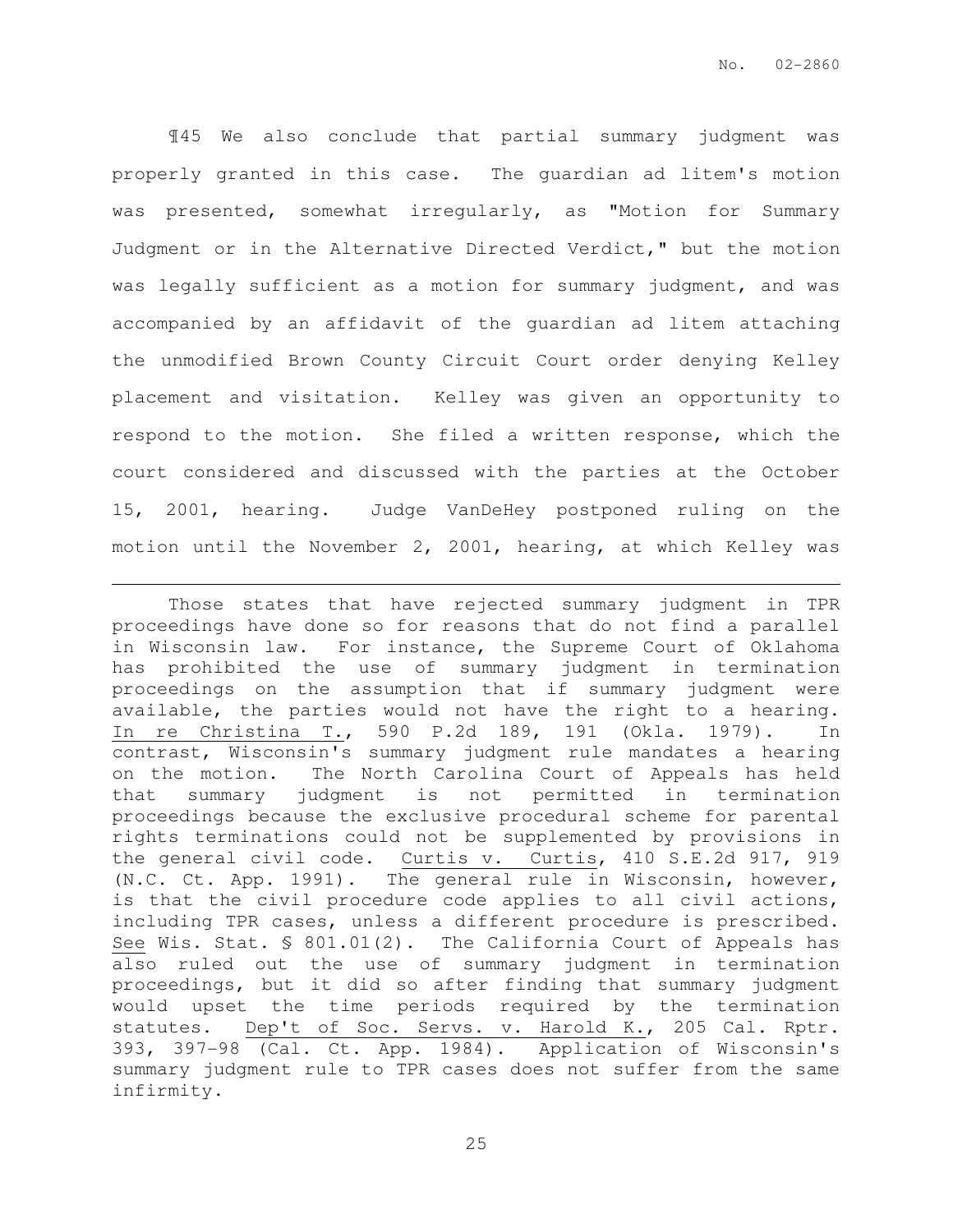present, represented by counsel, and was again given an opportunity to be heard.

¶46 At the November 2 hearing, Kelley conceded that there was no dispute of fact regarding the grounds alleged in the petition——that she had been denied physical placement and visitation by court order and that the court order had remained in effect, unmodified, for more than one year. The circuit court took judicial notice of the Brown County Circuit Court order and concluded that it satisfied the statutory elements necessary for unfitness under Wis. Stat. § 48.415(4). Although the written order that was entered after the hearing used the terminology of a directed verdict, we conclude it is sufficient as an order granting partial summary judgment of unfitness.

¶47 Kelley makes a fallback argument that summary judgment was inappropriate because she was entitled to present evidence regarding her reasons for having failed to comply with the conditions for re-establishing visitation set forth in the Brown County judgment. She cites State v. Fredrick H., 2001 WI App 141, 246 Wis. 2d 215, 630 N.W.2d 734, in which the court of appeals held that such evidence was relevant at the grounds phase of a TPR proceeding, and, further, that a circuit court's refusal to allow such evidence at the grounds phase deprived the parents of the right "to meaningfully participate in the termination proceedings." Id., ¶13.

¶48 Fredrick H. is no longer valid in light of our decision in Julie A.B. The court in Fredrick H. relied on language from B.L.J. v. Polk County Dep't of Soc. Servs., 163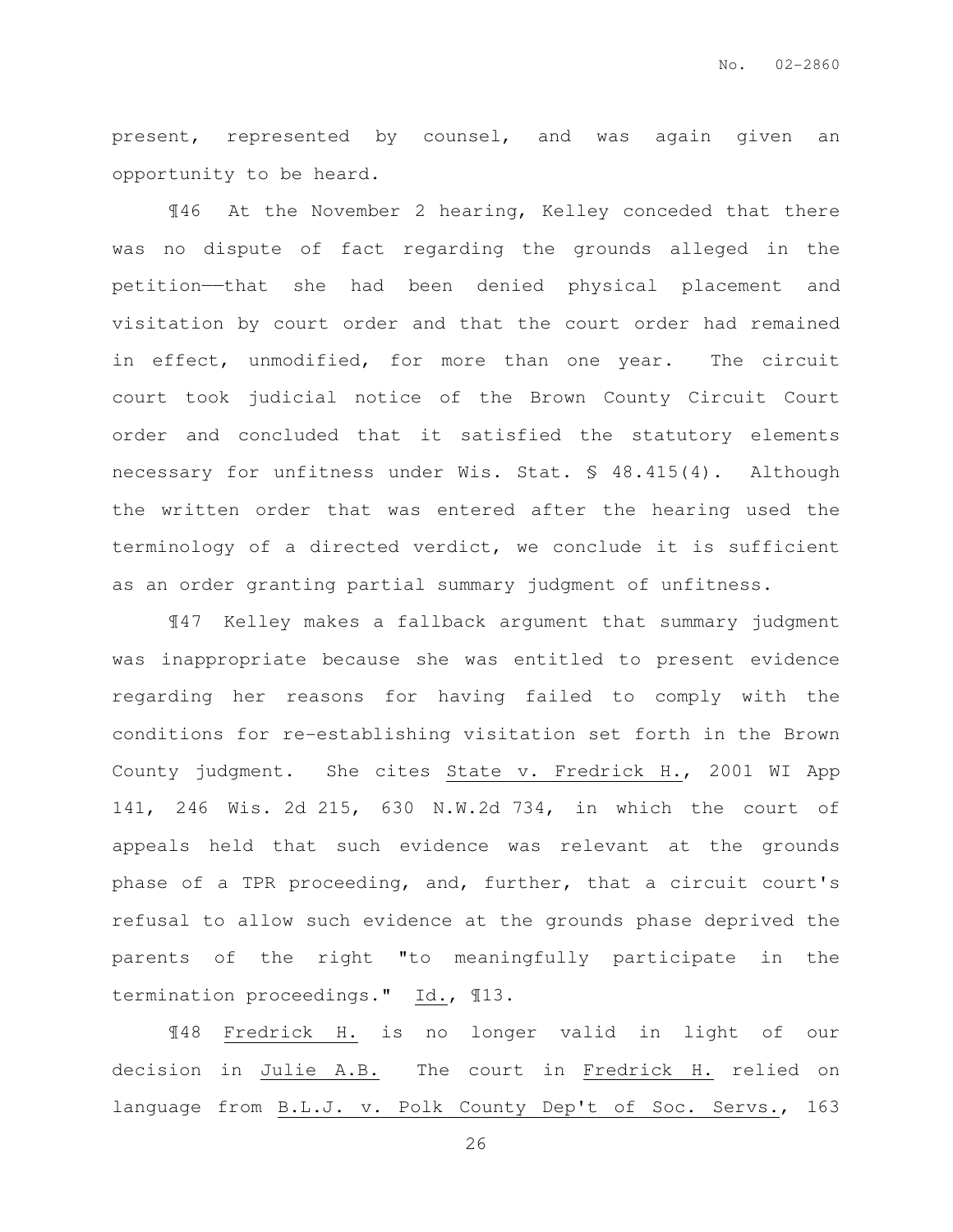Wis. 2d 90, 470 N.W.2d 914 (1991), which described the unfitness phase of a TPR proceeding as encompassing an intermediate determination by the circuit court regarding whether the degree of parental unfitness was sufficient to warrant termination of parental rights. Frederick H., 246 Wis. 2d 215, ¶14 (quoting B.L.J., 163 Wis. 2d at 104). The court in Frederick H. held that mitigating evidence regarding parental efforts to regain visitation was relevant to this discretionary determination regarding the degree of parental unfitness. Id., ¶¶15-17. However, in Julie A.B., we expressly withdrew the language from B.L.J. that imposed this intermediate degree-of-unfitness determination. Julie A.B., 255 Wis. 2d 17, ¶¶36-37. Frederick H. is thus inconsistent with Julie A.B., and we therefore overrule it.<sup>8</sup>

 $\overline{a}$ 

 $8$  The dissent asserts that although Sheboygan County DHHS v. Julie A.B., 2002 WI 95, 255 Wis. 2d 170, 648 N.W.2d 402, eliminated the intermediate "degree-of-unfitness" determination, there may nonetheless be "defenses" or "explanations" for some of the grounds of parental unfitness that ought to be considered in the grounds phase of the TPR proceeding. Dissent, ¶97. If the applicable statutory basis for unfitness indeed provides for a "defense" or "explanation" that would preclude a finding of unfitness, and there are material facts in dispute regarding a parent's asserted "defense" in this regard, then summary judgment will not be appropriate. Here, however, the applicable statutory ground for unfitness--denial of physical placement and visitation by court order for more than one year pursuant to Wis. Stat. § 48.415(4)-does not provide for a defense based upon a parent's explanation for noncompliance with the court order. Accordingly, the circuit court correctly concluded that while Kelley H.'s explanation for having failed to comply with the court-ordered conditions for re-establishing visitation was highly relevant at the dispositional phase of the TPR proceeding, it was not relevant at the grounds phase.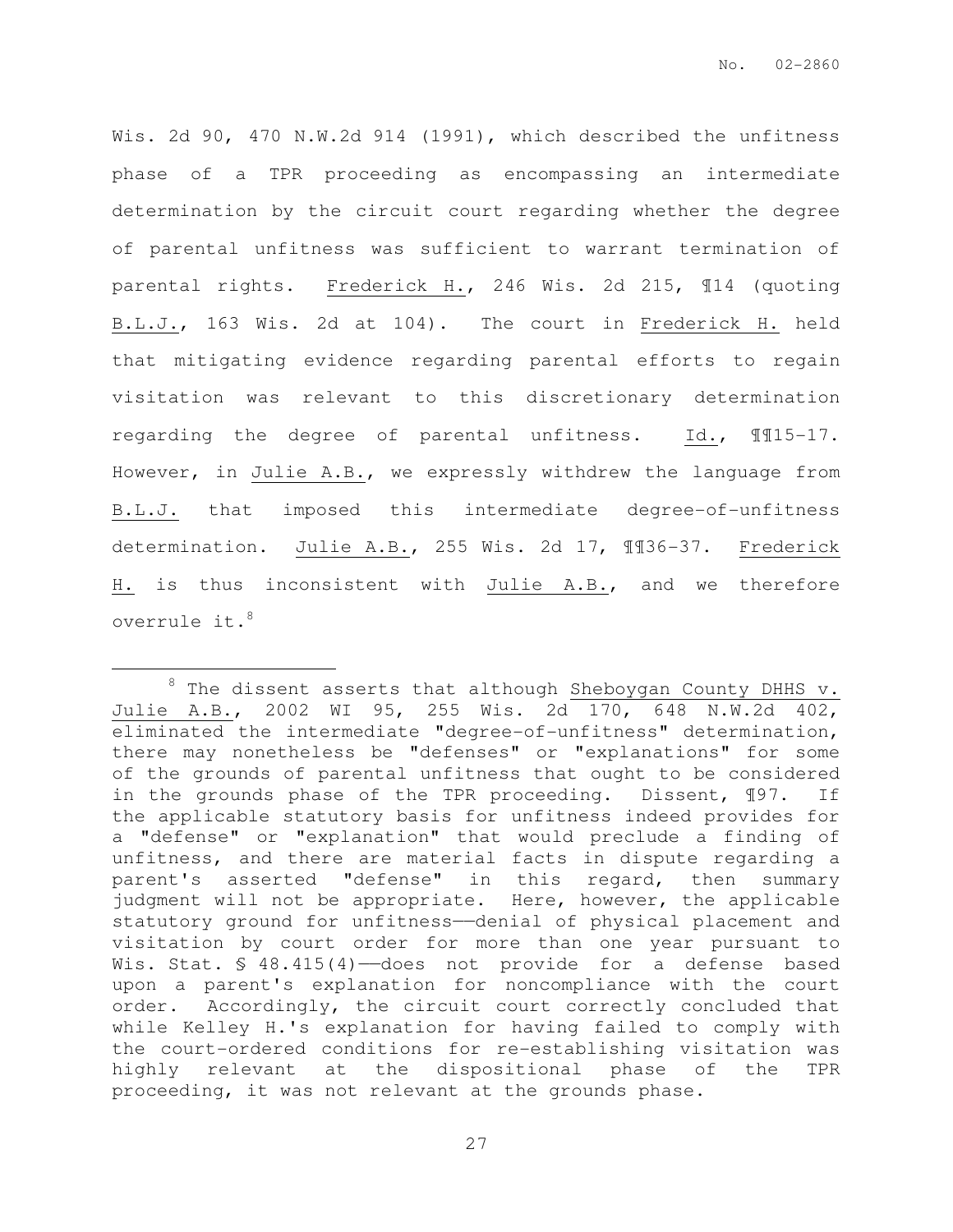## B. Continuance to Consult on Substitution of Judge

¶49 Kelley also contends she is entitled to a new hearing because the circuit court failed to inform her, at the initial hearing, that she had a right under Wis. Stat. § 48.422(5) to a continuance to consult with counsel regarding substitution of judge. Kelley relies on Burnett County Dep't of Soc. Servs. v. Kimberly M.W., 181 Wis. 2d 887, 892, 512 N.W.2d 227 (Ct. App. 1994), which in turn relied on language in M.W. and I.W., 116 Wis. 2d at 441, which appears to impose such a duty on the circuit courts.

¶50 Parties to TPR proceedings may request a continuance of the initial hearing to consult with counsel about judicial substitution. Wis. Stat. § 48.422(5). However, the circuit court does not have an affirmative duty to advise parties of this right. Wis. Stat. § 48.422(1).

¶51 As is pertinent here, Wis. Stat. § 48.422 provides:

Hearing on the petition.  $(1)$  ... At the hearing on the petition to terminate parental rights the court shall determine whether any party wishes to contest the petition and inform the parties of their rights under sub. (4) and s. 48.423 [relating to persons alleging their paternity].

. . . .

(4) Any party who is necessary to the proceeding or whose rights may be affected by an order terminating parental rights shall be granted a jury trial upon request if the request is made before the end of the initial hearing on the petition.

(5) Any nonpetitioning party, including the child, shall be granted a continuance of the hearing for the purpose of consulting with an attorney on the request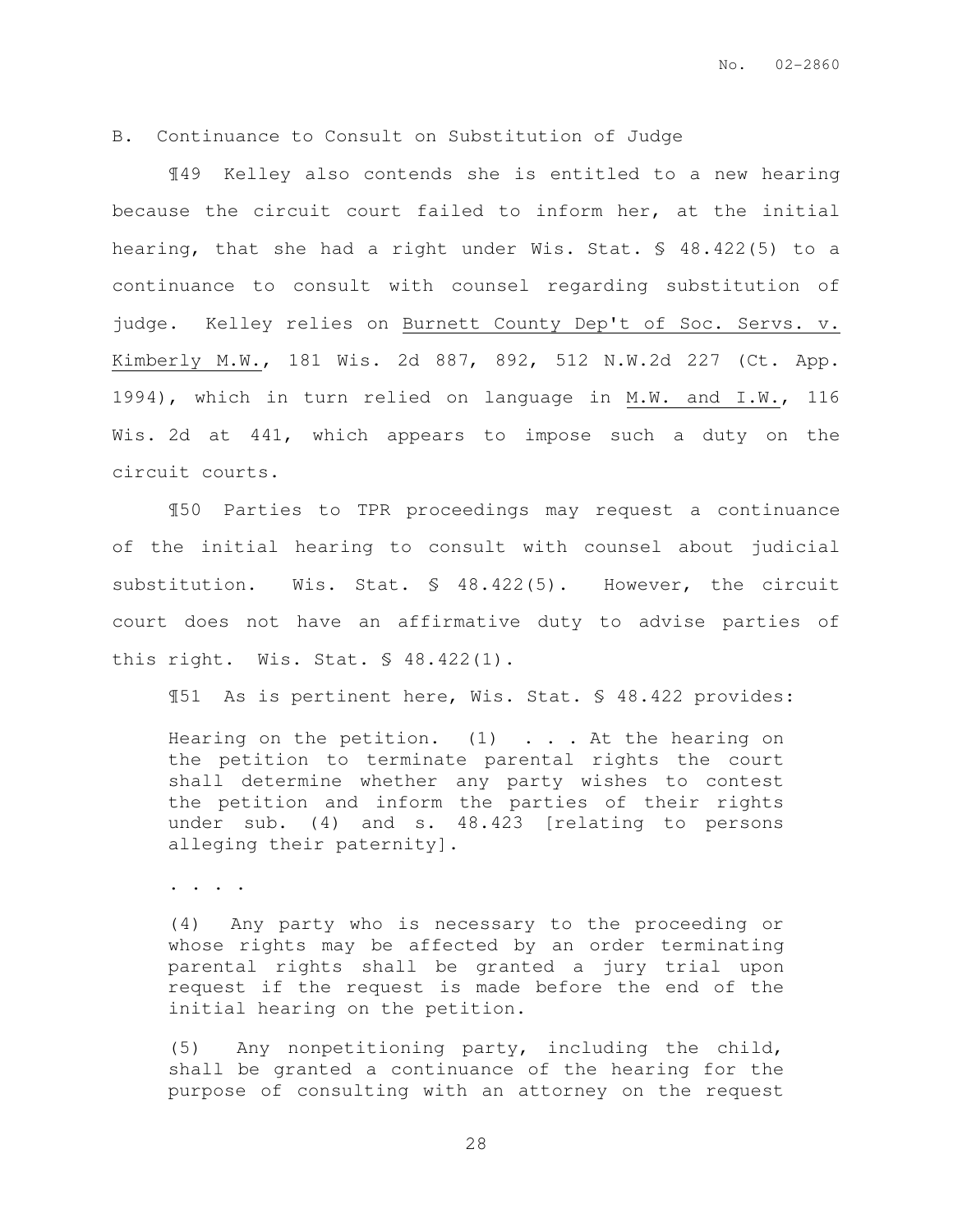for a jury trial or concerning a request for the substitution of a judge.

Wis. Stat. § 48.422. In M.W. and I.W., this court broadly construed Wis. Stat. § 48.422 as follows:

The statutory direction is unequivocal: A parent has the right to representation in court unless there is a waiver; and, in any case, the trial court has the duty to make a full explication of the statutory rights — the right to representation, the right to a continuance, the right to request a jury trial, and the right to request a substitution of judge.

M.W. and I.W., 116 Wis. 2d at 441.

 $\overline{a}$ 

¶52 M.W. and I.W. was mistaken that the statute is unequivocal in this regard. In fact, as Court of Appeals Judge Lundsten noted in his concurrence in this case, the statute unequivocally does not direct the circuit court to inform parties of the right to a continuance to consult with counsel regarding judicial substitution. Kelley H., 263 Wis. 2d 241, ¶48. M.W. and I.W. did not purport to impose such a duty as a constitutional requirement or as a matter of judicial administration. We withdraw this language from M.W. and I.W.; the circuit court does not have a statutory duty to inform a party in a TPR case of the right to a continuance to consult with counsel about judicial substitution. $9$  The circuit court's failure to do so here was not error.

<sup>&</sup>lt;sup>9</sup> As we have noted, Kelley relied for this argument on Burnett County Dep't of Soc. Servs. v. Kimberly M.W., 181 Wis. 2d 887, 892, 512 N.W.2d 227 (Ct. App. 1994), in which the court of appeals followed M.W. and I.W. v. Monroe County Dep't of Human Servs., 116 Wis. 2d 432, 342 N.W.2d 410 (1984), and imported the procedure of State v. Bangert, 131 Wis. 2d 246, 389 N.W.2d 12 (1986), for determining whether the failure to provide the continuance warning was reversible error. Because it was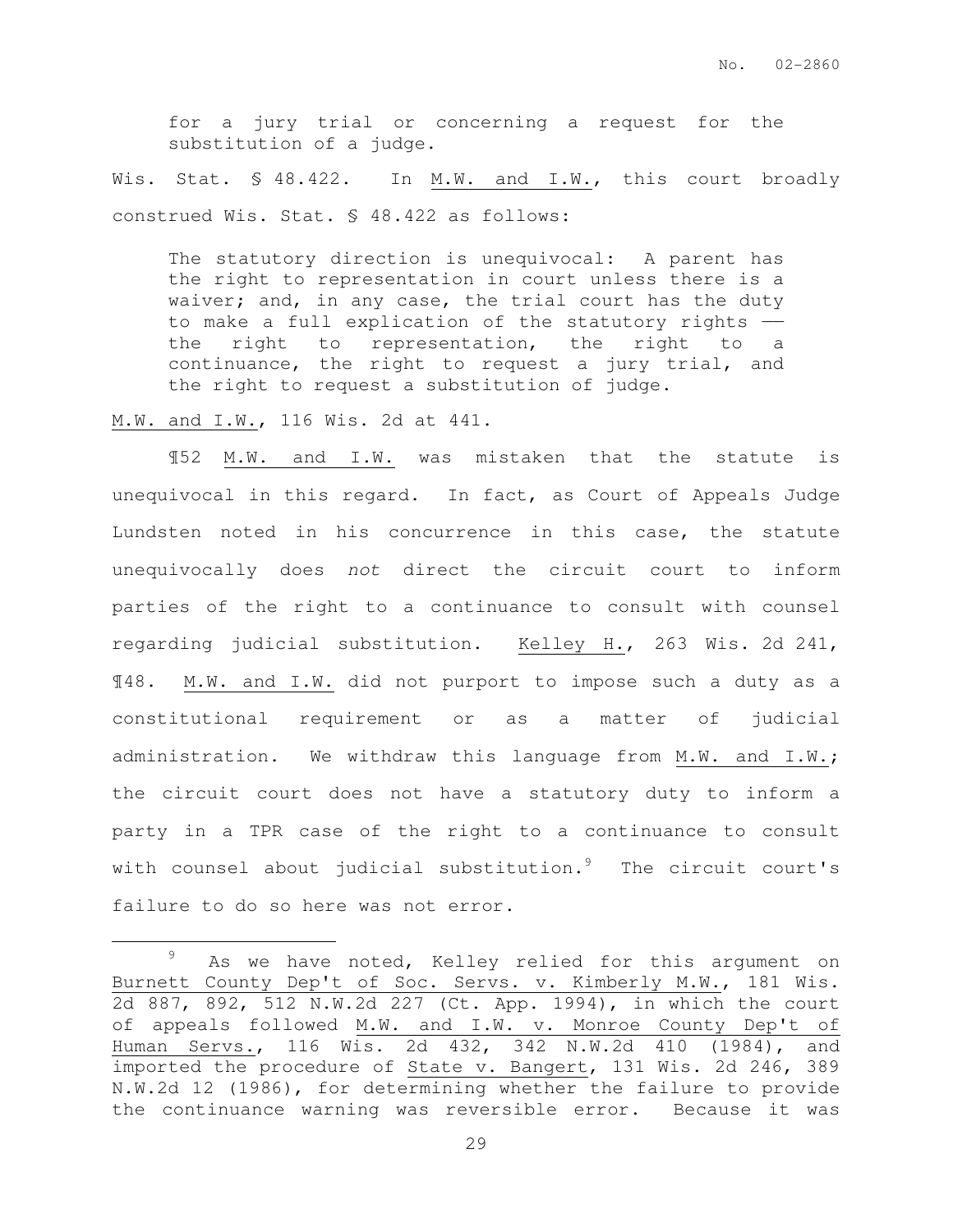¶53 Accordingly, for the foregoing reasons, we conclude that partial summary judgment may be granted in the unfitness phase of a TPR case where the moving party establishes that there is no genuine issue of material fact regarding the asserted grounds for unfitness under Wis. Stat. § 48.415, and, taking into consideration the heightened burden of proof specified in Wis. Stat. § 48.31(1) and required by due process, the moving party is entitled to judgment as a matter of law. We further conclude that Wis. Stat. § 48.422(1) does not impose upon the circuit court a duty to advise parties of the right under Wis. Stat. § 48.422(5) to a continuance to consult with counsel regarding judicial substitution.

By the Court.—The decision of the court of appeals is affirmed.

premised on the overbroad language of M.W. and I.W., which we have now withdrawn, we overrule Kimberly M.W.

 $\overline{a}$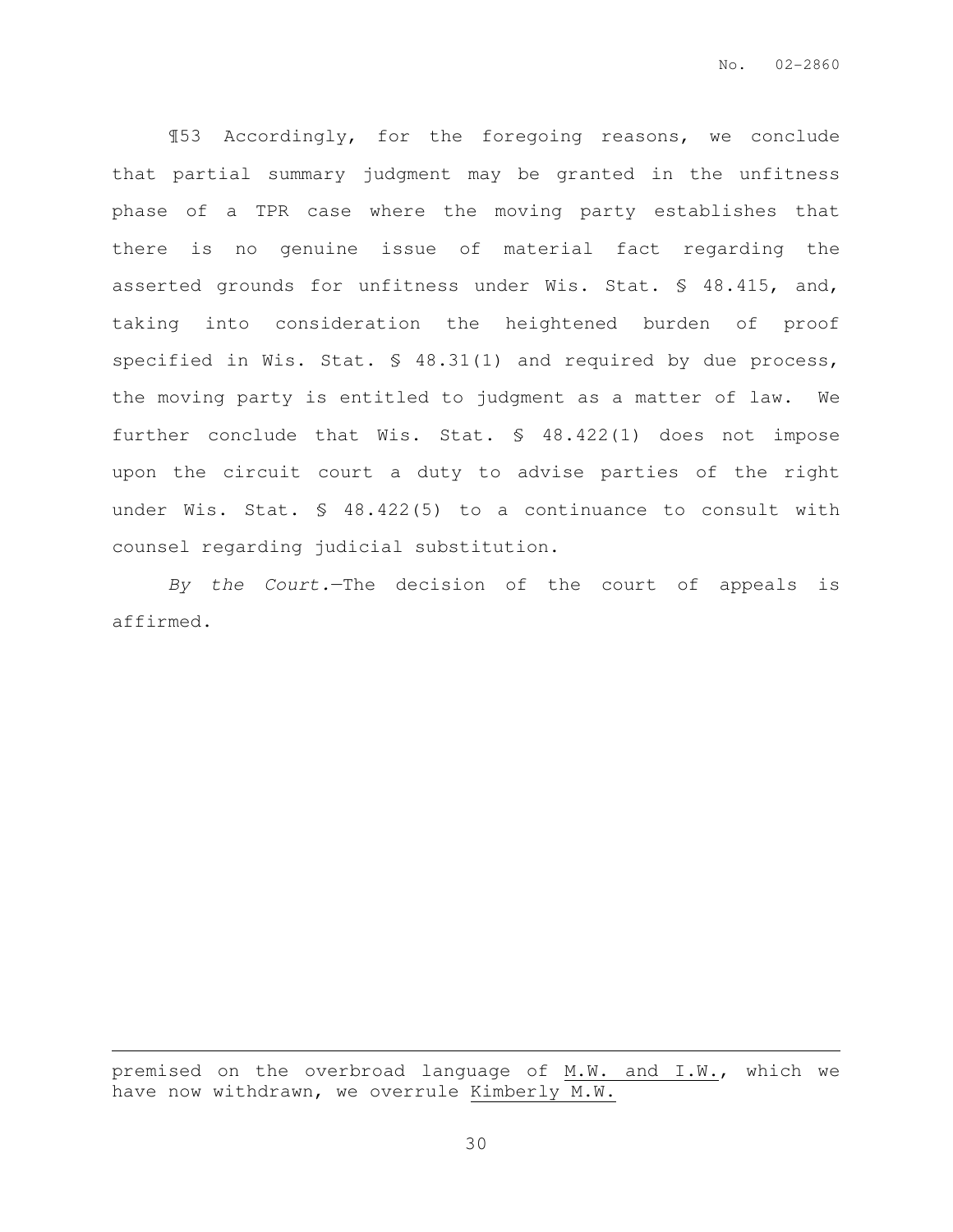¶54 SHIRLEY S. ABRAHAMSON, C.J. (concurring). I join the majority opinion. I write separately, however, to express my concern about the current statutory scheme for involuntary terminations of parental rights. Because there may be situations when one of the grounds for termination is met, but the facts themselves do not indicate parental unfitness, I write separately.

¶55 In Sheboygan County Department of Health & Human Services v. Julie A.B., 2002 WI 95, ¶¶24-28, 255 Wis. 2d 170, 648 N.W.2d 402, this court clarified that a termination proceeding is a two-step process rather than a three-step process as two prior cases had determined.<sup>10</sup> Specifically, we concluded that the legislature did not contemplate an intermediate step at which the circuit court decides, after the fact-finder has found that a ground exists, whether the parent's unfitness is egregious enough to warrant termination. $11$  We explained that "'[i]f grounds for the termination of parental rights are found by the court or jury, the court shall find the parent unfit.' Wis. Stat. § 48.424(4)."<sup>12</sup>

 $\overline{a}$ 

 $10$  The two prior cases were B.L.J. v. Polk County Department of Social Services, 163 Wis. 2d 90, 470 N.W.2d 914 (1991), and State v. Kelly S., 2001 WI App 193, 247 Wis. 2d 144, 634 N.W.2d 120.

<sup>&</sup>lt;sup>11</sup> Sheboygan County Dep't of Health and Human Servs. v. Julie A.B., 2002 WI 95, ¶36, 255 Wis. 2d 170, 648 N.W.2d 402.  $12$  Id.,  $126$ .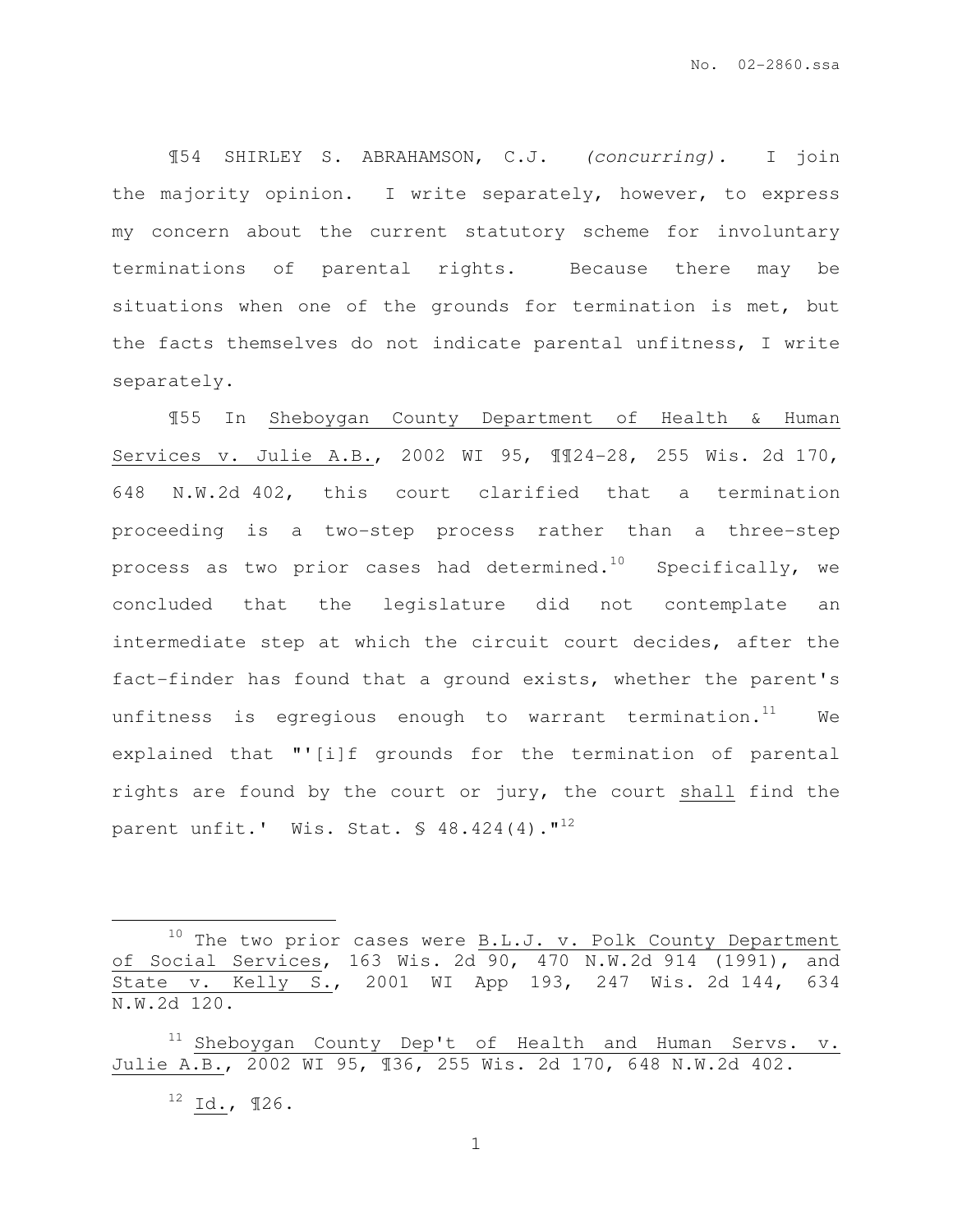¶56 Our decision in Julie A.B. was the correct one under the statutory scheme. The problem with the statutory scheme, however, becomes exceedingly clear in the present case. Here, the petition alleged that Kelley had been denied physical placement and visitation by court order for more than one year pursuant to Wis. Stat.  $\frac{1}{2}$  48.415(4).<sup>13</sup> As the dissent recognizes, there may be reasons a court did not modify the order denying placement and visitation, including serious illness, temporary incarceration, or involuntary absence from the jurisdiction, or a judge's illness or death.<sup>14</sup> These reasons, however, cannot currently be considered to defeat the determination of unfitness once a ground has been found.<sup>15</sup>

¶57 In certain cases, a parent will be able to raise his or her legitimate explanation about why his or her conduct does not constitute unfitness by means of a constitutional challenge. In those cases where the legislative scheme seems to bypass any meaningful determination of unfitness, the petitioner can assert that the statutory ground for unfitness is not sufficiently narrowly tailored to meet the constitutional standards. See Monroe County Dep't of Human Servs. v. Kelli B., 2004 WI 48, \_\_\_ Wis. 2d \_\_\_, \_\_\_ N.W.2d \_\_\_.

¶58 Mounting a constitutional challenge is not, however, easily accomplished given the presumption of constitutionality

 $14$  Dissent,  $\P97$ .

 $\overline{a}$ 

<sup>15</sup> See Wis. Stat.  $\frac{15}{9}$  48.424(4).

<sup>13</sup> Majority op., ¶2.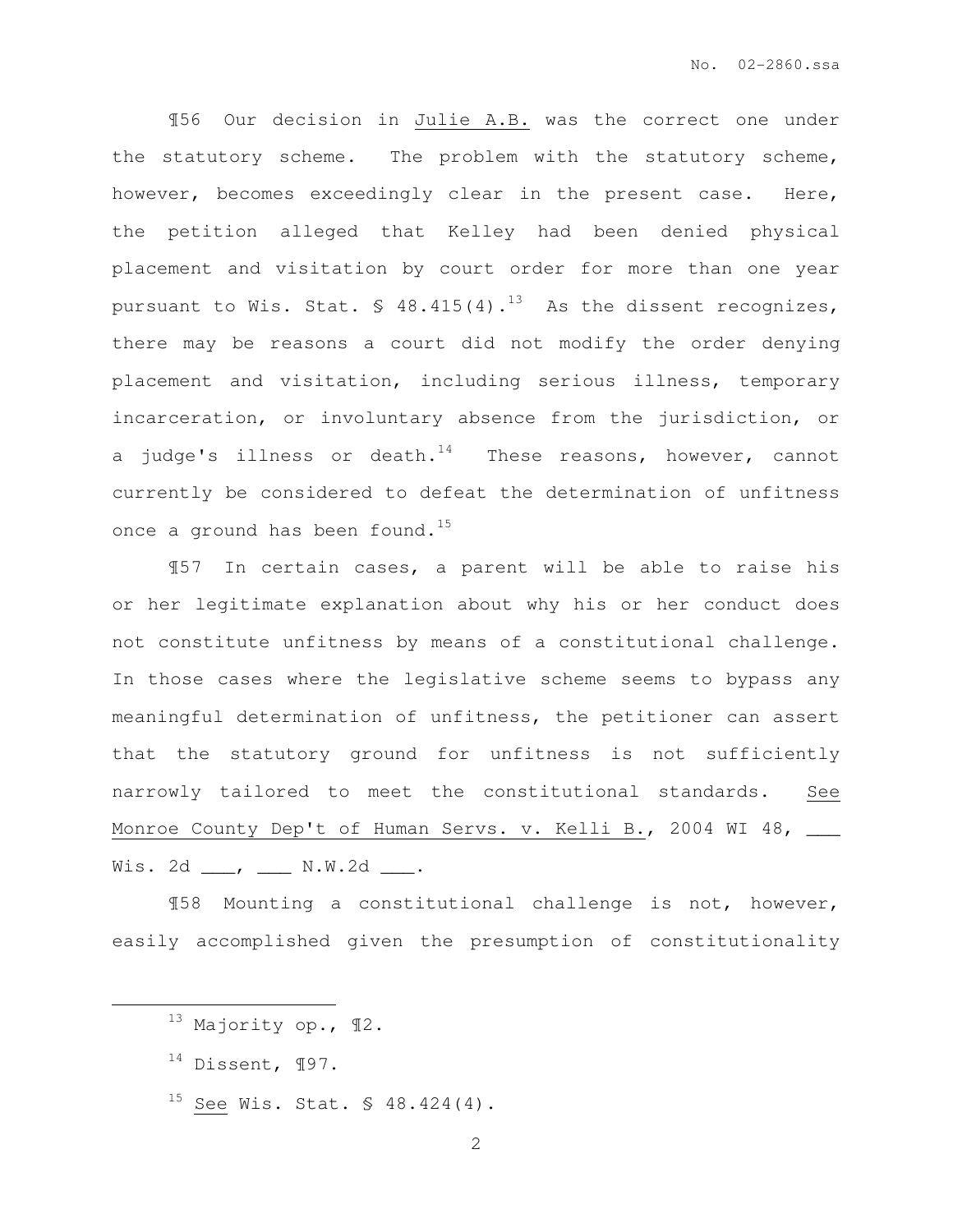and the burden of  $proof.^{16}$  Other cases, which may not rise to the level of a constitutional challenge, seem to cry out for relief. A parent who has a legitimate explanation about why his or her conduct does not constitute unfitness in fact should be heard before a circuit court declares that parent unfit.

¶59 The majority here encourages parents to raise in the dispositional stage their explanations as to why their conduct does not make them in fact unfit. Yet given the fundamental liberty interest involved, I am concerned that raising the legitimate explanation in the dispositional stage provides an inadequate safeguard. At the dispositional stage, the best interests of the child serves as the "polestar" for the court.<sup>17</sup> Although a court may consider factors favorable to a parent, it is only required to consider the six factors set forth in Wis. Stat. § 48.426(3).<sup>18</sup> Significantly, not one of these factors addresses a parent's explanation.

 $\overline{a}$ 

- $18$  See id.,  $129$ . Wisconsin Stat. § 48.426(3) states:
- (3) FACTORS. In considering the best interests of the child under this section the court shall consider but not be limited to the following:

(a) The likelihood of the child's adoption after termination.

(b) The age and health of the child, both at the time of the disposition and, if applicable, at the time the child was removed from the home.

<sup>16</sup> See Winnebago County Dep't of Social Servs. v. Darrell A., 194 Wis. 2d 627, 637, 534 N.W.2d 907 (Ct. App. 1995); State v. Thiel, 188 Wis. 2d 695, 706, 524 N.W.2d 641 (Ct. App. 1993).

<sup>17</sup> Julie A.B., 255 Wis. 2d 170, ¶4.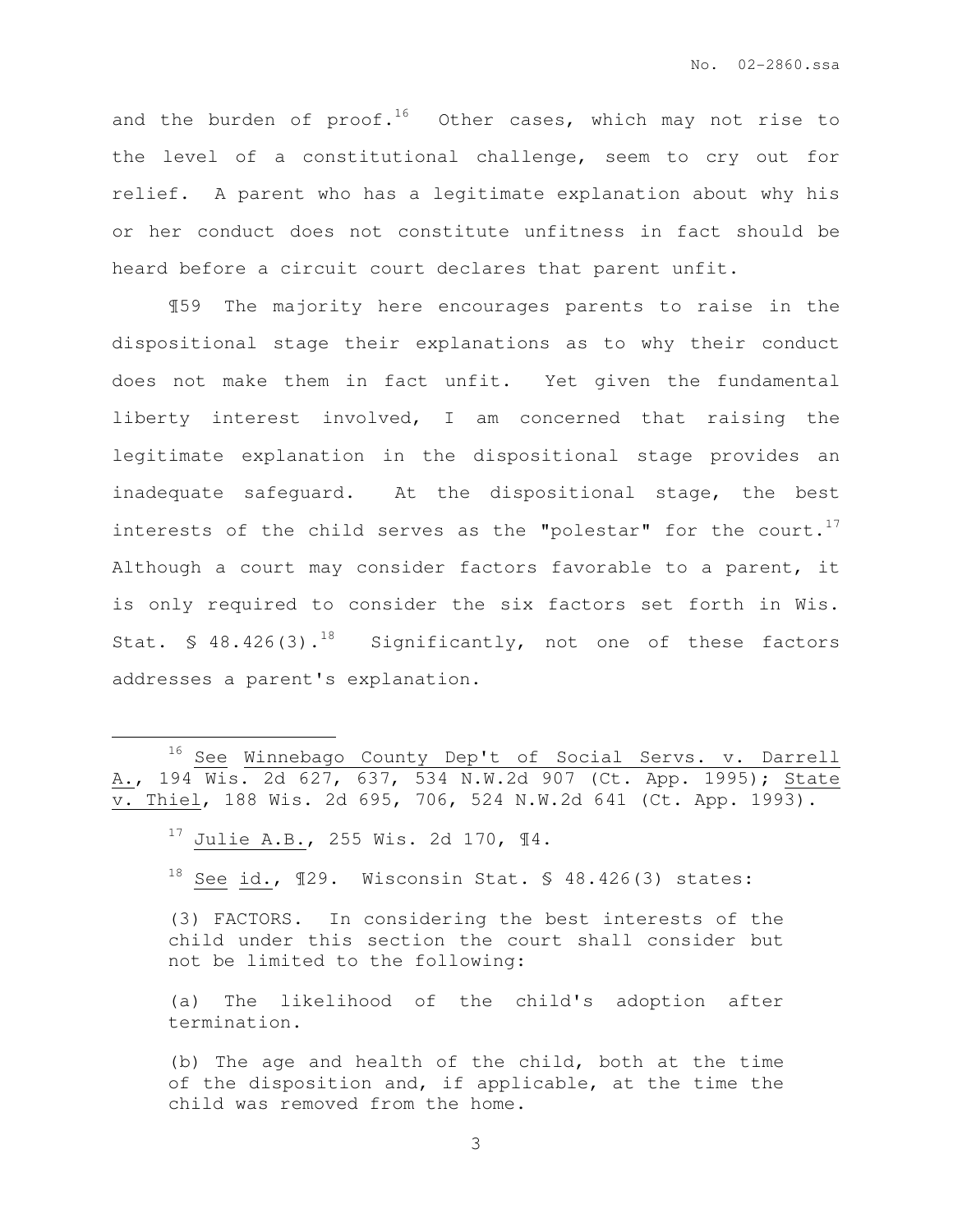¶60 Given the significance of termination proceedings for parents, children, and society, I believe that the legislature should revisit the statutory scheme to ensure the legitimacy and constitutionality of the process. Accordingly, I urge the law revision committee and the revisor of statutes to exercise their statutory duties under Wis. Stat. § 13.83(1) and § 13.93(2)(d) and examine the statutes, as they are, in my opinion, in need of revision.

¶61 For the reasons set forth, I write separately.

(c) Whether the child has substantial relationships with the parent or other family members, and whether it would be harmful to the child to sever these relationships.

(d) The wishes of the child.

 $\overline{a}$ 

(e) The duration of the separation of the parent from the child.

(f) Whether the child will be able to enter into a more stable and permanent family relationship as a result of the termination, taking into account the conditions of the child's current placement, the likelihood of future placements and the results of prior placements.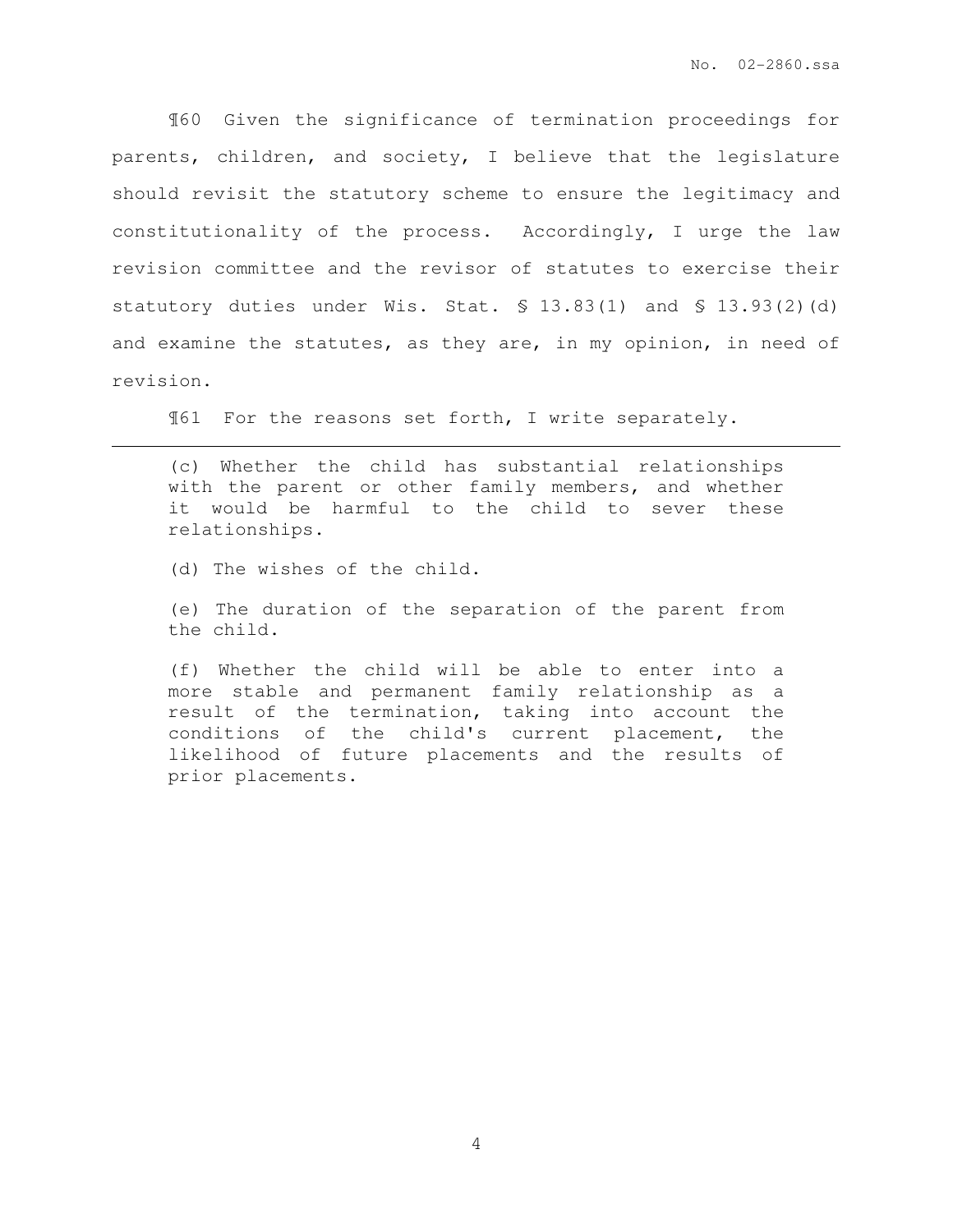¶62 I am authorized to state that Justice ANN WALSH BRADLEY joins this opinion.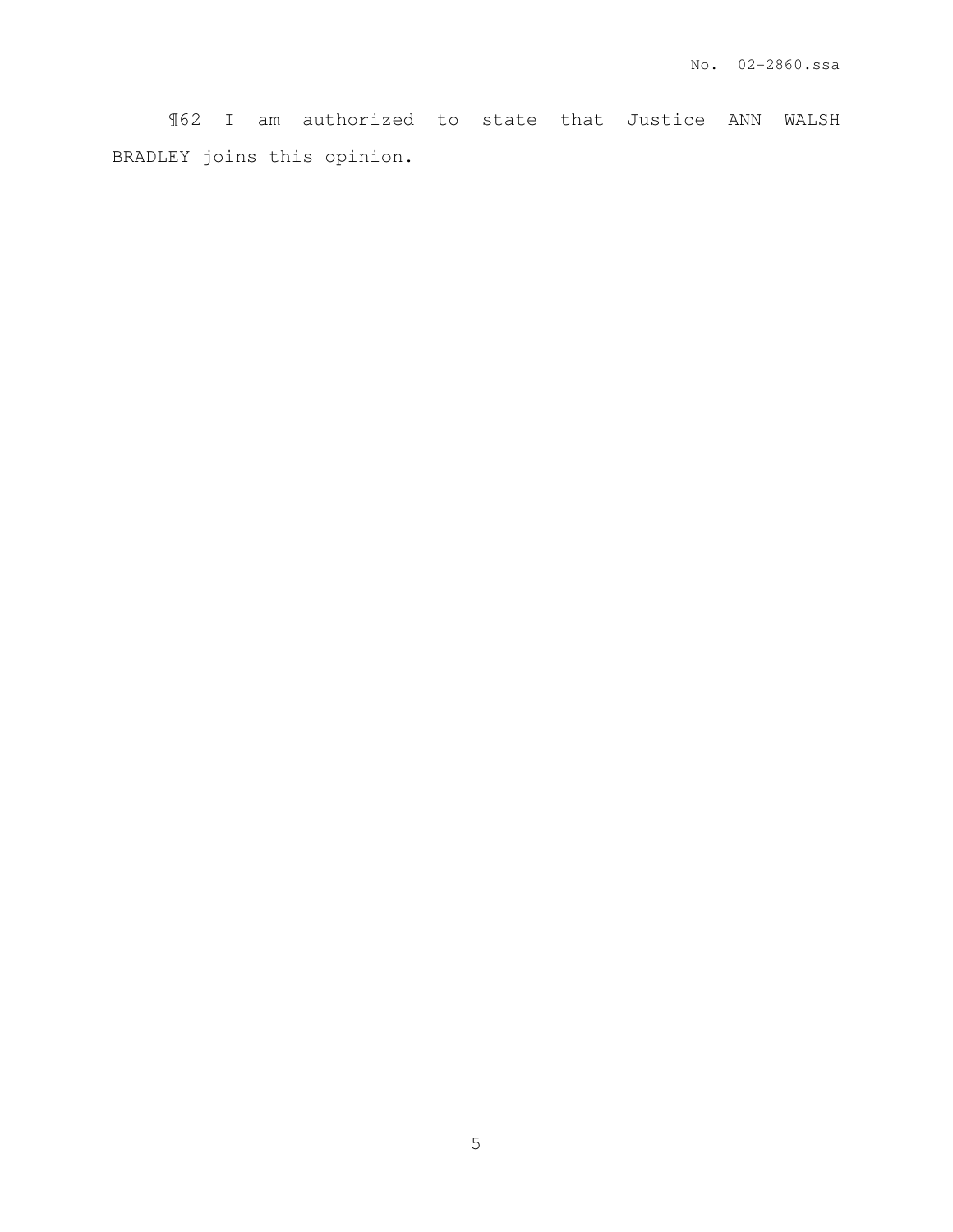¶63 DAVID T. PROSSER, J. (dissenting). Last term I expressed concern that summary judgments were eating into the constitutional right of trial by jury in civil cases. Trinity Evangelical v. Tower Ins. Co., 2003 WI 46, ¶¶71-86, 261 Wis. 2d 333, 661 N.W.2d 789 (Prosser, J., dissenting). The decision prompting this concern involved an insurance company that was accused of acting in bad faith toward its insured. The circuit court granted summary judgment to the insured, finding that the insurer was liable to the insured as a matter of law. The court found that every element of the tort of bad faith was established beyond dispute without the need for a trial. Thus, the court denied the insurer the right to a jury's determination of the facts, reserving for jury determination only the issue of damages. After receiving the court's instructions, the jury awarded the insured the staggering sum of \$3.5 million in punitive damages. This court upheld the award and all the procedures leading up to it.

¶64 The present case heightens my apprehension because it involves more than a suit among private parties over money. It involves a government effort to terminate a mother's rights to her child. The type of proceeding, the nature of the parties, and the potential stakes all are different. Once again, however, this court strips a defendant of the right of trial by jury—this time, a right granted by statute—by asserting that there is simply no disputed issue of fact for a jury to decide.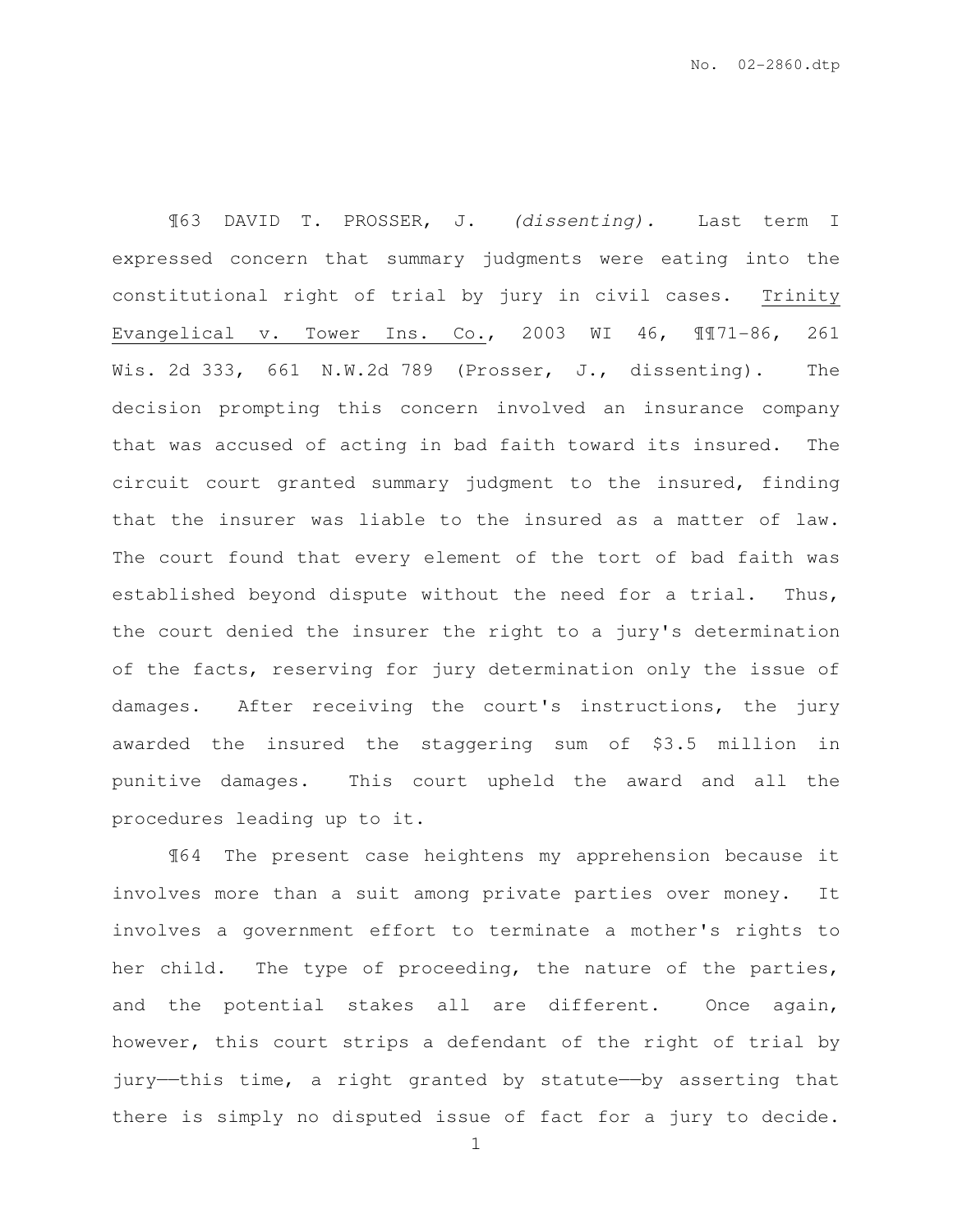As the court sees it, convening an "expensive and timeconsuming" jury of citizens from the community to assess whether a mother is "unfit," before the judge decides whether to terminate her parental rights, would serve no purpose. See Majority op.,  $\mathbb{I}43$ . In short, a jury trial would be "pointless." Id.

¶65 The founders of our Nation believed that "trial of fact by juries rather than by judges was an essential bulwark of civil liberty." Galloway v. United States, 319 U.S. 372, 397 (1943) (Black, J., dissenting).<sup>19</sup> Justice Black anticipated the tension in this case when he observed that either a judge or a jury must decide facts and "to the extent that we [in the judiciary] take this responsibility, we lessen the jury function." Id. at 407. The judicial duty to preserve the right of trial by jury "may be peculiarly difficult, for here it is our own power which we must restrain." Id.

¶66 The majority opinion speaks of the low risk of error in some judicial fact-finding and the "complete waste of judicial resources" in the jury trial requested here. Majority op., ¶¶42-43. But it fails to recognize that trial by jury is intended to protect civil litigants from overreaching and abuse by officials in all three branches of government, not just the judiciary. The American jury represents a classic check on government power. Hence, "the jury is not controlling merely

 $\overline{a}$ 

<sup>19</sup> Justice Black quoted Thomas Jefferson as saying: "I consider trial by jury as the only anchor ever yet imagined by man, by which a government can be held to the principles of its constitution." Galloway v. United States, 319 U.S. 372, 397 (quoting 3 Writings of Thomas Jefferson (Washington ed.) 71).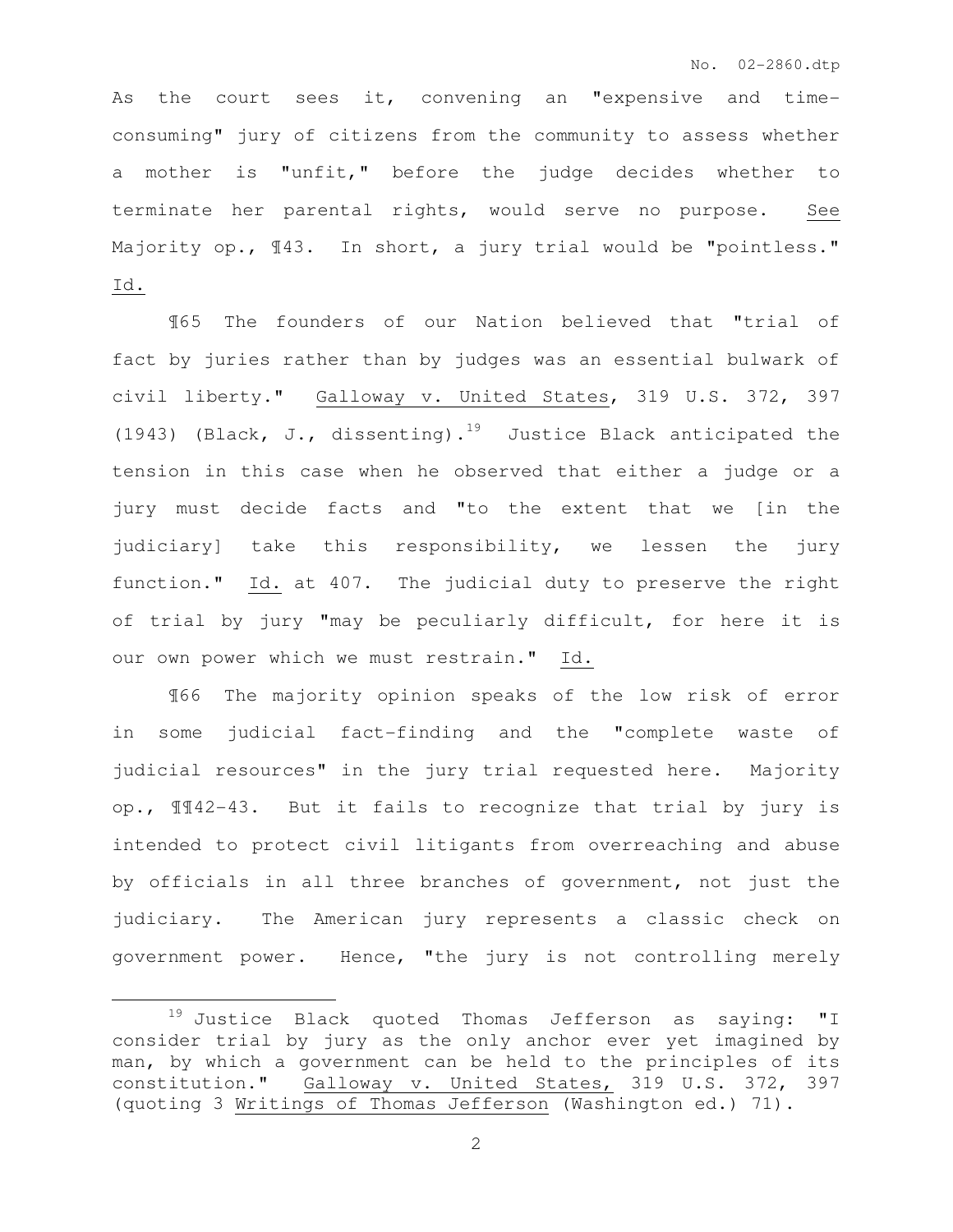the immediate case before it, but the host of cases not before it which are destined to be disposed of by the pre-trial process. . . . [T]he jury, like the visible cap of an iceberg, exposes but a fraction of its true volume." Harry Kalven, Jr. & Hans Zeisel, The American Jury, 31-32 (1966).

¶67 The decision in this case undermines a basic right crafted by the legislature. In curtailing this right, the court will impact the dynamics of termination proceedings in ways that are not yet fully apparent.<sup>20</sup> It may impair the legitimate interests of parents and complicate the operation of the termination law. Because I believe the court is making a serious mistake, I respectfully dissent.

I

 ¶68 Chapter 48——the Children's Code——addresses a wide range of matters affecting children. In the subchapter on procedure, Wis. Stat. § 48.31 establishes fact-finding hearings (1) to determine if the allegations in a petition for children alleged to be in need of protection or services under Wis. Stat. § 48.13 are proved by clear and convincing evidence; (2) to determine if the allegations in a petition for unborn children alleged to be in need of protection or services under Wis. Stat. § 48.133 are proved by clear and convincing evidence; and (3) to determine if the allegations in a petition to

 $\overline{a}$ 

<sup>20</sup> Chief Justice Abrahamson has removed any doubt about one of the ways the dynamics will change. Concurring op., ¶¶56-57. The judiciary's evisceration of the right of trial by jury will encourage parents to launch constitutional challenges against the termination statute.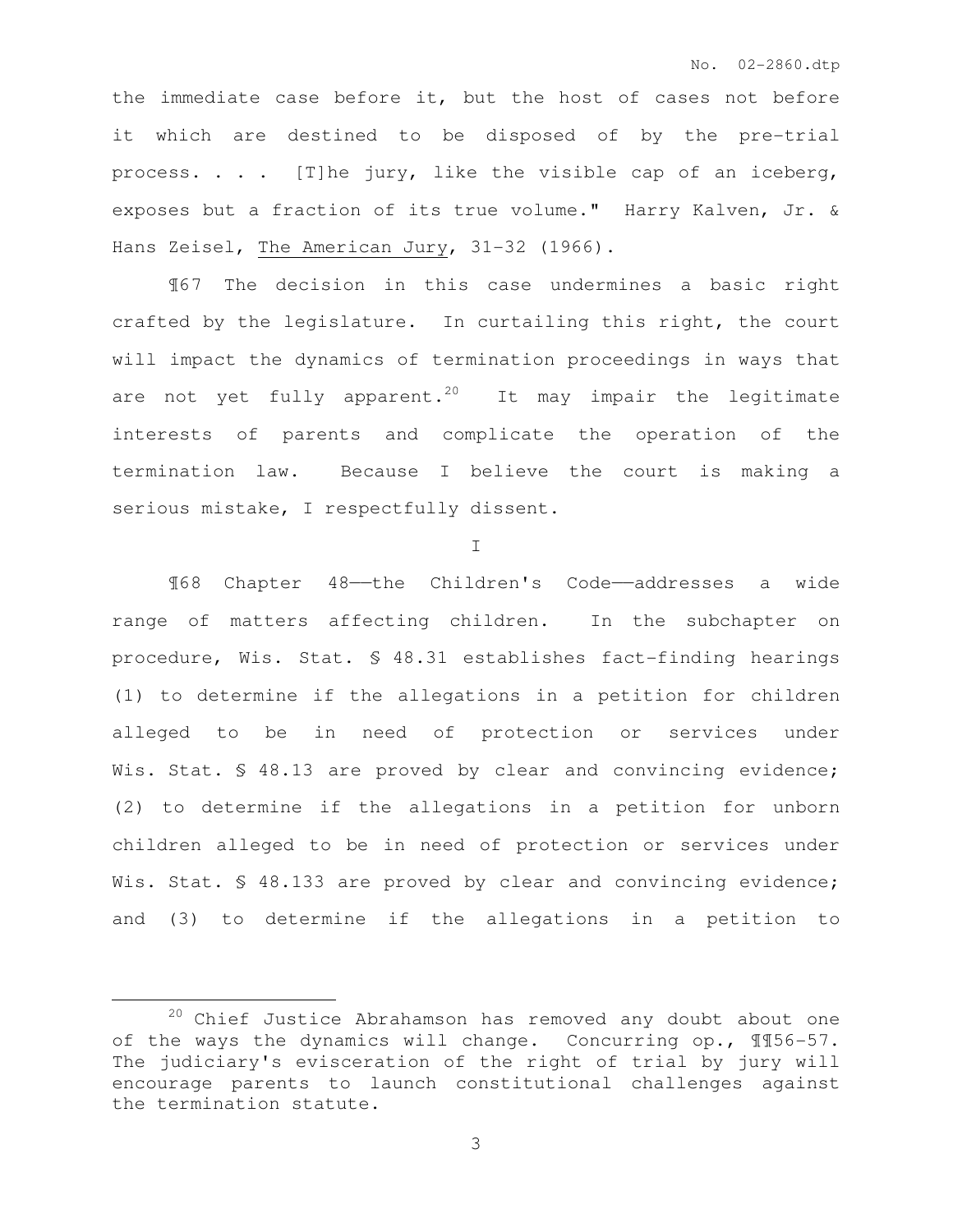terminate parental rights are proved by clear and convincing evidence.

¶69 Subsection (2) of § 48.31 then reads:

 (2) The hearing shall be to the court unless the child, the child's parent, guardian, or legal custodian, the unborn child by the unborn child's guardian ad litem, or the expectant mother of the unborn child exercises the right to a jury trial by demanding a jury trial at any time before or during the plea hearing.

Wis. Stat. § 48.31(2) (emphasis added).

 ¶70 This provision permits either a parent or a child or a child's representative to demand a jury trial in a termination proceeding. The legislature's intent in § 48.31(2) is reinforced in Wis. Stat. § 48.422(4), which reads: "Any party who is necessary to the proceeding or whose rights may be affected by an order terminating parental rights shall be granted a jury trial upon request if the request is made before the end of the initial hearing on the petition." Wis. Stat. § 48.422(4) (emphasis added). The circuit court is required to inform the parties of this right. Wis. Stat. § 48.422(1).

¶71 Subsection (2) of § 48.31 continues:

If a jury trial is demanded in a proceeding under s. 48.13 or 48.133, the jury shall consist of 6 persons. If a jury trial is demanded in a proceeding under s. 48.42 [petition for termination of parental rights], the jury shall consist of 12 persons unless the parties agree to a lesser number.

 ¶72 This language makes plain that while the legislature considers each of the three fact-finding hearings significant, it considers the fact-finding hearing on a termination petition to be more significant than a hearing under § 48.13 because the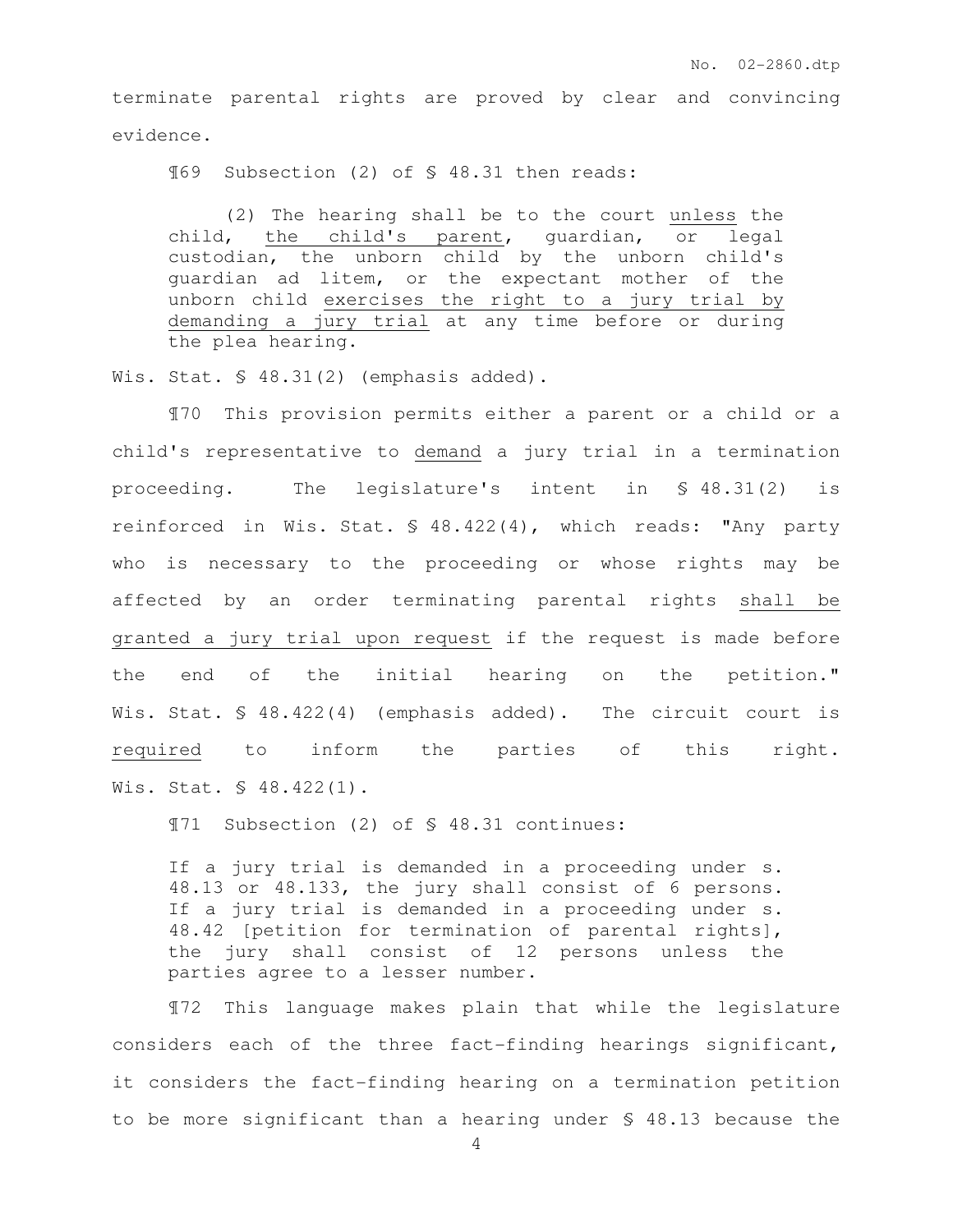jury in the termination hearing is a jury of 12 persons, not 6 persons.

 ¶73 Subsection (2) adds that "At the conclusion of the hearing, the court or jury shall make a determination of the facts . . . ." Subsection (4) of § 48.31 thereafter provides:

The court or jury shall make findings of fact and the court shall make conclusions of law relating to the allegations of a petition filed under s. 48.13, 48.133 or 48.42, except that the court shall make findings of fact relating to whether the child or unborn child is in need of protection or services which can be ordered by the court.

The jury's fact-finding duties are also alluded to in Wis. Stat. §§ 48.415 (introduction) and 48.424(3) and (4).

 ¶74 Subsection (4) of § 48.31 and subsection (3) of § 48.424 outline situations in which the court plays an exclusive role in termination proceedings. Judicial authority to deny a party a jury trial because the court believes that grounds exist for a partial summary judgment is not mentioned in these statutes.

 ¶75 The legislature's intent in these statutes is not ambiguous. The legislature intends to afford affected parties in termination cases the same right to a jury trial as defendants in criminal cases. The fact that parents may demand a jury trial on the issue of their "fitness" does not mean that they will always exercise this right. It means that officials seeking termination are likely to be more cautious in their approach and more thorough in making the case than they would be if they didn't have to deal with people who are not part of the courthouse establishment.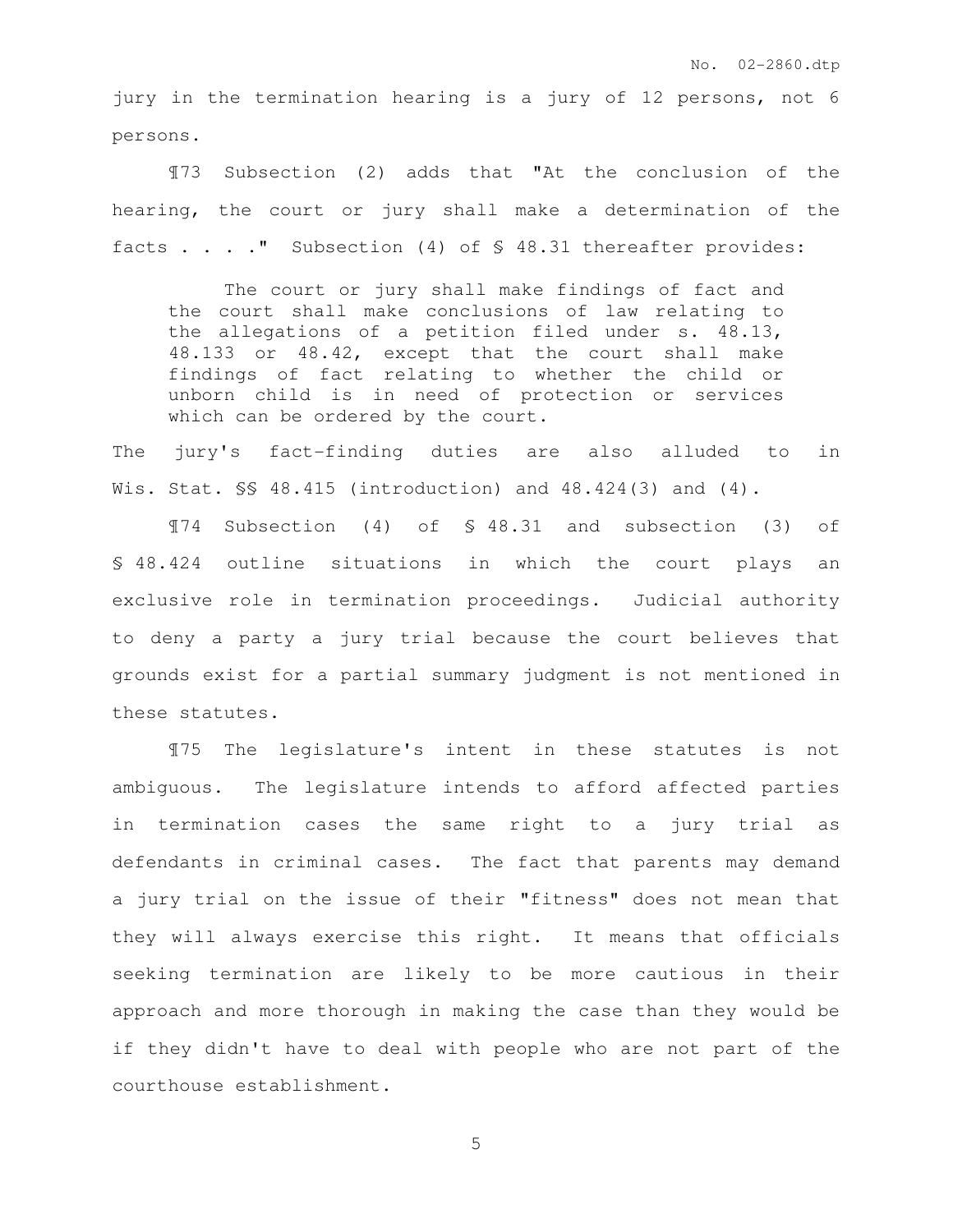II

 ¶76 Jury trials in Wisconsin child custody cases date back more than a century. See Chapter 90, Laws of 1901 ("An act to regulate the treatment and control of dependent, neglected and delinquent children in counties having over one hundred and fifty thousand population."). After defining "dependent child," "neglected child," and "delinquent child" in Section 1, the legislature asserted in Section 2 that:

In all trials under this act of any dependent or delinquent child, any person interested therein may demand a jury of six, or the judge of his own motion may order a jury of the same number to try the case. Such jury when demanded or ordered shall be obtained in the manner provided in chapter 194 of the Wisconsin statutes of 1898 and the provisions of sections 4750 to 4758, both inclusive, of said chapter 194, shall be applicable to all such trials.

§ 2, ch. 90, Laws of 1901.

 ¶77 This early provision evolved over time. Since 1901, however, our legislature has always conferred a right to demand trial by jury in certain cases involving the custody and control of children. Historically, this right predates the appearance of summary judgment in Wisconsin law.

 ¶78 The first summary judgment rule was adopted by Supreme Court Order in 1931. See In the Matter of the Promulgation of Rules Relating to Pleading, Practice and Procedure in the Courts of the State of Wisconsin, 204 Wis. viii, creating Wis. Stat. § 270.635. This rule was quite limited in scope. Some 45 years later, on January 1, 1976, this court replaced a modified § 270.635 with Wis. Stat. § 802.08, as part of the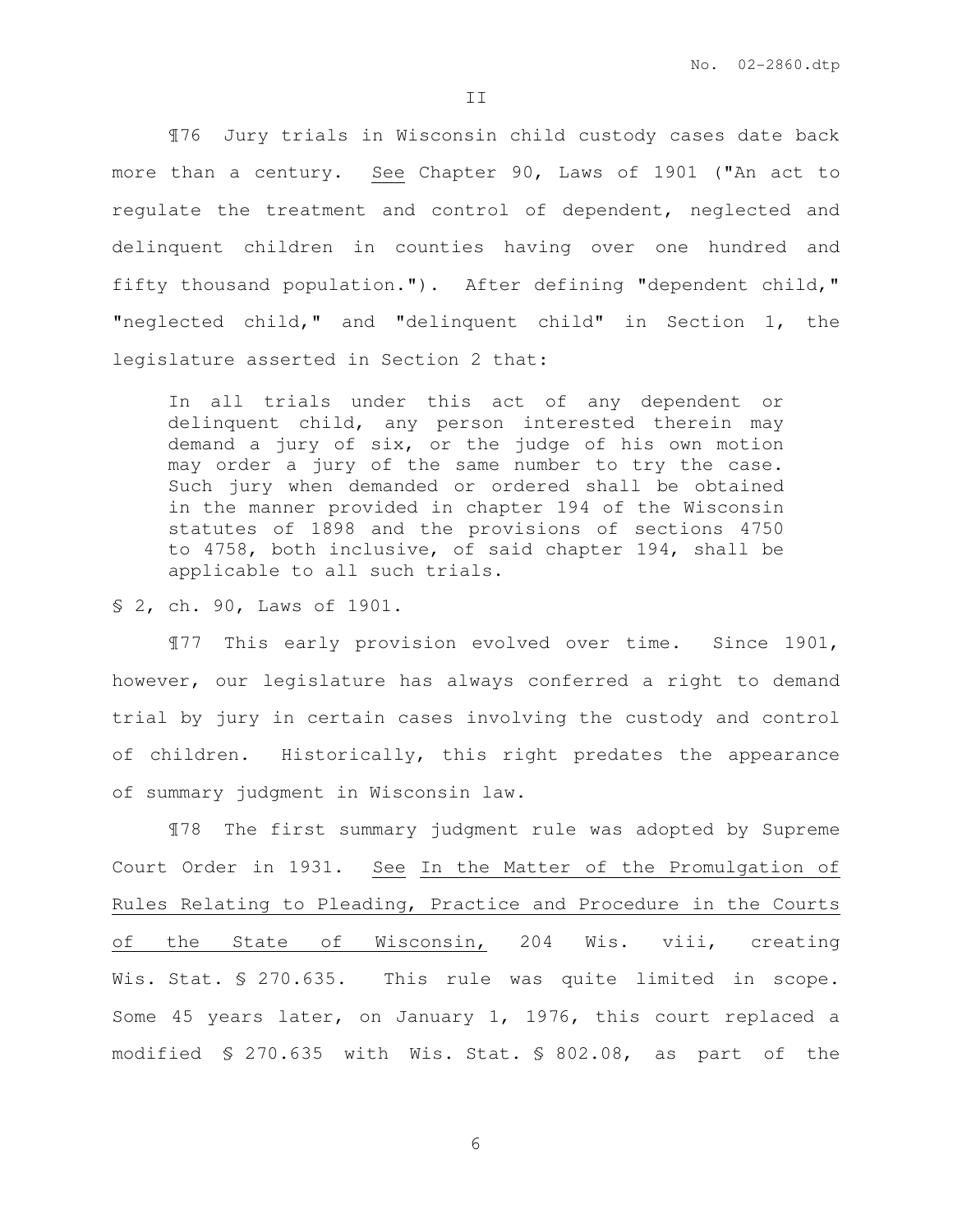Wisconsin Rules of Civil Procedure. 67 Wis. 2d 585, 630-31 (1975).

 ¶79 As part of the same rule-making process, the court adopted Wis. Stat. § 801.01(2), which read:

 (2) Scope. The sections in this title govern procedure and practice in circuit and county courts of the state of Wisconsin in all civil actions and special proceedings whether cognizable as cases at law, in equity or of statutory origin except where different procedure is prescribed by statute or rule. They shall be construed to secure the just, speedy and inexpensive determination of every action.

67 Wis. 2d at 588 (emphasis added). This latter provision is the court-made rule the majority relies on to apply summary judgment to § 48.31 fact-finding proceedings. Essentially, the majority is saying that the civil procedure code, including summary judgment, applies to all civil actions except those for which a different procedure is prescribed by statute. A proceeding to establish a ground for termination in a TPR case is a civil action, and it does not prescribe an exception for summary judgment. Therefore, summary judgment applies in a proceeding to establish a ground for termination of parental rights.

 ¶80 There are several difficulties with this conclusion. First, because Wis. Stat. §§ 48.31(2) and 48.422(4) establish a right to demand a trial by jury, they arguably prescribe, "by statute," "a different procedure" from summary judgment.

¶81 It must be acknowledged that Wis. Stat. § 805.01(2) also uses the word "demand"——any "party entitled to a trial by jury . . . may demand a trial in the mode to which entitled"— and this "demand" language has not prevented summary judgment in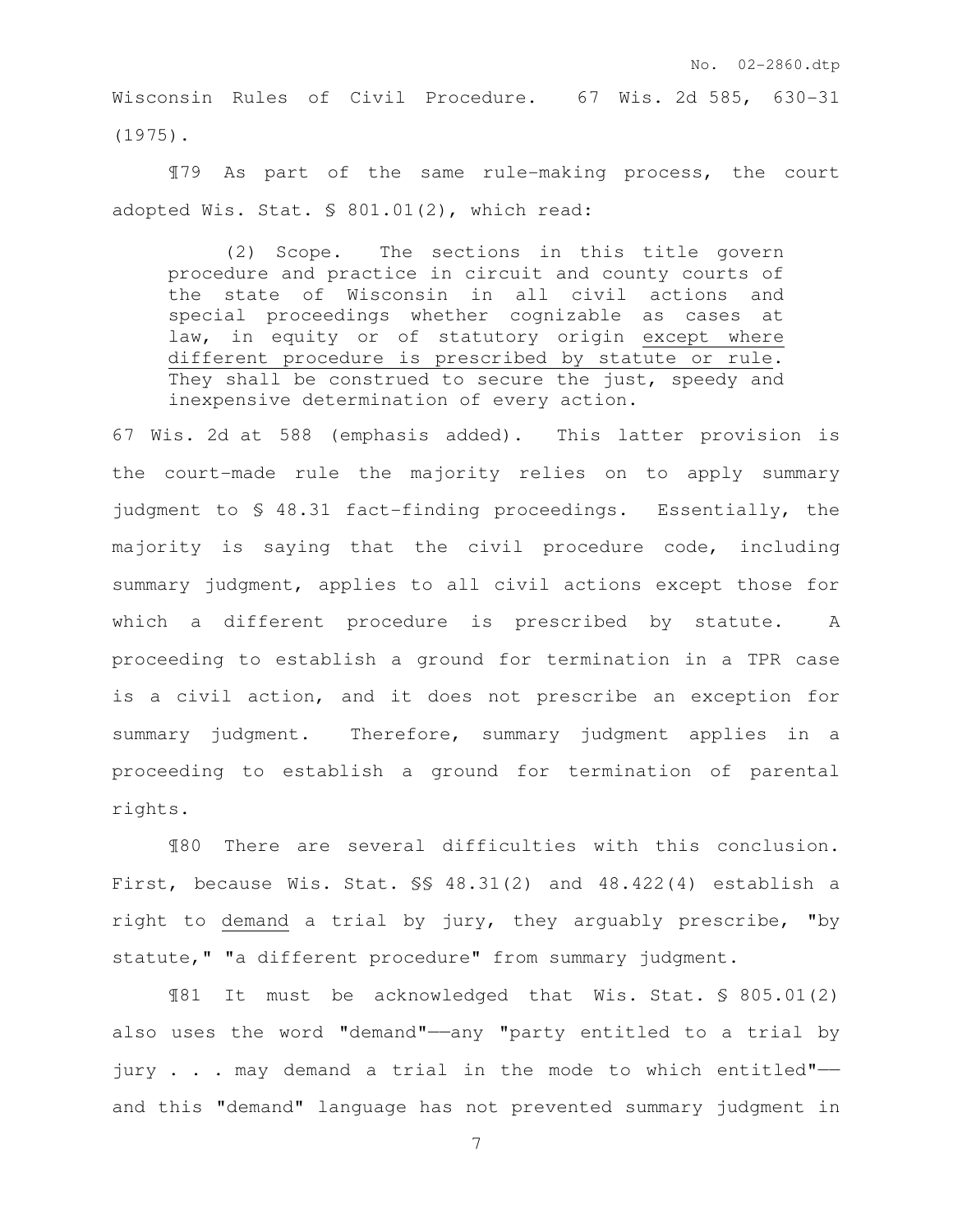the typical civil case. However, the language in § 805.01 has a history very different from the language in Wis. Stat. § 48.31. The language in § 805.01 was lifted from Rule 38 of the Federal Rules of Civil Procedure, which was drafted long after the "demand" language in § 48.31(2). There is something quite disconcerting about borrowing the interpretation of one statute to nullify a longstanding right in another statute.

 ¶82 Second, the Judicial Council Committee's Note to Wis. Stat. § 801.01, prepared shortly before the rule's promulgation, offers an interpretation of the rule that is different from the interpretation provided by the majority. The Note explains that the statutes contained in chapters 801 through 807 are general in their application to civil actions and govern all matters of practice and procedure "except to the extent that contrary provisions otherwise provide." Wisconsin Rules of Civil Procedure, 67 Wis. 2d 589 (1976). Thus, the Note explains:

they are subject to the special rules applicable to actions affecting marriage under ch. 247, small claims actions under ch. 299, actions to recover forfeitures under ch. 288, illegitimacy proceedings under ch. 52, probate proceedings under chs. 851-879, provisional and extraordinary remedies under chs. 264-268 and any other special rule governing particular kinds of actions or special proceedings.

Id. (emphasis added).

 $\overline{a}$ 

¶83 The exceptions cited in the Judicial Council Committee's Note should be compared to the majority's analysis in  $\text{\textsterling}35$ , n.3.<sup>21</sup> The chapter numbers have changed over the past

<sup>&</sup>lt;sup>21</sup> The majority states in  $\P$ 35, n.3 that: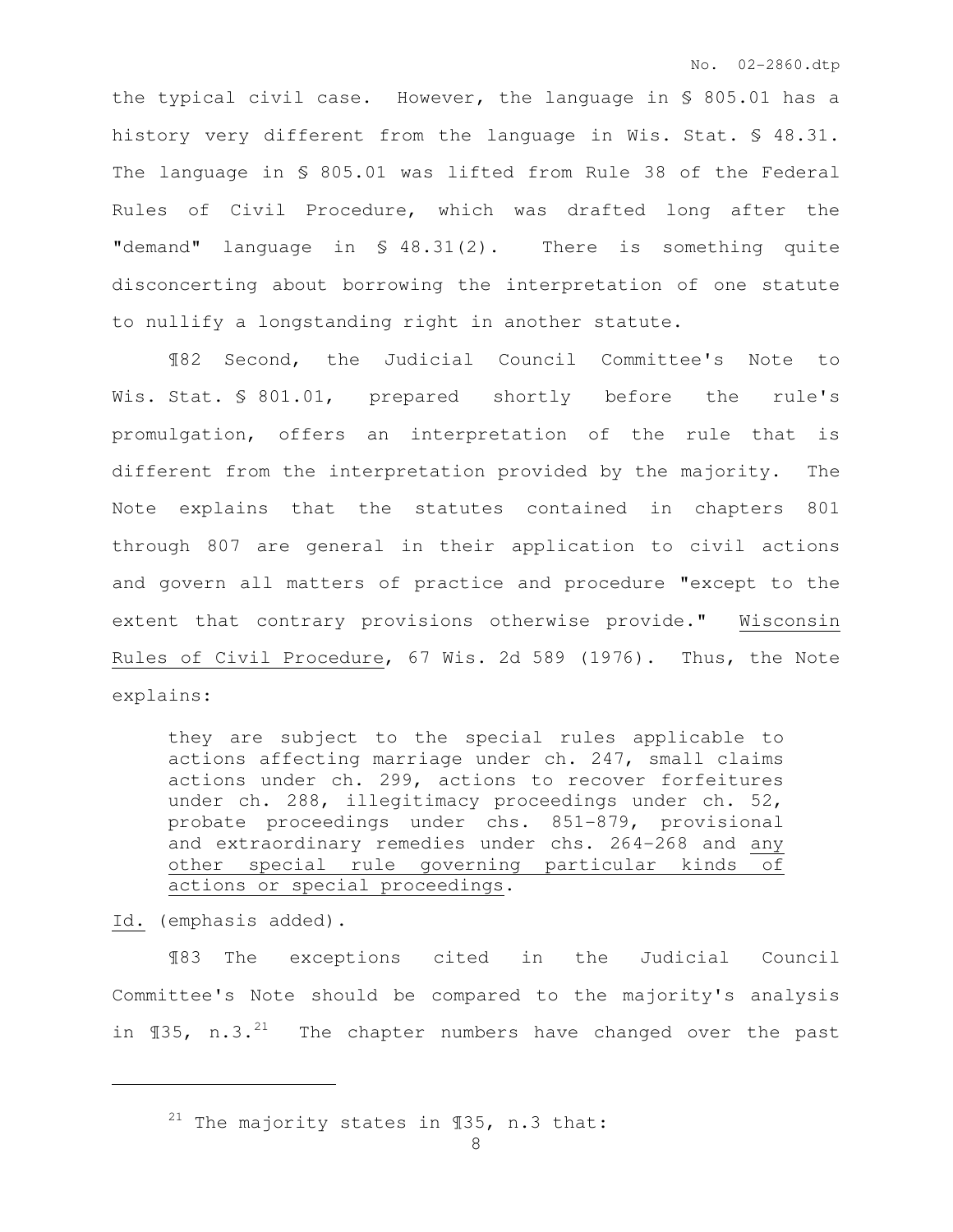quarter century but there is considerable overlap in the subject areas. Consequently, the majority's analysis appears to conflict with the Judicial Council Committee's Note.

¶84 Chapter 48 proceedings are not specifically mentioned in the Judicial Council Committee's Note. However, fact-finding proceedings under Chapter 48——which at the time of adoption of the Wisconsin Rules of Civil Procedure included proceedings to determine "delinquency"——obviously have special rules. Juvenile delinquency proceedings and termination proceedings are "special proceedings. $12^2$  They are not the same as general civil actions and thus implicate "any other special rule governing particular kinds of actions." Wisconsin Rules of Civil Procedure, 67 Wis. 2d 589.

The general statutory civil jury trial right is contained in Wis. Stat. § 805.01, and several other statutes confer the right to a jury in specific types of cases. See, e.g., Wis. Stat. § 879.45 (probate code); Wis. Stat. § 767.50 (paternity); Wis. Stat. § 799.21 (small claims); Wis. Stat. § 345.43 (traffic code). No case has ever held that summary judgment procedure violates any of these statutory jury trial provisions (although it would be highly unusual for a party to attempt to invoke summary judgment in some of these very factintensive contexts).

 $\overline{a}$ 

 $22$  In Lueptow v. Schraeder, 226 Wis. 437, 443-45, 277 N.W. 124 (1938), the court said: "The proceedings authorized by ch. 48, Stats., are new in this state. . . . In our view, [a delinquency] proceeding, strictly speaking, is neither a criminal nor a civil action. It is a special proceeding with certain incidents common to both civil and criminal actions." (Emphasis added.)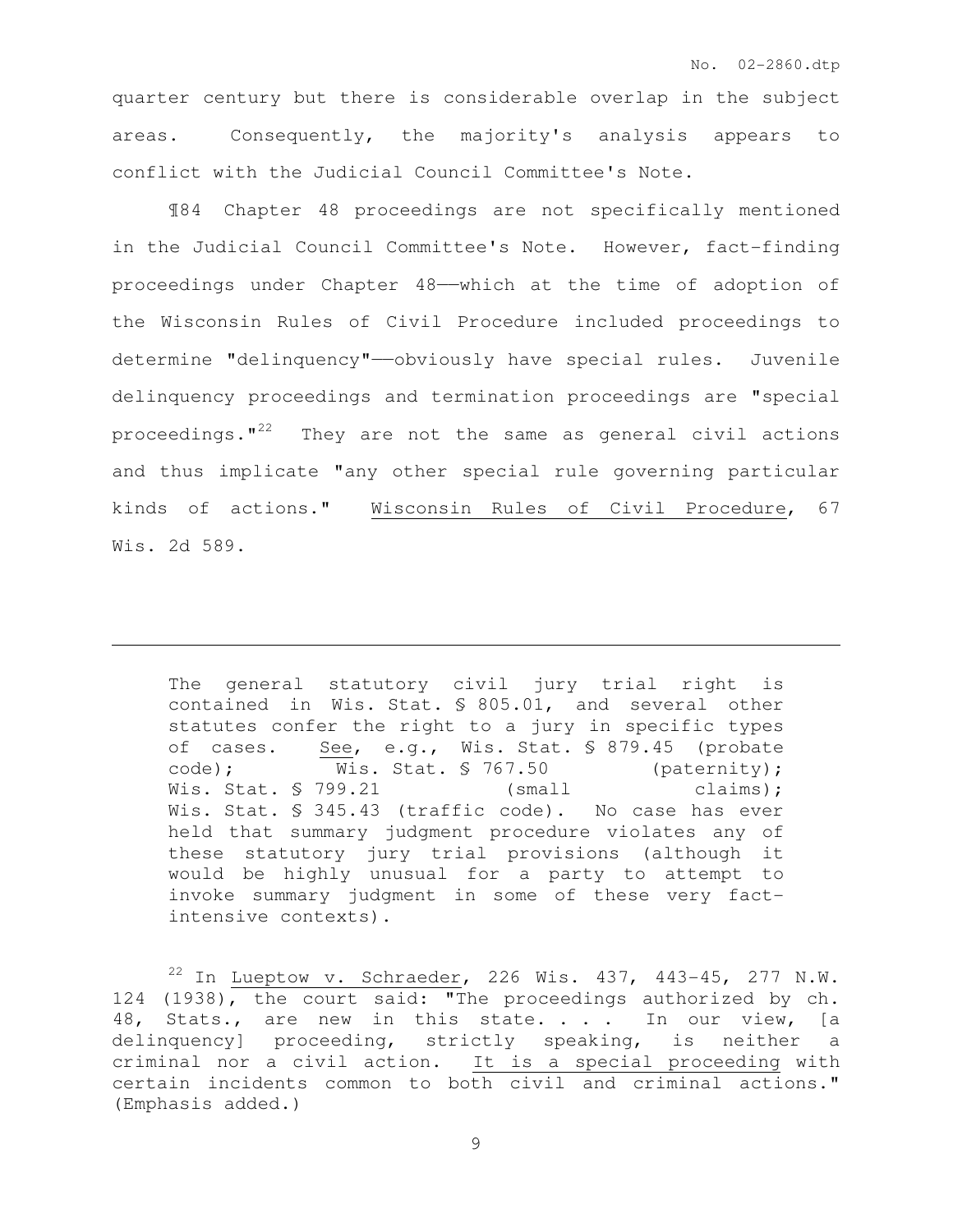¶85 Finally, this court adopted Wis. Stat. §§ 801.01 (scope of chs. 801-847) and 802.08 (summary judgment) "pursuant to its inherent authority and sec. 251.18, Stats." Preface to Wisconsin Rules of Civil Procedure, 67 Wis. 2d 585. Wisconsin Stat. § 251.18 in 1975 and Wis. Stat. § 751.12 now are the statutes that have authorized this court to promulgate rules of pleading, practice, and procedure. They both contain the admonition that court-made rules "shall not abridge, enlarge, or modify the substantive rights of any litigant." This raises the question whether a legislatively conferred right of trial by jury is a substantive right. If it is, then this court may not abridge that right by rule. If it is not, then this court has been given the awesome power to abolish the right of trial by jury by rule in any situation in which the right is not protected by the state or federal constitution.

 ¶86 It would be ill advised for this court to embrace the premise that its court-made rule wipes out an unconditional legislatively established right of trial by jury in termination cases whenever a judge finds that there is no issue of material fact concerning an alleged statutory ground for termination. Arguably, the legislature authorized a jury to determine whether a statutory ground for unfitness exists so that no judge could unilaterally terminate a parent's rights.

#### III

 ¶87 The majority opinion minimizes my concern that the statutory right of jury trial in termination cases has been impaired by emphasizing that summary judgments are available only "where the requirements of the summary judgment statute and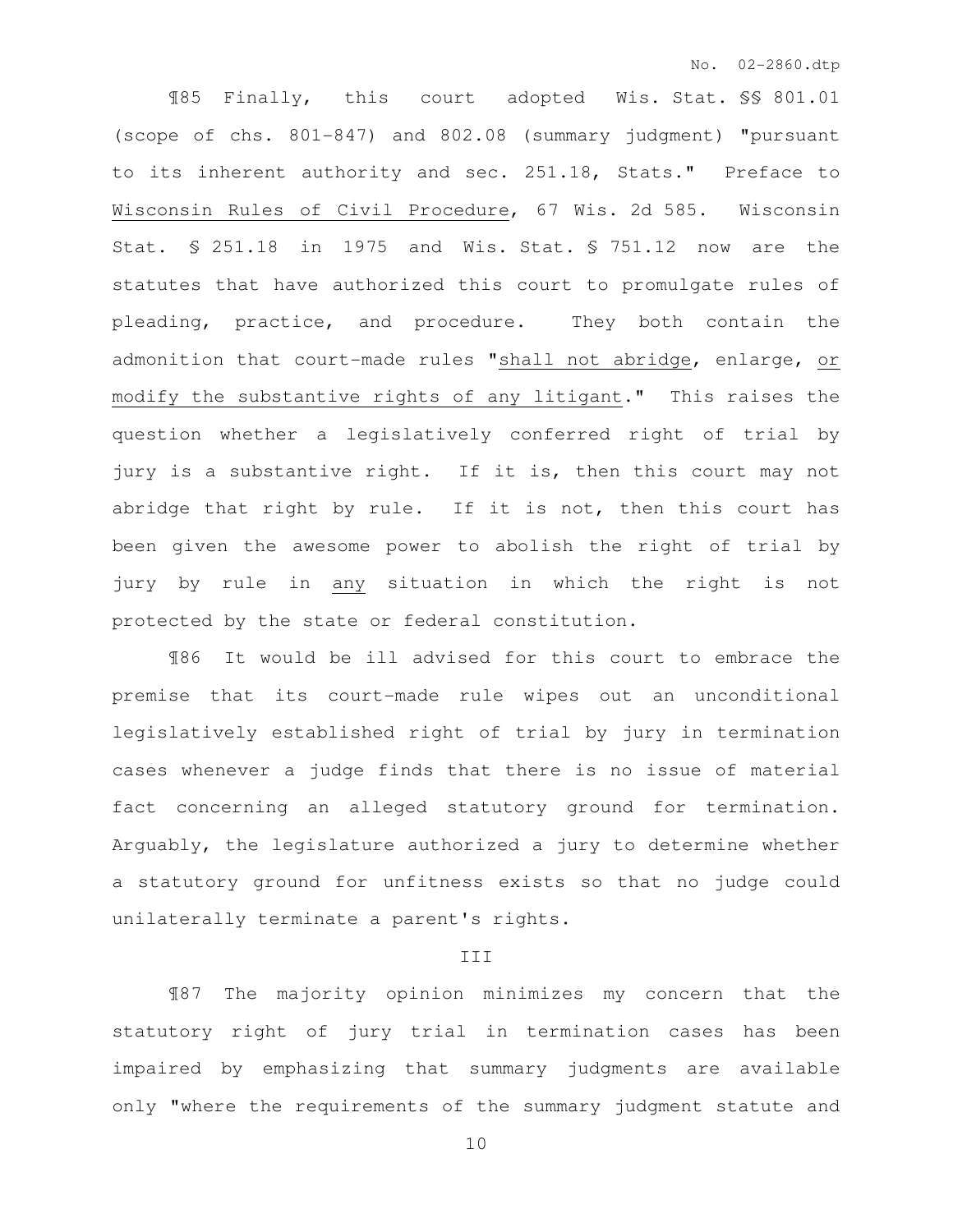the applicable legal standards in Wis. Stat. §§ 48.415 and 48.31 have been met." Majority op., ¶5. "Accordingly, partial summary judgment may be granted in the unfitness phase of a TPR case where the moving party establishes that there is no genuine issue as to any material fact regarding the asserted grounds for unfitness under Wis. Stat. § 48.415, and . . . the moving party is entitled to judgment as a mater of law." Id., ¶6.

 ¶88 The majority explains that there are now 12 grounds of unfitness in § 48.415 for the termination of parental rights, "and several of these may be proved by official documentary evidence." Id., ¶3. The majority cites the following:

a.  $48.415(1m)$  -relinquishment;

 b. 48.415(4)——continuing denial of periods of physical placement or visitation;

 c. 48.415(8)——homicide or solicitation to commit homicide of parent;

 d. 48.415(9)——parenthood as a result of sexual assault;

 e. 48.415(9m)——commission of serious felony against one of the person's children;

 f. 48.415(10)——prior involuntary termination of parental rights to another child.

Id., ¶37.

¶89 Significantly, the court has listed half the grounds of unfitness as being subject to potential summary judgment because they may be proved by official documentary evidence. However, in some cases, child abuse under § 48.415(5) and incestuous parenthood under § 48.415(7) may also be proved by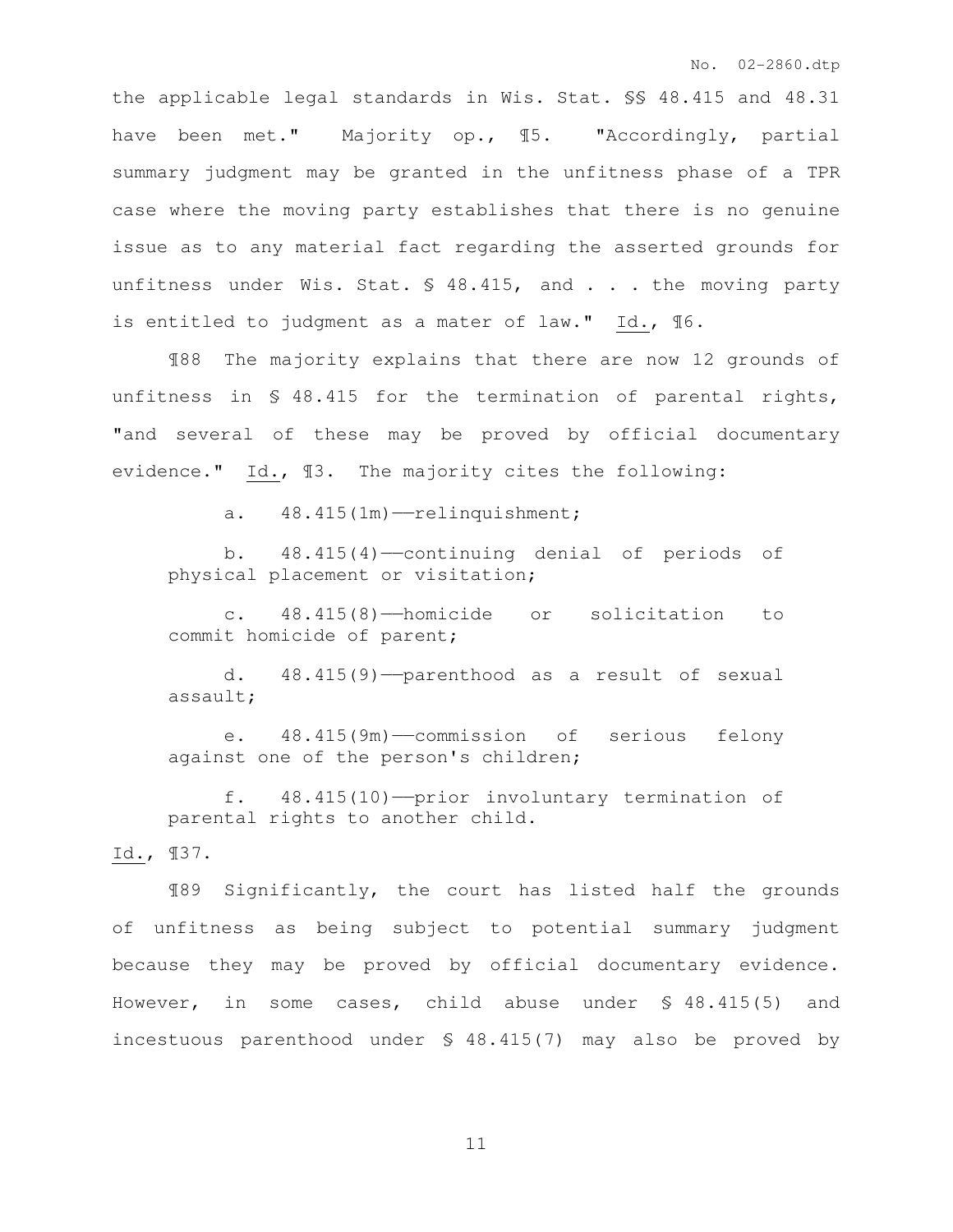documentary evidence.<sup>23</sup> Therefore, at least two-thirds of the grounds of unfitness may be determined without a jury trial. In fact, the majority implies that summary judgment may be granted, where appropriate, on a case-by-case basis, irrespective of the grounds. Majority op., ¶37, n.4. It overrules Walworth County Department of Human Services v. Elizabeth W., 189 Wis. 2d 432, 525 N.W.2d 384 (Ct. App. 1994), a case in which the court of appeals disapproved summary judgment for the grounds of abandonment and continuing need of protection or services, neither of which is a candidate for summary judgment on the majority's list.

 ¶90 One consequence of this is that the party initially petitioning for termination of parental rights——sometimes the child's other parent——may deliberately choose a ground of unfitness that will maximize the chances of avoiding a jury trial.

¶91 This is not the only problem the court has created. A termination of parental rights proceeding is frequently preceded by a CHIPS proceeding pursuant to Wis. Stat. § 48.13 as well as a disposition hearing under Wis. Stat. § 48.335. At the CHIPS fact-finding hearing, the parent is entitled to a jury trial. Wis. Stat.  $\frac{6}{5}$  48.243(1)(q). Often, however, the parent does not contest the child's need for protection or services because the parent is overwhelmed with personal problems and needs time to

 $\overline{a}$ 

<sup>&</sup>lt;sup>23</sup> Initially, the circuit court granted summary judgment on incestuous parenthood grounds in Monroe County Department of Human Services v. Kelli B., 2003 WI App 88, ¶5, 263 Wis. 2d 413, 662 N.W.2d 360, aff'd 2004 WI 48, \_\_\_ Wis. 2d \_\_\_, \_\_\_ N.W.2d \_\_\_.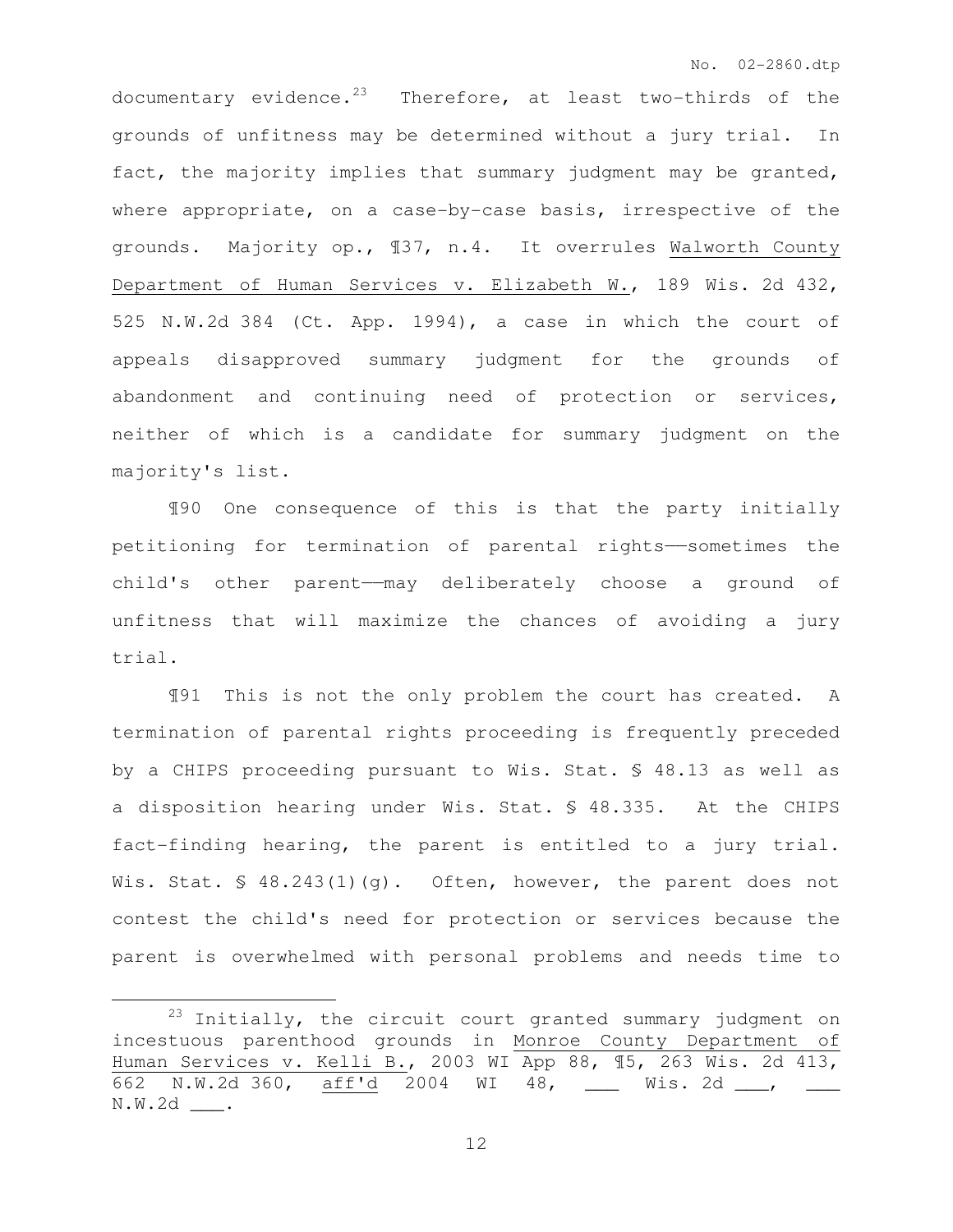recover. Now, however, because failure to contest a petition at the CHIPS fact-finding hearing may eliminate the chance for a parent ever to present testimonial evidence on the issue of the parent's unfitness, there will be an incentive for the parent to contest the initial CHIPS proceeding. In any event, the court may employ summary judgment at the CHIPS fact-finding hearing. N.Q. v. Milwaukee County Dep't of Social Servs., 162 Wis. 2d 607, 611-12, 470 N.W.2d 1 (1991).

 ¶92 At the CHIPS disposition hearing, there is no requirement of proof by clear and convincing evidence. S.D.S. and K.A.S. v. Rock County Dep't of Soc. Services, 152 Wis. 2d 345, 356-57, 448 N.W.2d 282 (Ct. App. 1989). Rather, because CHIPS dispositional hearings "emphasize the child's future well-being and family values, not culpability," the greater weight of the credible evidence standard applies. Id. at 357.

¶93 What this means is that the predicate fact-finding leading up to an involuntary termination proceeding may be based upon a waiver, or summary judgment, or a reduced burden of proof.

 ¶94 In this case, a judge in Brown County conducted a CHIPS fact-finding hearing and a CHIPS dispositional hearing. The dispositional hearing had a reduced burden of proof. The child's father later petitioned in Grant County for a termination of the mother's rights on the ground set out in § 48.415(4) (continuing denial of periods of physical placement or visitation). Subsection (4) reads: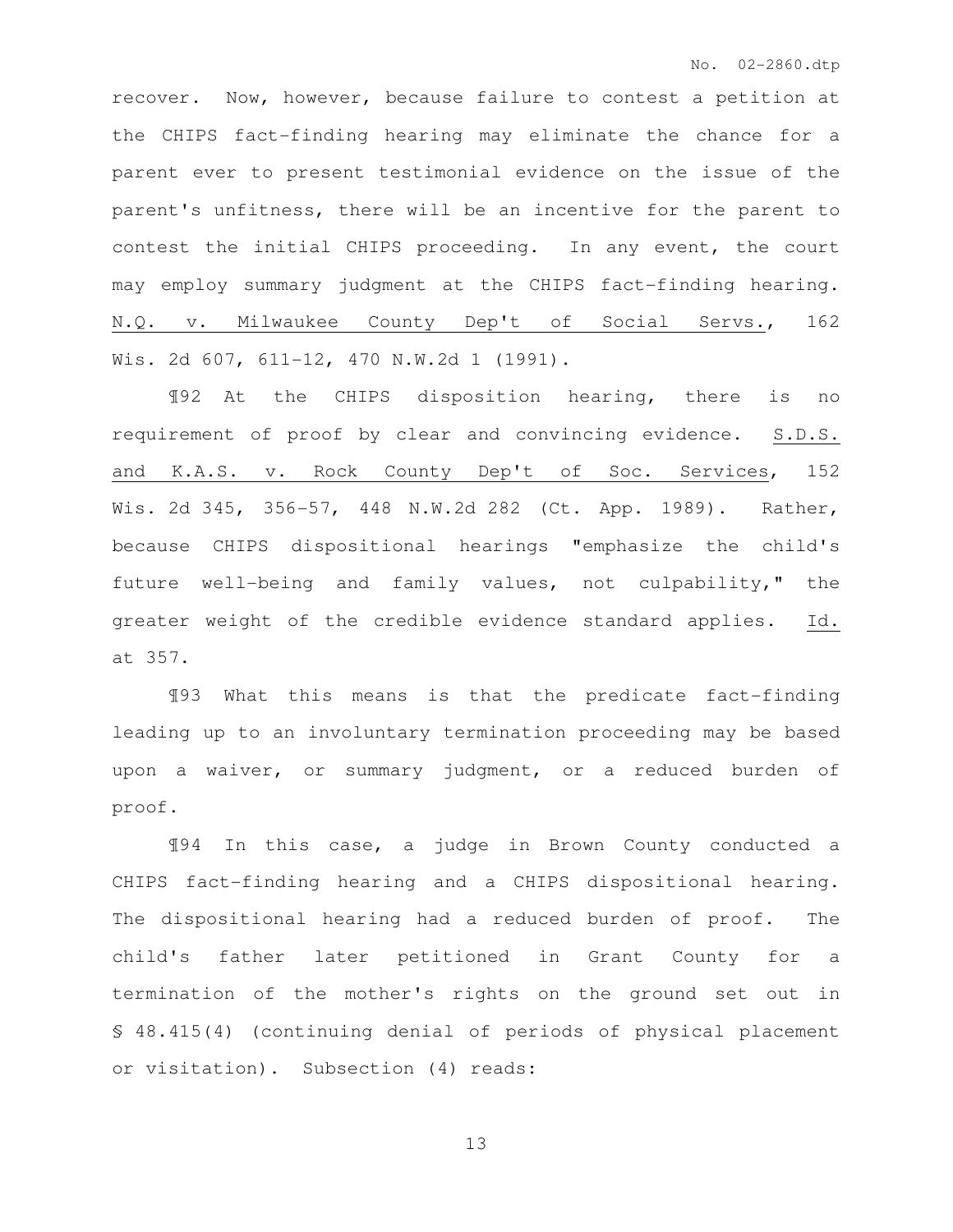(4) Continuing Denial of Periods of Physical Placement or Visitation. Continuing denial of periods of physical placement or visitation, which shall be established by proving all of the following:

No. 02-2860.dtp

(a) That the parent has been denied periods of physical placement by court order in an action affecting the family or has been denied visitation under an order under s. 48.345, 48.363, 48.365, 938.345, 938.363 or 938.365 containing the notice required by s. 48.356(2) or 938.356(2).

(b) That at least one year has elapsed since the order denying periods of physical placement or visitation was issued and the court has not subsequently modified its order so as to permit periods of physical placement or visitation.

Wis. Stat. § 48.415(4) (emphasis added). Wisconsin Stat. §§ 48.345, 48.363, and 48.365 involve dispositional hearings with a reduced burden of proof.

¶95 In this case, Kelley H. was denied physical placement and denied visitation of her son by court order. At least one year elapsed from the date the order was issued and the court had not modified the order so as to permit periods of physical placement or visitation.

¶96 The Grant County Circuit Court would not permit Kelley H. to explain, at the fact-finding hearing on unfitness, why at least one year had elapsed since the order denying periods of physical placement or visitation was issued and why the court had not subsequently modified its order so as to permit periods of physical placement or visitation. That evidence could not come in, the court said, until the dispositional hearing. See Majority op.,  $\text{\texttt{M15-16.}}$  This court affirms that ruling. As a practical matter, this court is saying that there are no facts— including a parent's serious illness, temporary incarceration,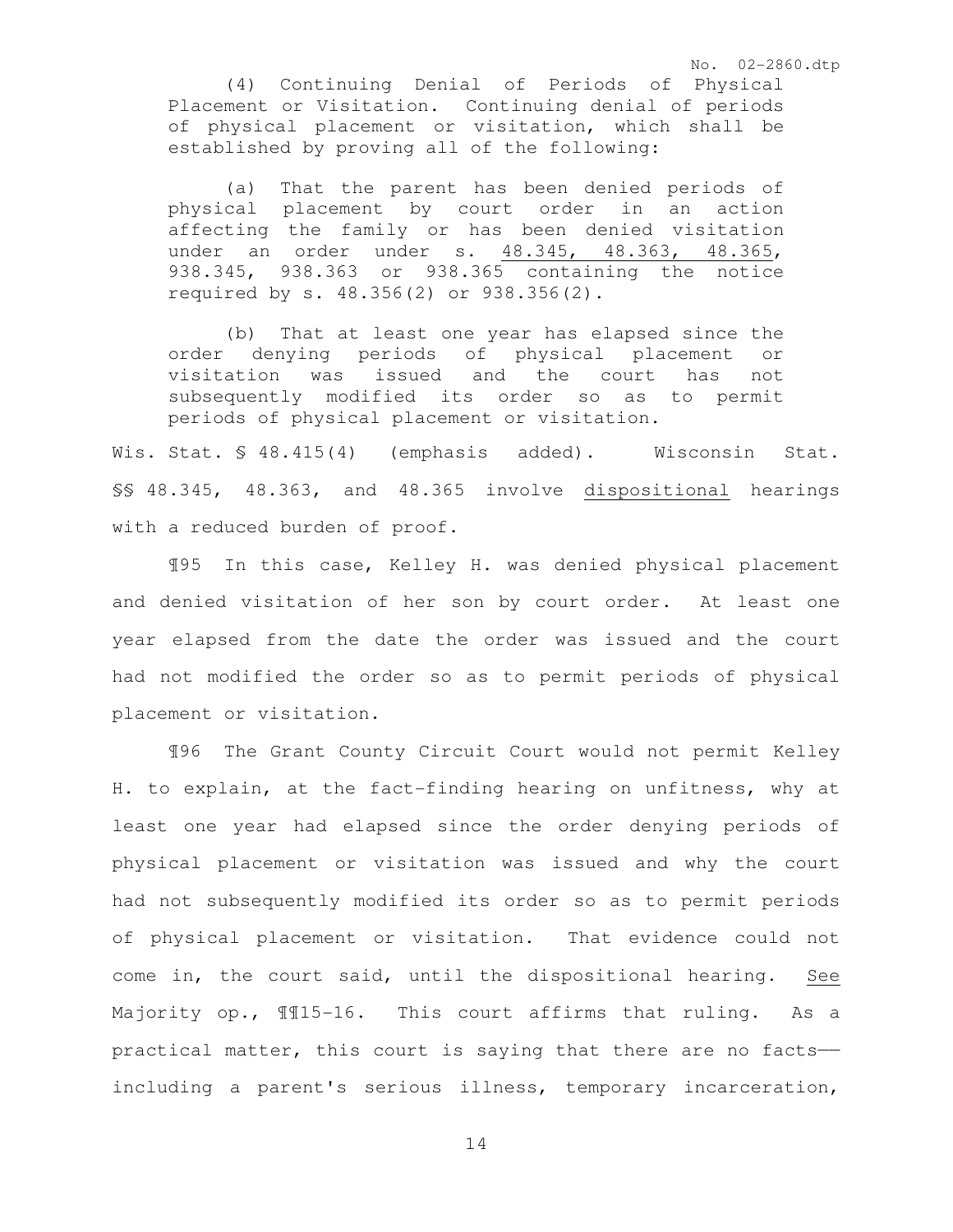or involuntary absence from the jurisdiction, or a judge's illness or death——that will ever legally excuse a failure to modify the placement/visitation order within a year after it is issued. This strikes me as going well beyond what the court decided in Sheboygan County DHHS v. Julie A.B., 2002 WI 95, ¶¶36-37, 255 Wis. 2d 170, 648 N.W.2d 402.

 ¶97 The legislature has established multiple legal grounds of parental unfitness that may serve as the foundation for a termination of parental rights. Wis. Stat. § 48.415(1)-(10). I agree that there are no "degrees of unfitness" under this statutory scheme. Majority op., ¶25. On the other hand, there may be "defenses" or "explanations" for some of these grounds that ought to be raised by the defendant for consideration by the fact-finder making the determination of unfitness, as opposed to the court determining the best interests of the child; for when the court considers the best interests of the child, the court's decision revolves around the child, not the parent.<sup>24</sup>

 ¶98 In my view, depriving the fact-finder, especially a jury, of the full story before the fact-finder determines that grounds of unfitness exist, is not what the legislature

 $\overline{a}$ 

 $24$  In her concurrence, the Chief Justice writes that Wis. Stat. § 48.424(4) does not permit a defendant to present a "defense" at the fact-finding hearing if there are undisputed facts to support one of the statutory grounds. Concurring op., ¶56. I disagree. Wisconsin Stat. § 48.424(4) directs the court to "find the parent unfit" if grounds for the termination of parental rights are found. It does not prohibit a defendant from presenting a legal defense. A court has the right to determine whether there is a legal defense to a statutory grounds of unfitness, but the fact-finder should determine whether that defense has been established.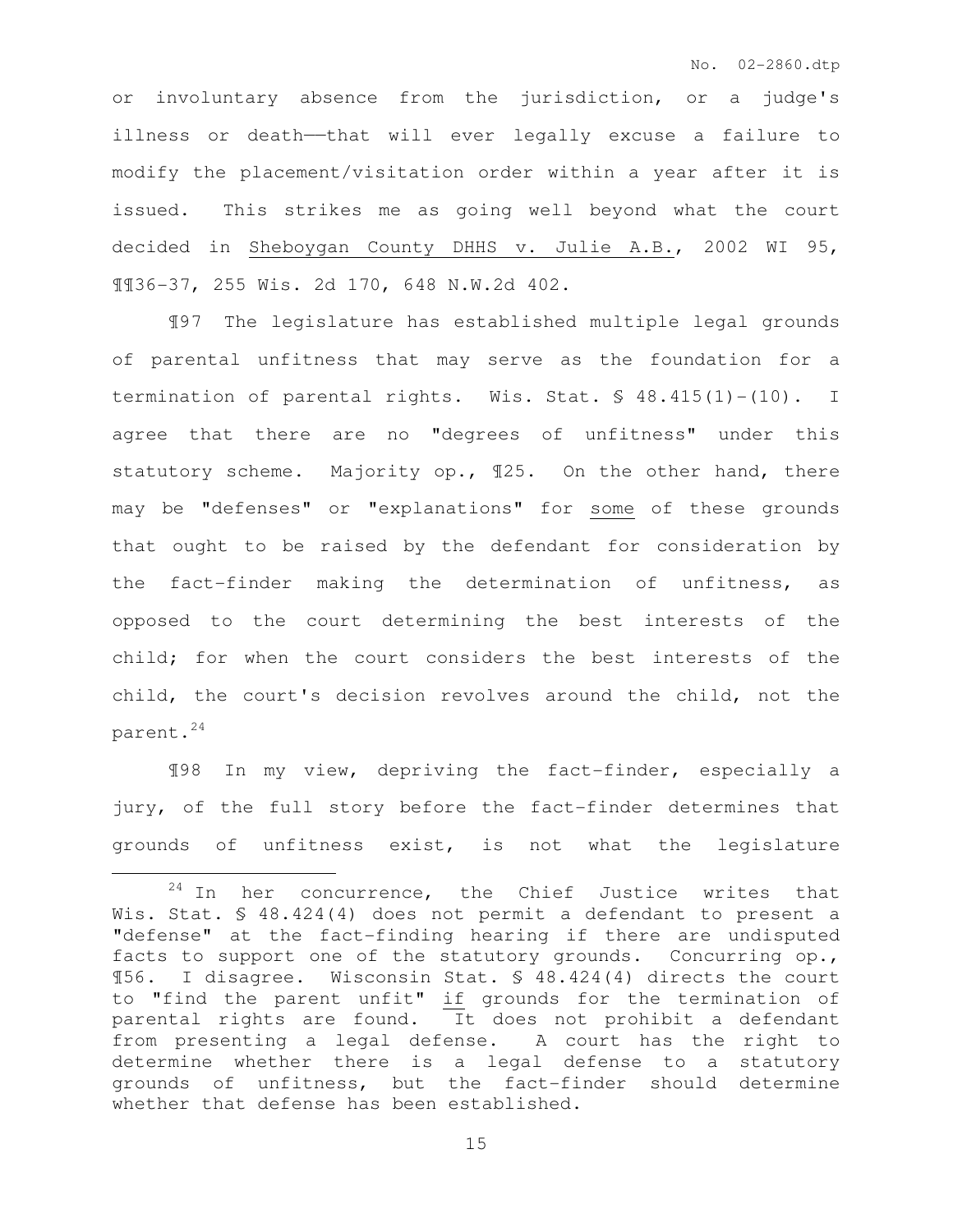intended. Depriving a parent of the right to the jury trial granted by statute is even worse. The right of trial by jury should not be granted by judges on a case-by-case basis, because the legislature conferred a blanket right. See Majority op., ¶37, n.4.

IV

¶99 As the majority correctly observes, few judicial decisions are as consequential as a termination of parental rights. Majority op., ¶21. A termination judgment severs permanently "the parent's interest in the companionship, care, custody, and management of his or her child," T.M.F. v. Children's Service Society, 112 Wis. 2d 180, 184, 332 N.W.2d 293 (1983), who is usually the parent's own flesh and blood. It is thus one of "the most severe forms of state action," M.L.B. v. S.L.J., 519 U.S. 102, 128 (1996) (citing Santosky v. Kramer, 445 U.S. 745, 759 (1982)), invoking the outer reaches of governmental power.

¶100 The Wisconsin legislature has recognized the vital stakes in a termination decision and established a balanced regimen to assure fairness to all concerned parties. Courts should resist the temptation to try to improve the process by modifying either the substance or procedures of the law. In doing so, they may inadvertently shortchange interests that the legislature sought to protect and unravel the entire statutory scheme. I cannot agree that the majority has improved the process established by the legislature and thus, I respectfully dissent.